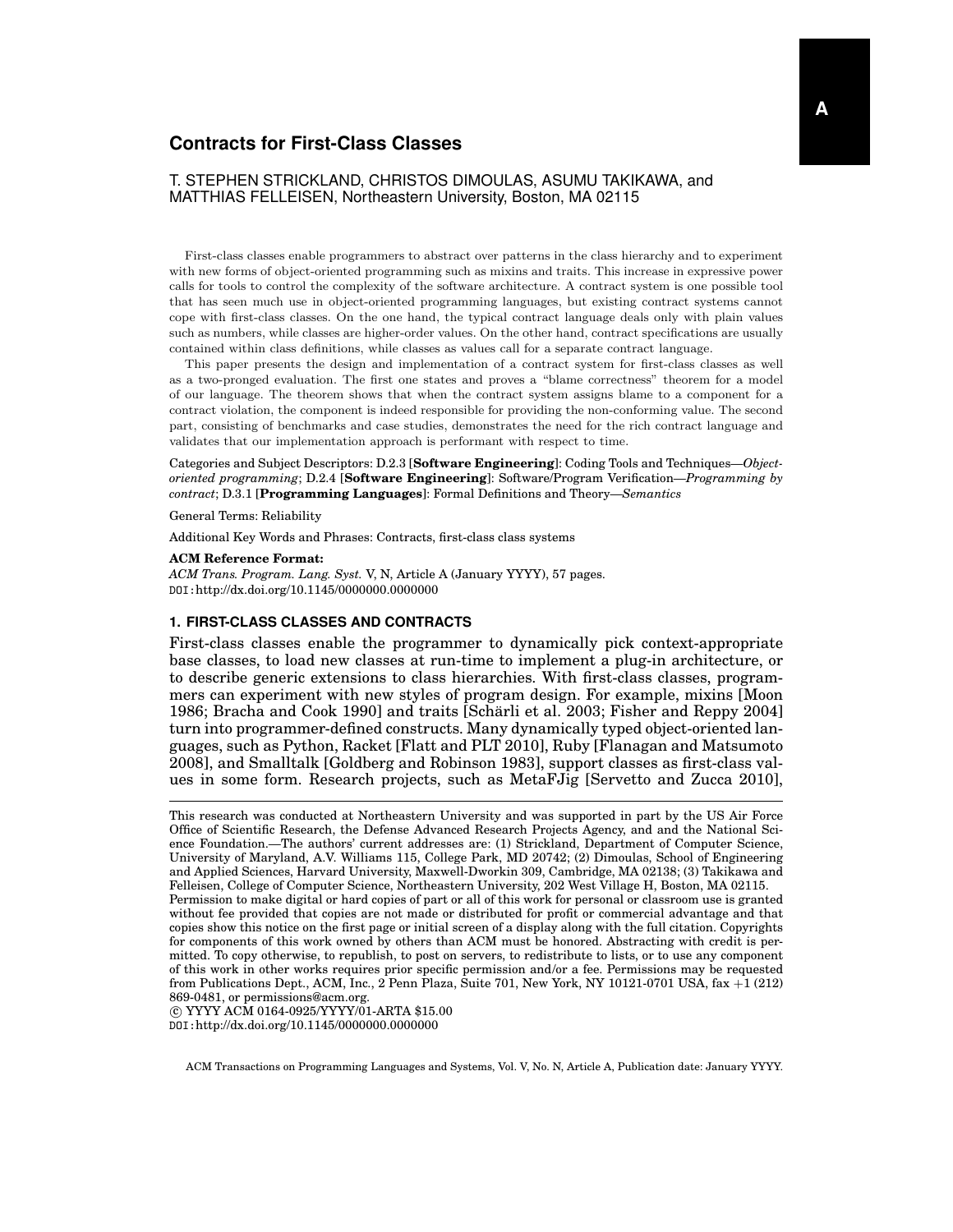attempt to inject this same expressive power into languages like Java where classes exist primarily as static entities.

Designs for mixins come in many flavors [Allen et al. 2003; Ancona et al. 2003; Duggan and Techaubol 2001; Flatt et al. 1998; McDirmid et al. 2001]. In Racket, mixins are simply functions from classes to classes. Traits are an alternative that address software engineering weaknesses found in mixin-based systems. Instead of abstracting over a superclass, traits bundle class features that the programmer combines in various ways with both other traits and existing classes. Fortress [Allen et al. 2008] comes with built-in traits, and languages with first-class classes can easily provide them as syntactic sugar [Flatt et al. 2006].

Given the flexibility of first-class classes, we need tools to ensure that the expectations between the various components of a program remain expressible and enforceable. Because first-class classes often appear in untyped languages, we have chosen to explore run-time contracts. Most contract systems for object-oriented languages [Bartetzko et al. 2001; Carrillo-Castellon et al. 1996; Gomes et al. 1996; Karaor- ´ man et al. 1999; Kölling and Rosenberg 1997; Kramer 1998; Luckham and von Henke 1985; Lampson et al. 1977; Plösch 1997] follow the tradition pioneered by Bertrand Meyer [Meyer 1992b]. Classes contain annotations that describe pre- and postconditions for methods as well as invariants on fields. Each annotation is a boolean expression that triggers a contract violation if it evaluates to false. The method preconditions and class invariants are evaluated on method entry, and if the contract system detects a contract violation, the caller is blamed. The method postconditions and class invariants are run on method exit, and the contract system blames the method if a contract violation occurs.

These existing contract systems can express only conditions that are checked immediately, as shown in section 2. Put differently, these systems cannot directly express [Felleisen 1991] conditions about values with behavior, e.g., objects, classes, or closures; instead such contracts require encodings and code duplication. In addition, the contracts must be specified as part of the classes themselves. Two classes that come with the same contract cannot refer to a separately-defined contract to make the sharing explicit. Each class must reproduce the entire contract text as appropriate annotations in its body.

In fact, because objects are also values with behavior and state, existing contract systems cannot adequately protect objects, much less first-class classes. They provide no direct way to describe the expected behavior of an object in terms of its behavior instead of its class's position in the class hierarchy. This is true even of contract systems for dynamic languages like Ruby or Python, where "duck typing," or depending on provided behavior instead of an object's pedigree, is predominant. Adding first-class classes to the mix only compounds the problem, because programmers need to specify the behavior they expect from arbitrary superclasses and behaviors that they provide as class extensions. The need for such specifications conflicts with the tight binding of contracts to class forms.

In addition, Eiffel-like contract systems assume that subclasses are behavioral subtypes [Liskov and Wing 1994] of their superclass. However, programmers often treat classes simply as modules of reusable code. In doing so, classes that import or inherit from a given class may exhibit different behavior than their superclasses. In languages such as Ruby, this is taken to the extreme where classes are just modules that may also be instantiated to create objects. Thus, the Eiffel-based assumption that subclasses behave like their superclass may restrict the applicability of the contract system to existing programs.

Our proposed contract system overcomes all these shortcomings. To do this, we take inspiration from Findler and Felleisen [2002]. Their contracts for higher-order behav-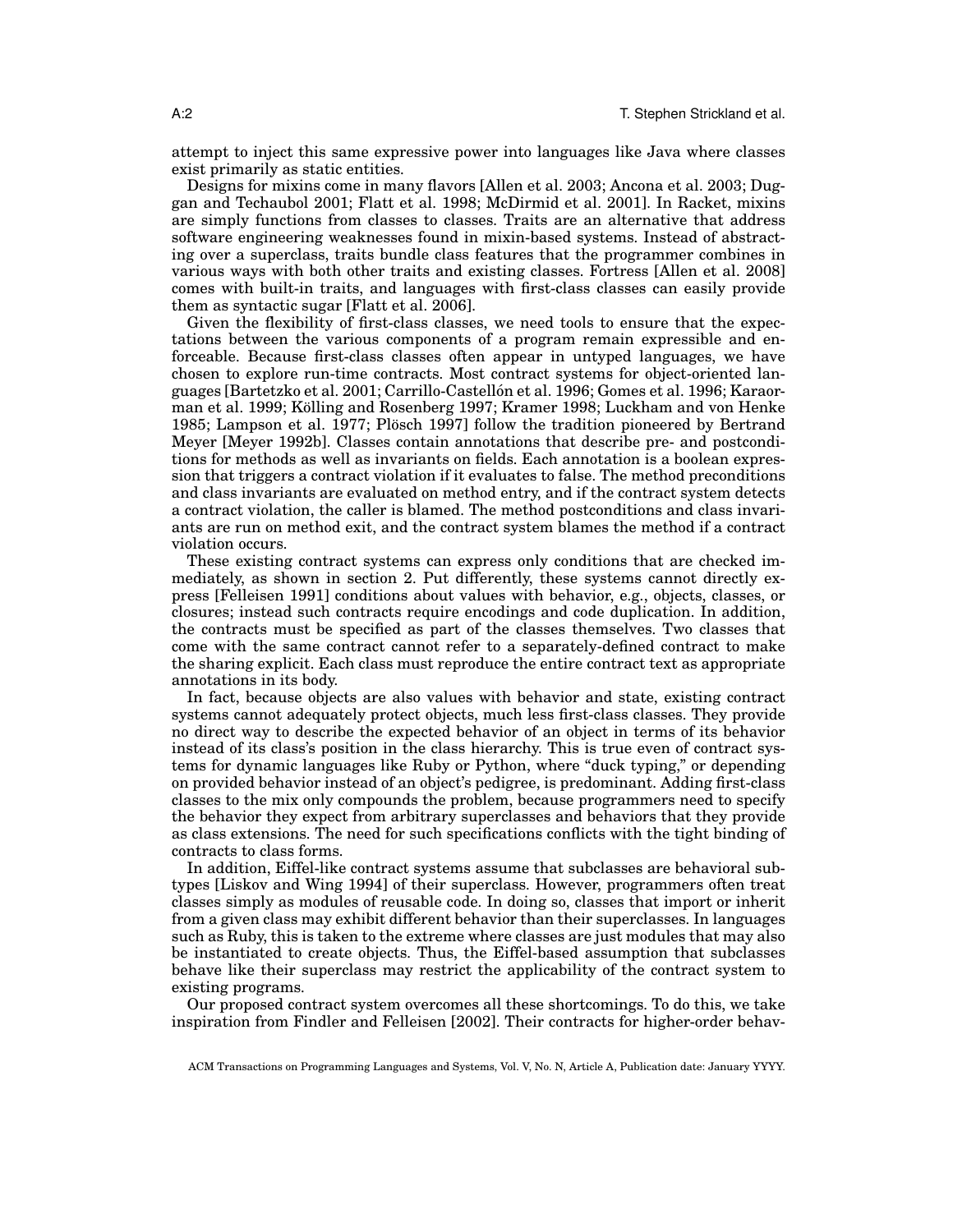#### Contracts for First-Class Classes A:3

ioral values introduce delayed checks. Instead of tightly coupling contracts and the values they represent, separately-defined contracts are "wrapped" around values. The programmer also specifies *contract boundaries* between program components, which are the points where values are wrapped with contracts. In other words, the crossing of values across contract boundaries determines what contracts are in effect. The fact that classes are open, extensible values where extension may take place across these contract boundaries raises interesting questions of which contract boundaries should be in effect during dynamic dispatch.

In this paper, $<sup>1</sup>$  we adapt the contract system of Findler and Felleisen to first-class</sup> classes. We present a design together with a comprehensive evaluation. Via an operational model, we prove that class contracts assign blame correctly if a contract is violated [Dimoulas et al. 2011]. Via the annotation of a large code base, we examine the utility of the proposed design. We benchmark the newly contracted code to determine whether the proposed implementation of class contracts is suitable for real-world use. Since our implementation of class contracts requires changes to the existing class system, we also provide benchmarks to evaluate the impact on the class system for non-contracted code.

Section 2 contrasts the Eiffel contract system and the Findler and Felleisen contract system as implemented in the Racket programming language [Flatt and PLT 2010]. Section 3 examines the Racket class system [Flatt et al. 2006] and presents a design for contracts that protect first-class classes. Section 4 explains the design as a formal model, section 5 extends the model with additional annotations needed to prove blame correctness, and section 6 uses the extended model to prove that class contracts assign blame accurately. Section 7 spells out our strategy for implementing contracts for firstclass classes. Section 8 describes the impact of our implementation on existing code as well as an approach to adding contracts to an existing class-heavy code base to measure the performance and utility of the new contracts. We discuss related work in section 9.

## **2. CONTRACTS**

Behavioral software contracts provide a notation for describing the expected behavior of components via obligations and promises. We start with a description of Eiffel's contracts [Meyer 1992b], with which Meyer first popularized the idea of design by contract in the object-oriented world. We then switch to the Racket contract system and elaborate on the attributes that shape our design of contracts for first-class classes: contract boundaries, blame tracking, and contracts for higher-order values.

#### **2.1. Contracts in Eiffel**

Eiffel supports three kinds of class contracts: method preconditions, method postconditions, and class invariants. Method preconditions specify the conditions that must hold when a method is called and are preceded by the **require** keyword. Method postconditions specify the conditions that must hold when a method returns and are preceded by the **ensure** keyword. Class invariants describe conditions that must hold on every method entry and exit and are written at the class top-level in a block that begins with the keyword **invariant**. All contract features contain a sequence of boolean expressions, each tagged with a label that is used when reporting contract violations.

Figure 1 sketches the class *PRIME STACK*, which implements a stack of prime numbers. It assumes a predicate *is prime* on integers and a class *LIST* that implements a mutable list with *is empty*, *add* and *remove* operations. Both *add* and *remove* operate on the same end of the list. The class contains a private field *intlist*, in

 $1$ This paper extends a preliminary version [Strickland and Felleisen 2010a] with a theoretical model, soundness theorem, and a comprehensive evaluation.

ACM Transactions on Programming Languages and Systems, Vol. V, No. N, Article A, Publication date: January YYYY.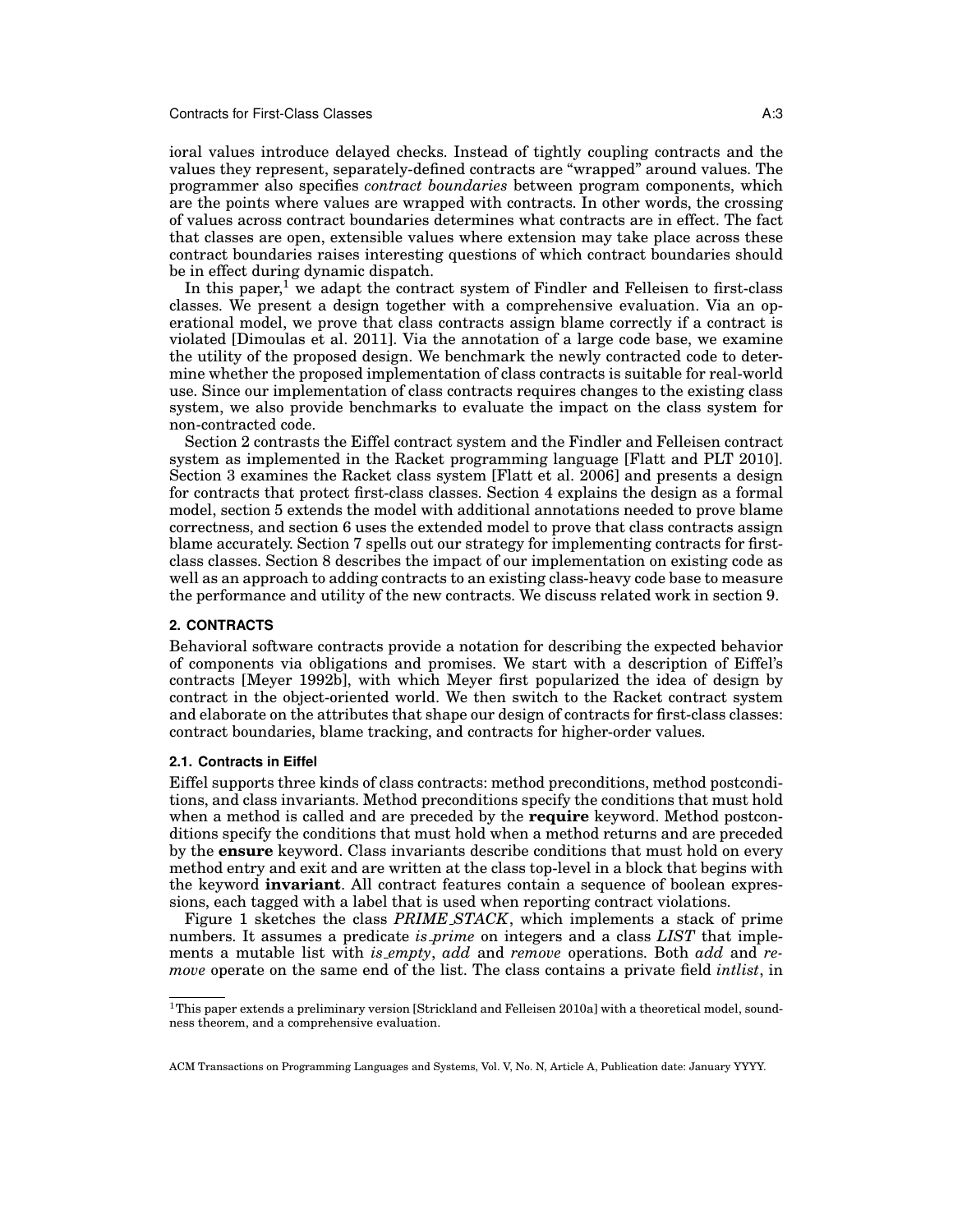```
class PRIME STACK
create
   make
feature
   is empty : BOOLEAN is
      do
          Result := intlist.is empty
      end
   push(new item : INTEGER) is
      require
          item is prime: is prime(new item)
      do
          intlist.add(new item)
      end
   pop : INTEGER is
      require
          stack is nonempty : not is empty
      do
          Result := intlist.remove
      ensure
          is prime(Result)
      end
feature {NONE}
   make
      do
          create intlist
      end
   intlist : LIST [ INTEGER ]
invariant
   intlist not void : intlist /= Void
end
```
Fig. 1. An Eiffel class for a stack of prime numbers

which the stack stores the items, and an invariant on *intlist* that requires it never be the value *Void*, which is the equivalent of Java's *null*. The constructor for the *PRIME STACK* class, *make*, initializes the field to an newly created empty list. The class provides three public operations: *push*, *pop*, and *is empty*. The *push* operation requires that its argument be a prime integer. The *pop* operation requires that *intlist* is not empty and guarantees that the result is a prime number.

Figure 2 contains an extension to *PRIME STACK* that adds a stack transformation function *map*. The *map* method takes a transformation function from prime numbers to prime numbers, applies this function to each item in the internally stored list, stores the results of these applications in a new list, and finally replaces the internal list with the new one. To encode the requirement on the function argument, we create a new abstract class *PRIME TRANSFORMER* that contains an *apply* method. The argument and result of any concrete implementation of the *apply* method are checked as being prime numbers.

While this example demonstrates that it is in principle possible to encode Findler-Felleisen-style higher-order contracts in Eiffel, doing so imposes a heavy burden on the software engineer. First, it requires the creation of a new class for each higher-order

ACM Transactions on Programming Languages and Systems, Vol. V, No. N, Article A, Publication date: January YYYY.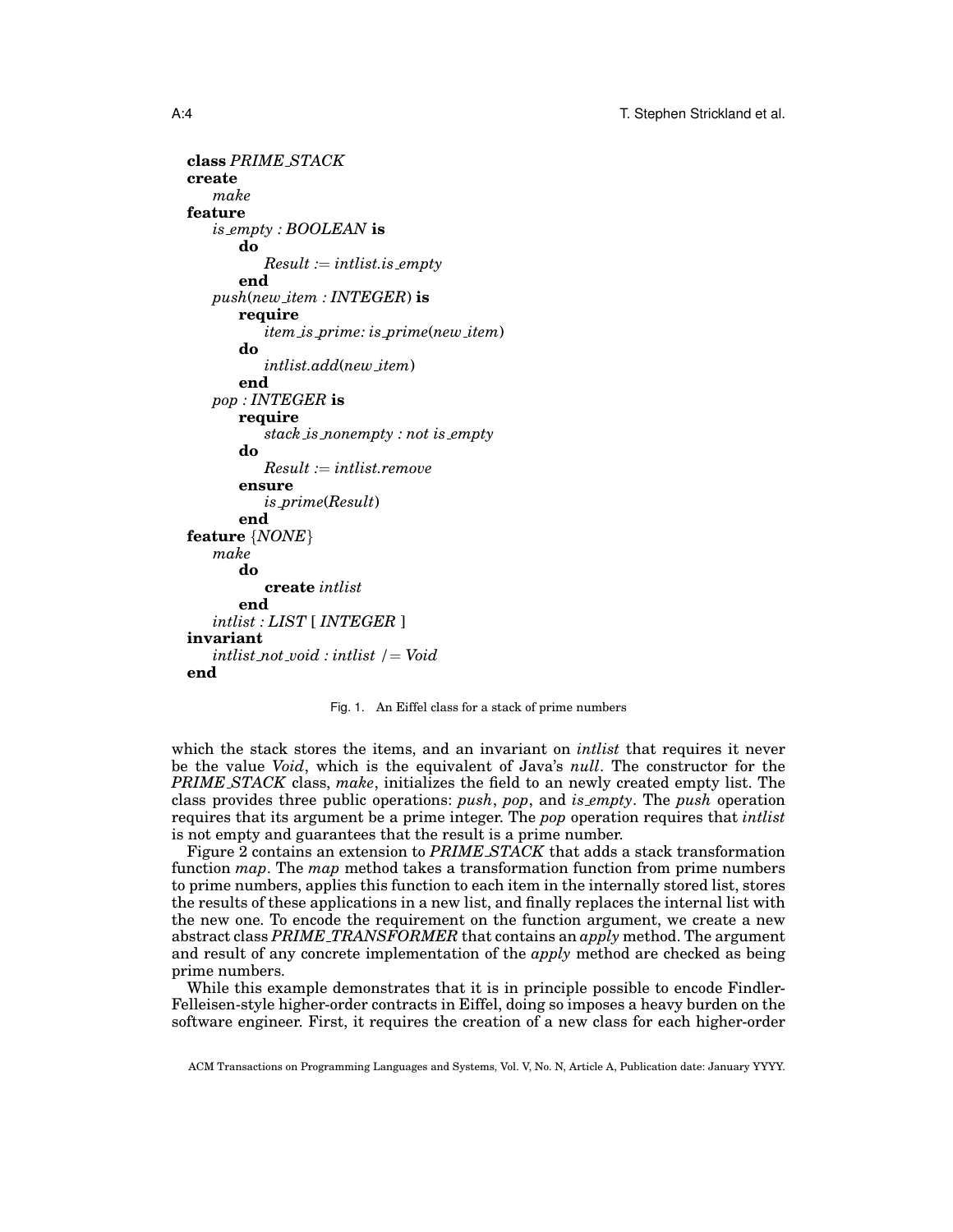```
class PRIME STACK
feature
   . . .
   map(f : PRIME TRANSFORMER) is
       local
           new : LIST [ INTEGER ]
       do
           create newlist
           from intlist.start until intlist.after loop
              newlist.extend(f.apply(intlist.item))
              intlist.forth
           end
           intlist := newlist
       end
   . . .
end
deferred class PRIME TRANSFORMER
feature
   apply(arg : INTEGER) is
      require
          arg contains prime : isPrime(arg)
       deferred
      ensure
          res is prime : isPrime(Result)
      end
end
```
Fig. 2. Extending *PRIME STACK* to include stack transformation

check. This example needs a new class for the functional argument to *map* to ensure that an integer-to-integer function maps primes to primes. Integer-to-integer functions mapping positives numbers to positives would need another separate class, and so on for each possible constraint on the domain or range of such functions. Second, because of Eiffel's nominal type system, the programmers of a large system would have to agree on a *central* repository for all such classes to ensure the largest possible reuse. Finally, the example also poses an Eiffel-specific problem. Ideally, such functions should take advantage of Eiffel's **agent** construct for creating functions and procedures from existing methods. Doing so is impossible, however, because we would not be able to impose the desired constraints, which require a true subclass. With structural contracts a la ` Findler and Felleisen, all of these issues disappear.

Another problem with Eiffel contracts concerns the checking of class invariants. They are checked on both method entry and exit, which leads to problems due to re-entrance [Szyperski 1997, p.66]. Any method that needs to temporarily break an invariant must perform all the actions necessary to restore the invariant locally, call the desired method, and undo its actions.

Recent object-oriented languages with contracts, such as Spec# [Barnett et al. 2004], provide the programmer with a mechanism to state that during the execution of a particular block of code, invariants may be broken. After the block is executed, the invariants are checked to ensure that they have been properly re-established. Spec#'s mechanism to relax contract checking is orthogonal from *where* contracts are placed.

ACM Transactions on Programming Languages and Systems, Vol. V, No. N, Article A, Publication date: January YYYY.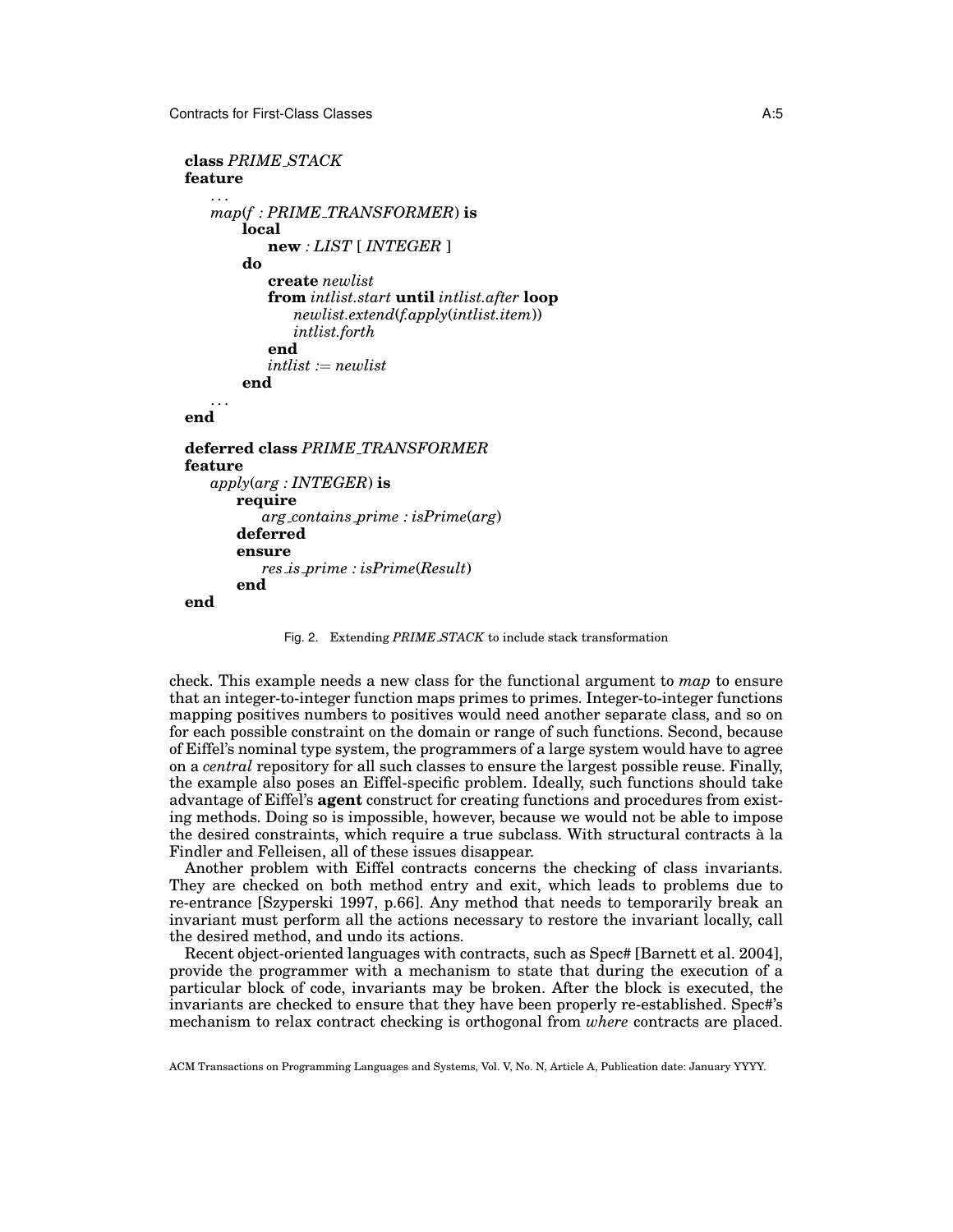In contrast, Racket relaxes contract checking when values do not cross any contract boundaries.

#lang *racket* ;; name: *stack-impl*

(**define** *empty-stack null*) (**define** (*empty? s*) (*null? s*)) (**define** (*push s i*) (*cons i s*)) (**define** (*pop s*) (**values** (*car s*) (*cdr s*))) (**define** (*map-prime s f*) (*map f s*)) (**define** (*stack*/*c elem*/*c*) (*listof elem*/*c*))

#lang *racket* ;; name: *stack*

(**require** *stack-impl*)

```
(provide/contract
 [empty-stack (stack/c any/c)]
 [empty? (\rightarrow (stack/c \textbf{any/c}) boolean?)][push \rightarrow (stack/c \textbf{ any/c}) \textbf{ any}/c \textbf{ (}stack/c \textbf{ any}/c)\textbf{)}][pop \ (\rightarrow \text{(\textbf{and/c} (\textbf{stack}/c \textbf{any/c}) (\lambda \text{ (s)} (not \text{ (empty? s)})))})(values any/c (stack/c any/c)))]
 [\text{map-prime} \ (\rightarrow \text{stack}/c \text{ any/c}) \ (\rightarrow \text{any}/c \text{ (} \text{say}/c \text{ (} \text{stack}/c \text{ any}/c \text{ )})])
```
#lang *racket* ;; name: *prime-stack*

(**require** *stack-impl*)

(**define** (*prime? n*) . . . )

## (**provide/contract**

[*empty-stack* (*stack*/*c prime?*)] [*empty?* (→ (*stack*/*c prime?*) *boolean?*)]  $[push \rightarrow (stack/c \, prime?)$  **any/c**  $stack/c \, prime?)$  $[pop \rightarrow (and/c \ (stack/c \ prime?) \ (\lambda \ (s) \ (not \ (empty? \ s))))$ (**values** *prime?* (*stack*/*c prime?*)))]  $[\textit{map-prime} \ (\rightarrow \textit{(stack/c prime?}) \ (\rightarrow \textit{prime?}) \ \textit{(where?}) \ \textit{(stack/c prime?)})])$ 

Fig. 3. Racket modules for a stack implementation

## **2.2. Contracts in Racket**

Figure 3 illustrates the use of Findler and Felleisen's contracts in Racket. It contains code that implements the above Eiffel class as a stateless, functional module, dubbed *stack-impl*. Here, each operation also takes the stack on which to operate, and the *pop* function must return both the popped value and the changed stack. The *stack*/*c* contract combinator is also provided. This combinator takes a contract that describes the elements in the stack and returns a contract that can be applied to appropriate stacks. In addition, there are two modules that re-export the implementation with different contracts on the implementation's behavior. The first module, dubbed *stack*, exports a stack that contain any type of value. The second one, dubbed *prime-stack*,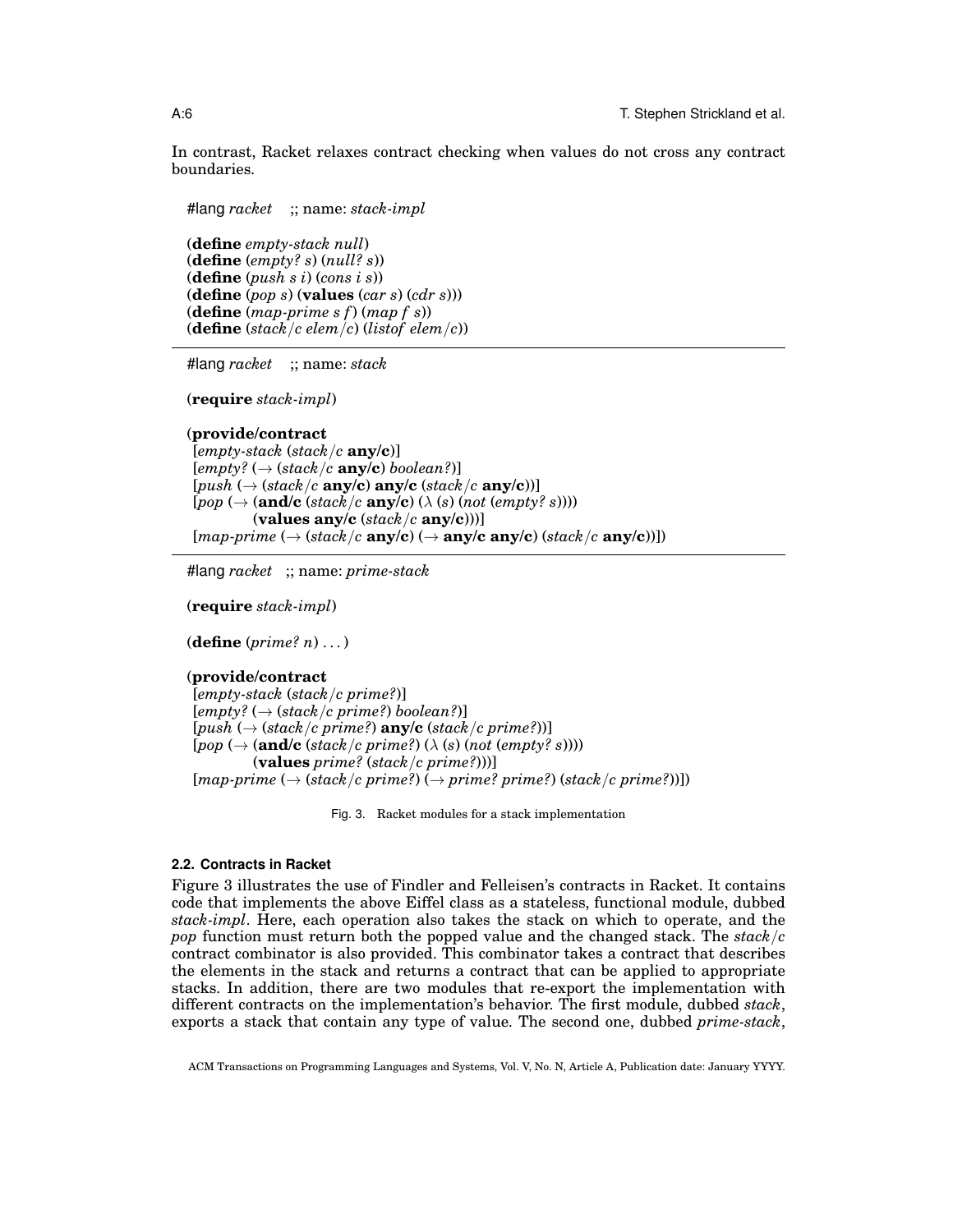## Contracts for First-Class Classes A:7

contains a predicate on numbers called *prime?* and checks that the values in the stack adhere to that predicate.

The prefix  $\rightarrow$  operator creates contracts for functions. The initial arguments to  $\rightarrow$ describe the arguments to the function, and the final argument describes the result. The **values** form can be used within the last argument to  $\rightarrow$  to describe multiple return values. Both modules provide *push* and *pop* operations on the stack. In addition to the expected contracts, we also check that the stack argument to *pop* is both the expected type of stack and that the stack is non-empty. To do this, we use the **and/c** contract combinator, which applies multiple contracts to the same value. To check for a nonempty stack, we write an ordinary Racket predicate, to illustrate that any predicate in Racket is a valid contract.

*2.2.1. Contract Boundaries.* Contracts in Racket are checked only when values cross a contract boundary—in this case, a module boundary. For our running example, a boundary crossing occurs when a value flows into or out of the *stack* or *prime-stack* module via function calls. Since the contracts are only checked on these module boundaries and do not alter the original implementation, this allows us to export the common stack implementation with two different sets of contracts without duplicating code.

From a run-time verification perspective, contract checking at boundaries is as effective as contract checking for all method calls. First, programmers tend to write small modules or classes. Within these components, they tend to trust their method and function calls. Even if a component breaks a contract, the guilty component tends to be small, effectively restricting the search for errors. For large components, Racket provides **define/contract** and **with-contract** [Strickland and Felleisen 2010b], i.e., constructs for breaking down a module into nested contract regions. With these, a programmer can control every unit of code, regardless of its size. Second, the boundaryoriented monitoring mechanism ensures that contract checking does not interfere with the proper implementation of tail calls. We consider the latter a critical element of proper program design, especially for object-oriented programming in the spirit of popular design patterns. Finally, boundary-oriented contracts eliminate the abovementioned re-entrance problem in a pragmatic manner.

*2.2.2. Blame Tracking.* Every module that imports *prime-stack* enters into an agreement with the *prime-stack* module. If a contract violation occurs, the appropriate contract party is blamed. For example, if a client calls the *push* function with a composite number, the contract monitoring system blames the client. If the client calls the *pop* function and a composite number were returned, a contract violation would be signaled that blames *prime-stack*.

Our notion of blame pinpoints whether a party to the contract—the server or the client—violates its contractual obligations. Upon a violation detection, the blame information narrows down the search space for a fix to just two possible sources:

- the blamed component, for the case that the contract describes a desirable property of the component or,
- the contract itself, for the case that the expectations that the contract imposes are undesirably strict for the blamed component.

In the first case, the programmer needs to fix the blamed component to uphold the contract. In the latter case, the programmer needs to revise the contract to match the desired expectations.

When we discuss blame, we call the server the *positive* party and the client the *negative* party. These terms are analogous to the uses of the terms *positive* and *negative* to describe positions in implications in logic or in function types in type systems.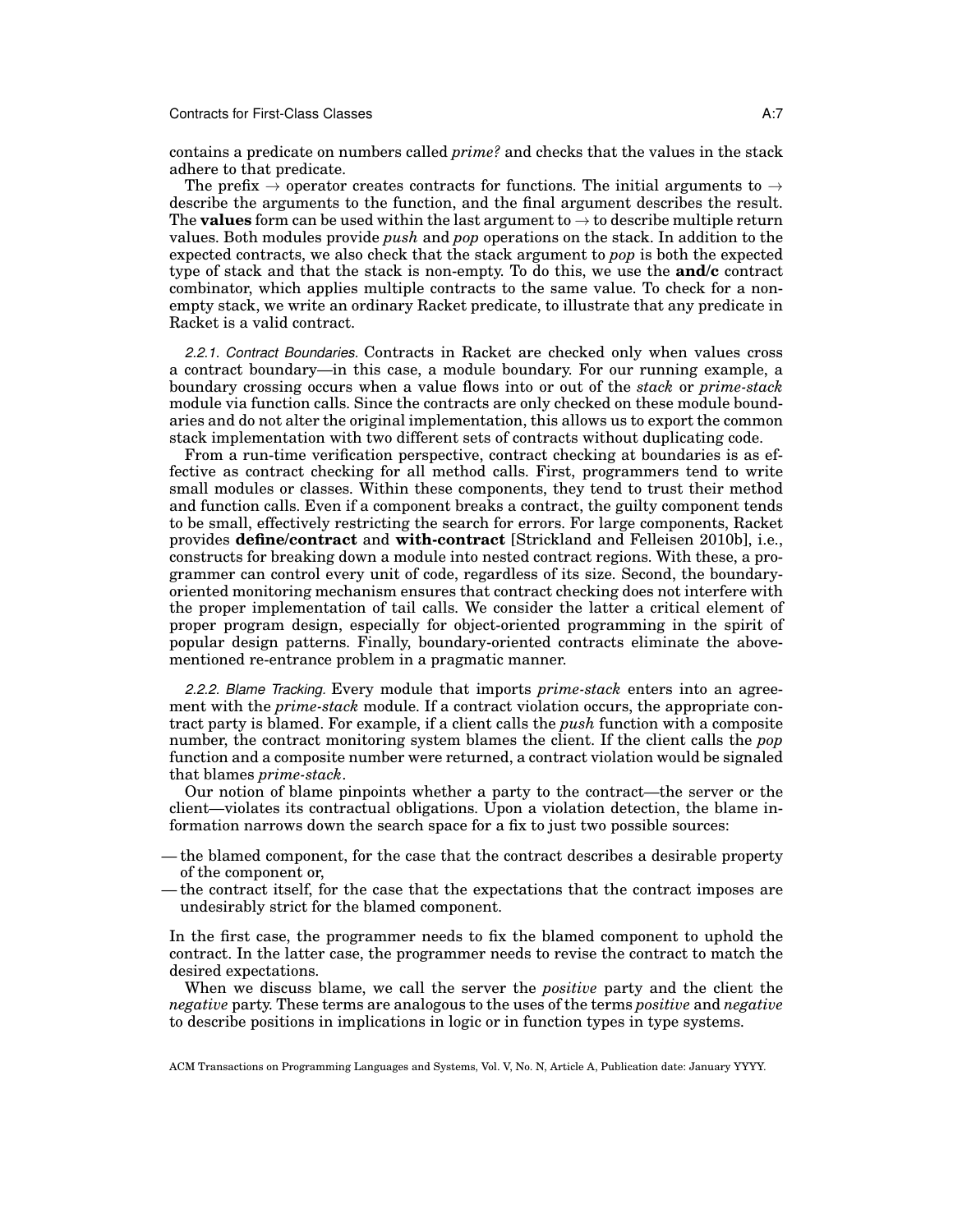*2.2.3. Contracts for Higher-Order Values.* Since Racket is a functional language, functions are first-class values. Of course, it is impossible to check contracts on functions, say  $(\rightarrow prime? \text{ prime}$ ?), at the point where the function crosses the contract boundary. Instead, the contract system must delay checking until the function is applied. Then the contract system can check that the contracts on the arguments hold and that the results satisfy their contracts. Wrapper objects are the natural way to implement this form of checking. The key is to equip the wrapper with enough information so that it can blame the guilty party in case of contract violations.

As seen with *push* and *pop*, the negative party is responsible for the contracts on the arguments to exported functions and the positive party is responsible for the contracts on values returned from exported functions. The reasoning behind this becomes clear when we consider functions as opening channels across the contract boundary, where arguments flow from the client module to the server and then the result from the server module to the client.

This reasoning generalizes to cases where the arguments provided by the client are functions, as in the argument *f* to the *map-prime* function. The arguments to those functions originate in the server, i.e., the positive party, and thus it is responsible for these arguments of arguments, while the negative party is responsible for the result. Indeed, the roles are swapped again if any of the doubly-nested arguments are functions. So higher-order function contracts require swapping the positive and negative parties for each nested function contract. For details, see the work by Findler and Felleisen [2002].

## **3. CONTRACTS FOR FIRST-CLASS CLASSES**

Racket includes a class system [Flatt et al. 2006] loosely related to those found in languages such as Java or C#. In Racket, however, classes are first-class values, enabling the programmer to abstract over classes and patterns in the class hierarchy.

We begin our survey of the Racket class system by considering several classes from a hypothetical windowing library inspired by Racket's GUI toolkit. This sample class definition shows a class for modal dialogs:

```
(define dialog%
 (class window%
    (super-new)
    (init-field label)
    (field [min-width 300]
          [min-height 300])
    (init-field [width min-width]
               [height min-height])
    (define/public (undersize? [w width] [h height])
      (or (< w min-width) (< h min-height)))
    (define/override (draw-widget)
      (super draw-widget)
      (draw-label label))
    (define/private (draw-label label)
      . . . )))
```
The first expression in a **class** form specifies the superclass. In this case, the superclass is a built-in class *window%* of the GUI library.<sup>2</sup> The call to **super-new** initializes the superclass. The **field** clause contains the names of other public fields and their initialization expressions. The **init-field** clause lists expected initialization arguments,

<sup>2</sup>Class names in Racket are suffixed with *%* by convention

ACM Transactions on Programming Languages and Systems, Vol. V, No. N, Article A, Publication date: January YYYY.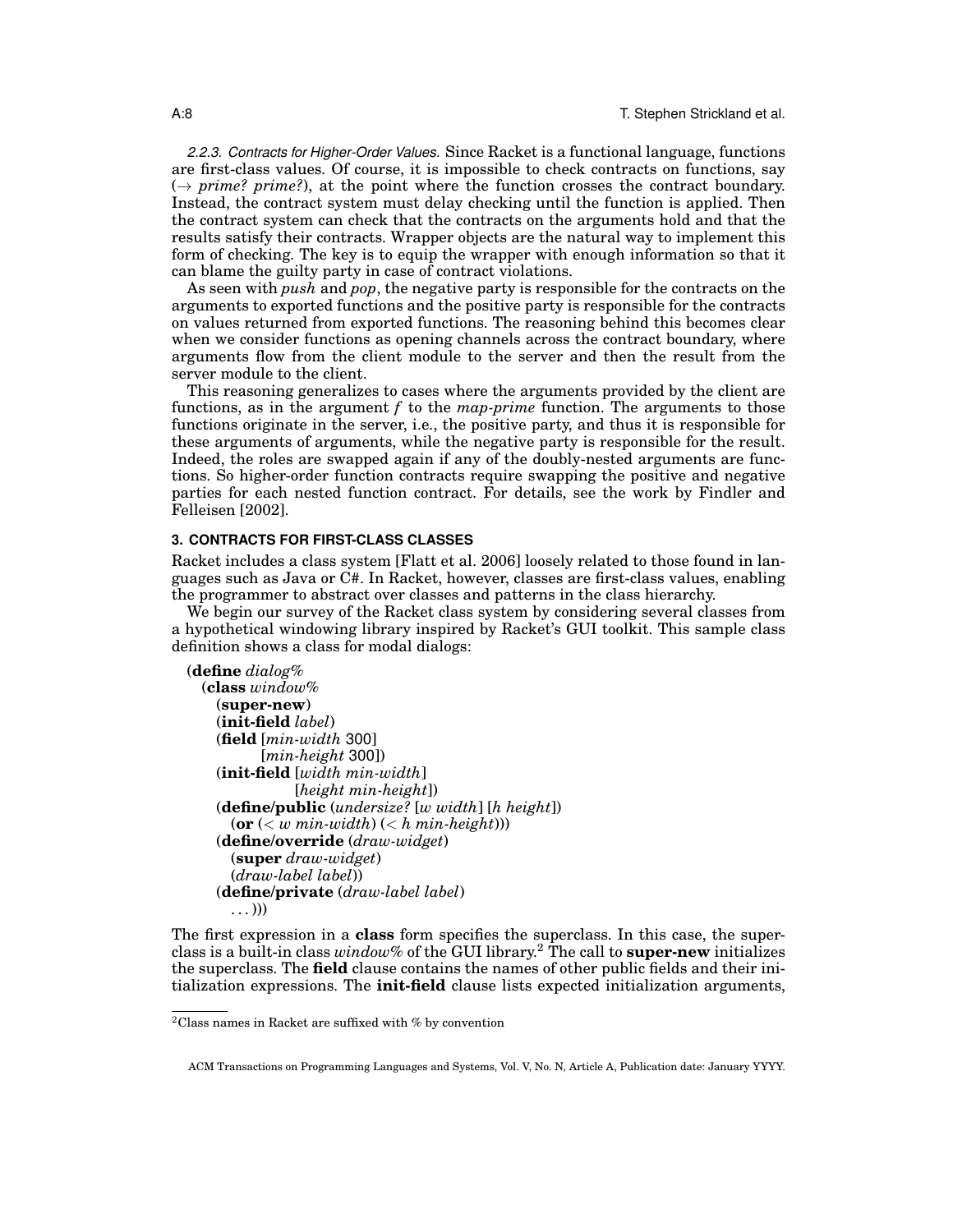Contracts for First-Class Classes A:9

here a label, initial width, and initial height of the dialog, and also creates public fields for the provided values. The width and height initialization arguments are optional and are set to the minimum width and height fields by default. The keywords **define/public**, **define/override**, and **define/private** respectively designate a public method, an overriding method, and a private method.

Of particular note, fields or methods defined by the class may be accessed within the class body as if they were local value or function definitions. For example, the *drawlabel* private method is called from *draw-widget* as if it were a local function. Within an overriding method form, the **super** keyword is used to call the corresponding superclass method. In *dialog%*, the *draw-widget* method relies on the *window%* widget's drawing method.

Method definitions support features such as optional and keyword-based arguments. For example, the *undersize?* method takes two optional arguments, *w* and *h*, that are respectively set to the values of the *width* and *height* fields by default.

Here is a subclass of *dialog%* that represents a dialog for opening files:

```
(define path-dialog%
  (class dialog%
    (super-new)
    (init-field path)
    (inherit-field label)
    (define/public (get-path) path)
    (define/public (set-path! new-path)
      (set! path new-path))
   (define/public (get-file-size)
      (file-size path))
    (define/override (draw-widget)
      (super draw-widget)
      (draw-path path))
    (define/private (draw-path)
      \ldots))
```
The **inherit-field** clauses require the superclass to have the listed fields and allow the subclass to use those fields as if they were defined locally.

The *path-dialog%* class overrides the definition of *draw-widget* to draw a new label that displays the current path shown in the dialog. Like in  $C#$ , a Racket class must explicitly override a public method. In Racket, the superclass may not be statically determinable; the override specification helps the class system check at runtime that the superclass contains this public method when *path-dialog%* is evaluated. Likewise, **super** calls may designate only methods that the current class overrides.

The superclass of the class form allows arbitrary expressions. Thus, we represent a mixin as a function that creates a new subclass of its argument:

(**define** (*make-resizable base-class*)

```
(class base-class
 (super-new)
  (inherit undersize)
  (inherit-field width height)
 (define/public (resize w h)
    (set! width w)
    (set! height h))
  (define/public (halve)
    (resize (/ width 2) (∗ height 2)))))
```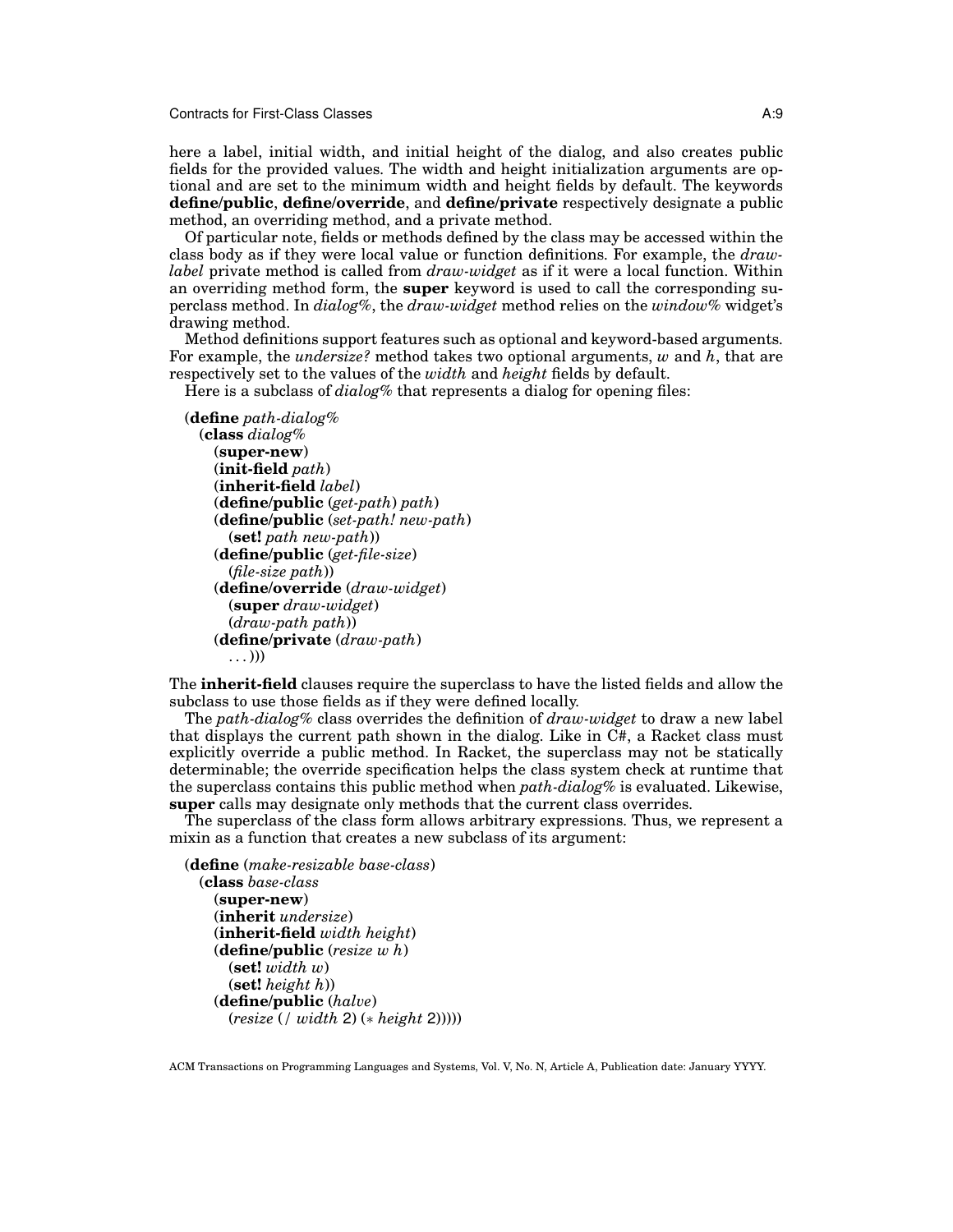A:10 **A:10** T. Stephen Strickland et al.

(**define** *resizable-dialog* (*make-resizable dialog%*)) (**define** *resizable-path-dialog* (*make-resizable path-dialog%*))

The second definition applies the *make-resizable* mixin from the first definition to the *dialog%* class, and the third one uses it on *path-dialog%*. Like the **inherit-field** clauses introduced earlier, an **inherit** clause ensures the superclass contains the listed methods and allows the subclass to use those methods as if they were defined locally. To create objects from classes, we use the **new** form:

(**define** *d1* (**new** *dialog%* [*label* "D1"] [*width* 400] [*height* 500])) (**define** *d2* (**new** *path-dialog%* [*label* "D2"] [*path* "/usr/bin/racket"])) (**define** *d3* (**new** (*make-resizable dialog%*) [*label* "D3"] [*width* 400]))

Names and values for initialization arguments are paired. Recall that the *width* and *height* initialization arguments are optional, and they are omitted in several cases. Here, we create a regular dialog *d1* and a path dialog *d2*. To illustrate the flexibility of **new**, we also create an object from the result of mixing the *resize* method into the *dialog%* class and label it *d3*.

In addition to conventional inheritance, Racket also provides Beta-style inheritance [Lehrmann Madsen et al. 1993; Ernst 1999]. Definitions of new augmentable methods use **define/pubment** instead of **define/public**. Calls to augmentable methods access the first definition in the class hierarchy, which may choose to access augmenting behavior in subclasses via the **inner** form. Such augmenting behavior is defined using the **define/augment** keyword, the analogue to **define/override**. Goldberg et al. [2004] describe how conventional and Beta-style inheritance coexist in the Racket class system.

## **3.1. Contracts on Classes**

Let us illustrate the language for class contracts with a contract for *dialog%*:

(**define** *dialog%/c* (**class/c** (**init-field** [*label* (*string-len/c* 256)]) (**field**  $[\text{min-weight} (\geq /c \ 0)]$   $[\text{min-height} (\geq /c \ 0)]$ )  $(\textbf{init-field} [width (≥ /c 0)] [height (≥ /c 0)])$  $[draw-wideget (\overset{m}{\rightarrow} \#:pre (not (\textbf{send this }undersize?)) void?)$  $[undersize? \stackrel{m^*}{\hookrightarrow} () \stackrel{}{\left( (\ge/c \ 0\right)} \stackrel{}{\left( \ge/c \ 0\right)})\ boolean?)])$ 

The  $\stackrel{m}{\to}$  and  $\stackrel{m^*}{\to}$  contract combinators are the method equivalents of the  $\to$  and  $\to^*$  contract combinators. The  $\rightarrow^*$  contract combinator has two sequences of domain contracts: one for required arguments and one for optional arguments.

According to this contract, a dialog has three important features. First, a dialog has labels that are provided at instantiation. Second, a dialog has a pre-set minimum width and height. Third, a dialog can be drawn and report whether it is undersized.

In general, the **class/c** combinator takes a series of (tagged) clauses of names and contracts. Contract clauses without a tag, such as those for *draw-widget* or *undersize?*, describe how object clients may use methods. Clauses tagged by **init** check the arguments needed for constructing new objects. Clauses tagged by **field** protect public fields. Clauses tagged by **inherit** guard the use of a method by subclasses. Methods may also have preconditions, which use **this** to access the target object. For example, calls to *draw-widget* via **send** must occur only on dialogs that are not undersized.

One important point to note here concerns the intent of our class contracts. In an untyped world, classes tend to serve as vessels of reusable code. Hence inheritance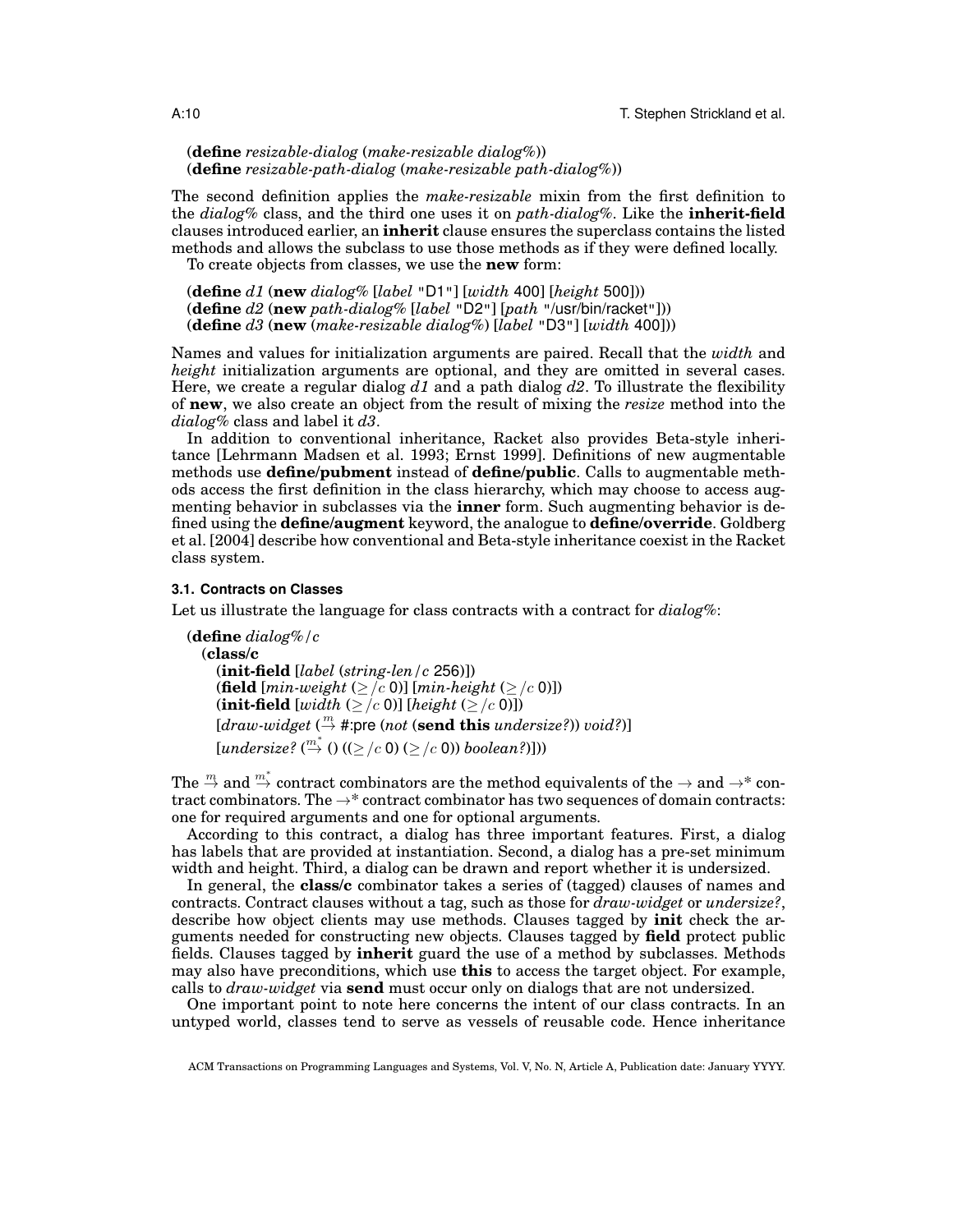Contracts for First-Class Classes A:11

just mimics module import, as programmers expect in many dynamic languages, and classes are free to act differently than their superclasses. Consequently, our class contracts check the behavior of the protected class, but place no restrictions on overridden behavior in subclasses. In particular, if a subclass later extends a contracted dialog by overriding the *draw-widget* method, the contract is not enforced on the new overriding implementation. If control flow reaches the implementation in the contracted dialog via a call from its subclass, however, it is checked appropriately.

Class contracts can be part of a function contract:

(**define** *make-resizable/c* ( $\rightarrow$  (**class/c** (**inherit-field** [*width* ( $\geq$ / $c$  0)] [*height* ( $\geq$ / $c$  0)])  $(\mathbf{inherit}\ [\mathit{undersize}\ \mathit{?}\ (\stackrel{m^*}\rightarrow\mathit{()}\ \mathit{((}\geq/c\ \mathsf{0})\ (\geq/c\ \mathsf{0}))\ \mathit{boolean}\ \mathit{?})]))$ (**class/c** [ $resize\ (\stackrel{dm}{\rightarrow}\ [w\ (\geq/c\ 0)]\ [h\ (\geq/c\ 0)]$ #:pre (*not* (**send this** *undersize? w h*)) *void?*)]  $($ **override**  $[{}{}r\vec{e} s\vec{e} \in (\overset{m}{\to} (\geq/c \ 0) \ (\geq/c \ 0) \ void?$ ]]))))

Here, the domain contract specifies that the superclass must contain the public method *undersize?* and fields *width* and *height*. It also contains contracts that check uses of these methods and fields in the subclass. The range contract includes an ordinary method specification. As this contract illustrates, a class contract differentiates the object interface from the specification interface [Lamping 1993]. That is, the contract may impose distinct constraints on the behavior of object clients and subclasses.

At first glance, a programmer might question the practicality of contracts for mixins. After all, contracts could simply be applied to the concrete classes that result from a mixin application. However, mixins are used in situations where truly dynamic class creation is required. Consider this function header for a function *open-file* that queries the user for a file via a dialog:

## (**define** (*open-file message dialog-mixin*) . . . )

The *open-file* function takes a message and a mixin that allows the client programmer to customize the query dialog (via subclassing) before it is shown to the user. Since *open-file* is provided by an opaque library, the client programmer needs assurance that methods inherited from the base class provided by *open-file* behave correctly. Clauses like **inherit-field** from the domain of the mixin contract from earlier ensure this. In short, the mixin contract can protect the mixin from unknown parent classes.

Both **inherit** and **override** clauses deal with dynamic dispatch inside the class hierarchy, but they specify different clients and servers for a given method implementation. Contracts in **inherit** clauses take effect when the contracted class provides a method implementation that is called within a subclass. That is, the contracted class is the server and the subclass is the client. With **override** contracts, the information flow is reversed; the subclass provides the method implementation while the protected class contains the call site. Thus, the subclass is the server and the protected class is the client. In other words, **override** clauses are particularly useful in the context of the template-and-hook pattern.

If class contracts allowed only access to listed class features, then the range contract above would restrict clients of the subclass to one method: *resize*. Instead, class contracts are *translucent*, i.e., they allow unlisted class features to be used or extended without constraints. For example, the *undersize?* and *draw-widget* methods of the result, inherited from the superclass, are still accessible even though they are not mentioned in the range contract.

ACM Transactions on Programming Languages and Systems, Vol. V, No. N, Article A, Publication date: January YYYY.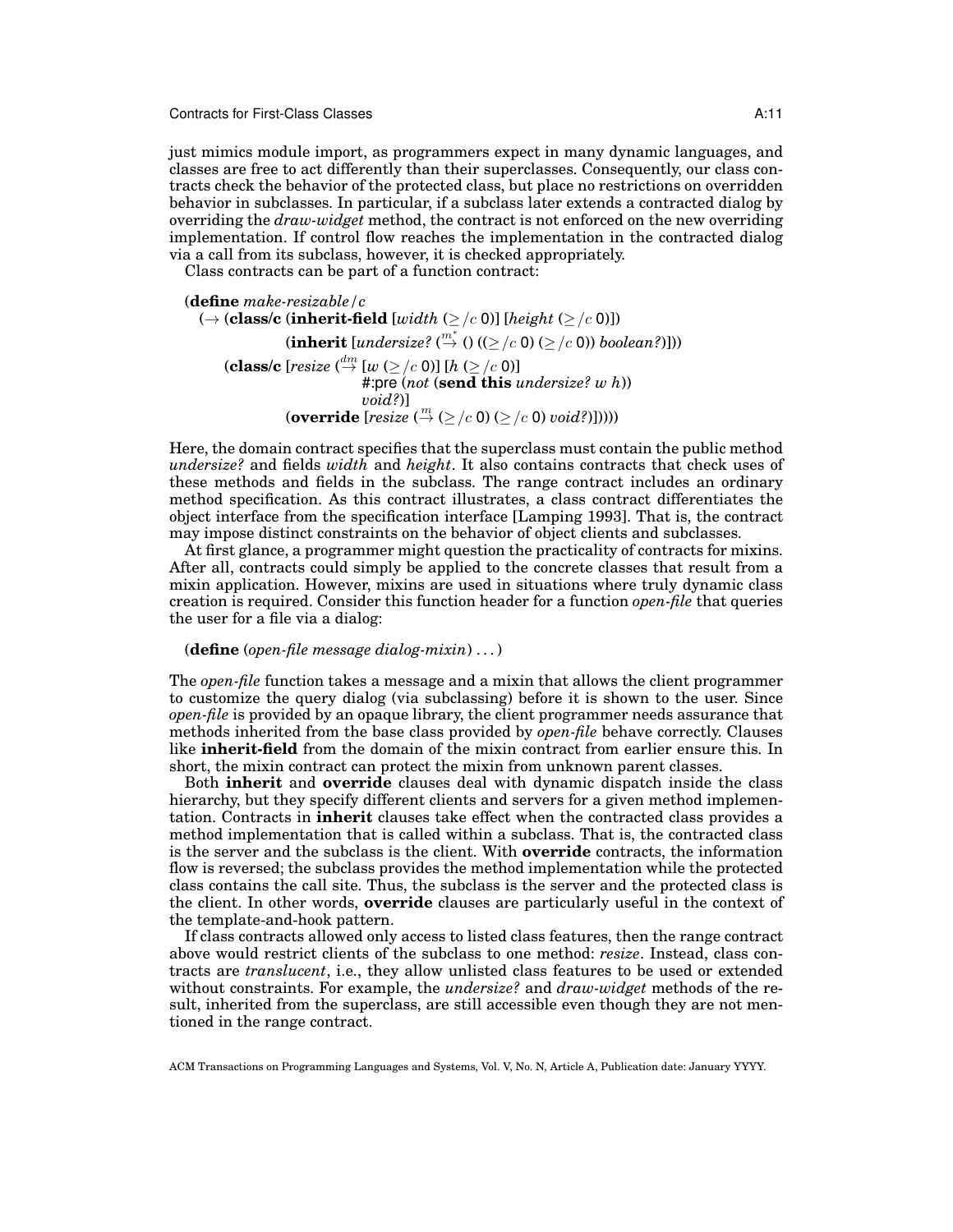So far our contracts describe the available features of a class, but we must also have a method for describing which features are lacking or should be absent. For example, defining a method that already exists in a superclass is an error in Racket's class system. This error is triggered if a mixin is erroneously applied to a class that already defines the mixin's new functionality. For example, we want to keep the *makeresizable* mixin from being applied to a *dialog%* subclass that already contains the *resize* method, and we wish to express this constraint in class contracts [Bracha 1992].

In response, we add an **absent** clause to our system of class contracts that lists fields and methods that should *not* be present in the contracted class. For example, here is a revised contract for *make-resizable*:

(**define** *make-resizable/c*

(→ (**class/c** (**absent** *resize*)

(**inherit-field** [*width* ( $\geq$  /*c* 0)] [*height* ( $\geq$  /*c* 0)])  $(\mathbf{inherit} \ [undersize? \stackrel{m^*}{\hookrightarrow} () \: ((\ge/c \: 0) \: (\ge/c \: 0)) \: boolean?)$ (**class/c** [ $resize\ (\stackrel{dm}{\rightarrow}\ [w\ (\geq/c\ 0)]\ [h\ (\geq/c\ 0)]$ #:pre (*not* (**send this** *undersize? w h*)) *void?*)]  $($ **override**  $[{}{}r\vec{e} s\vec{e} \in (\overset{m}{\to} (\geq/c \ 0) \ (\geq/c \ 0) \ void?$ ]]))))

The **absent** clause specifies that the argument must not define a public method *resize*. If it does, the contract system signals a violation as soon as the mixin is applied.

Because Racket's class system supports augmentable methods, our contract system describes those too. An **augment** contract clause checks that the method is augmentable in the class and describes how subclasses may call the original implementation via dynamic dispatch. Restrictions on augmenting behavior in subclasses are specified using the **inner** contract clause. That is, the **augment** and **inner** clauses are analogues to the **inherit** and **override** clauses for traditional inheritance.

#### **3.2. Contracts, Blame, and Dynamic Dispatch**

In our system, only those contracts added to the class hierarchy between the use of a method and the accessed implementation take effect. Given dynamic dispatch, we cannot determine which method implementation is accessed until the call takes place. Furthermore, a method implementation may originate from a class defined in a separate module across a contract boundary. Therefore, determining which contracts apply, and thus which parties to blame, cannot be done statically in our system.

To illustrate this issue, we first define *checked-resizable*, which is the same as *makeresizable* but checked with the *make-resizable/c* contract:

(**define/contract** *checked-resizable make-resizable/c make-resizable*) (**define** *resizable%* (*checked-resizable dialog%*))

We also create a subclass of *resizable%* that overrides the definition of *resize*:

```
(define loose%
 (class resizable%
    (super-new)
    (inherit undersize?)
    (inherit-field width height min-width min-height)
    (define/override (resize w h)
      (cond [(not (undersize? w h)) (super resize)]
            [else (set! width min-width)
                  (set! height min-height)]))))
```
(**define** *d4* (**new** *loose%* [*label* "D4"] [*width* 500]))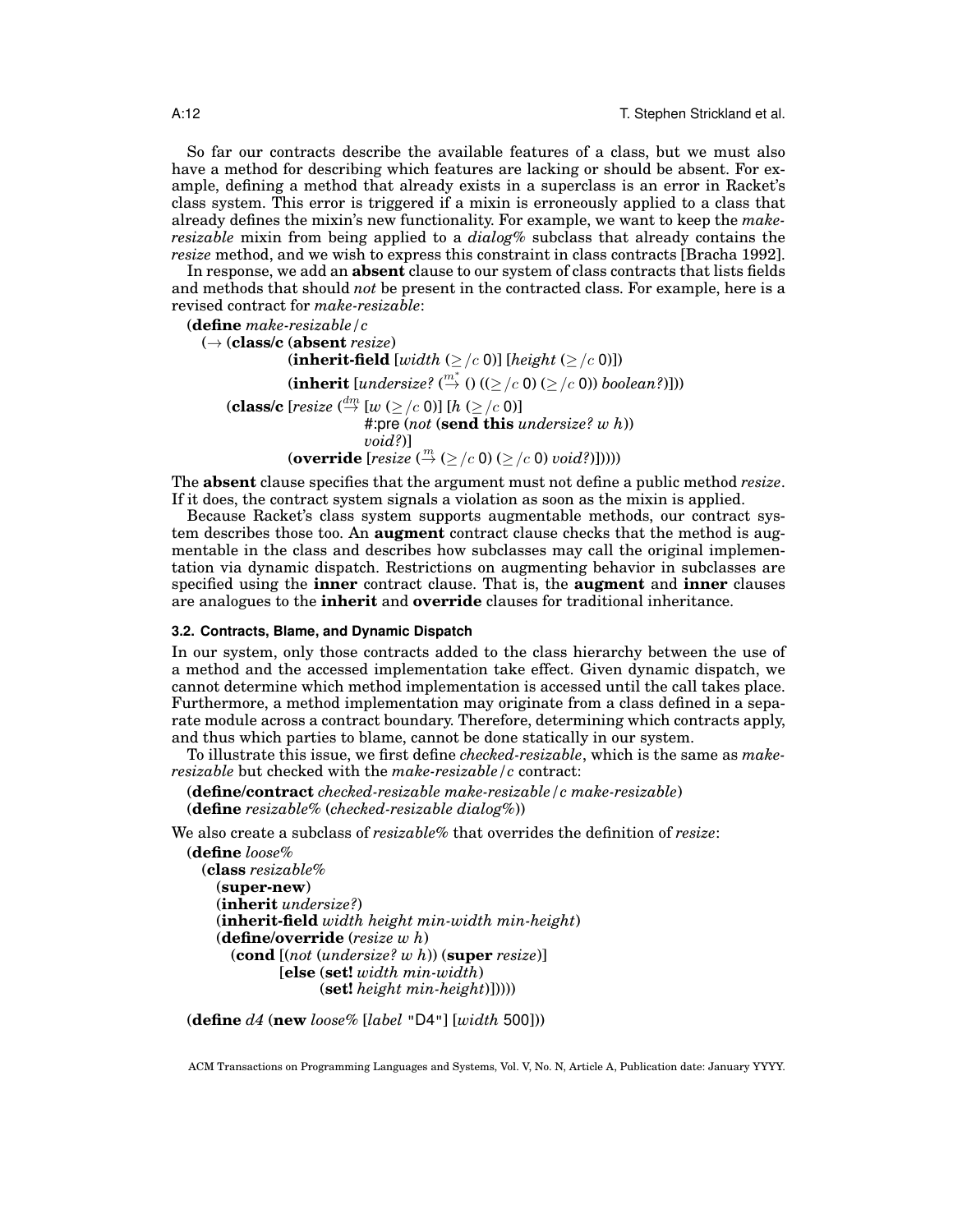#### Contracts for First-Class Classes A: 13

A call to *resize* on *loose%* resizes the dialog to its minimum size when an invalid size is given, taking advantage of the relaxed contract as described in the **override** clause.

Let *dom* be the domain contract of *make-resizable/c* and *rng* be the range contract. Assuming that the three class definitions exist in distinct contract regions, the contract boundaries between *dialog%*, *resizable%*, and *loose%* are as follows:



That is, *dom* mediates interactions between *dialog%* and its subclasses, and *rng* mediates interactions between *loose%* and its superclasses. Since *d4* instantiates *loose%*, method calls on it may trigger the contract checks in the class hierarchy of *loose%*.

If we call *resize* on *d4*:

(**send** *d4 resize* 200 200)

then the call to *undersize?* inside *loose%* uses the implementation from the superclass *dialog%*. The call is therefore checked according to the **inherit** clause in *dom*, because the call crosses the contract boundary between *dialog%* and *resizable%*. If we instead call *halve* on *d4*:

#### (**send** *d4 halve*)

then the *resize* method in *loose%* is called from *resizable%*. This call is checked according to the **override** clause in *rng*, since the call crosses the contract boundary between *resizable%* and *loose%*. In short, we get two different contract stories, depending on the path a method call takes through the dynamically constructed class hierarchy.

Since we do not know which implementation is invoked from a call due to dynamic dispatch, we cannot know which contracts are enforced until runtime. In turn, we cannot statically determine the parties to blame for a given method call. Thus, blame assignment for contract violations within the class hierarchy is even more complex than that for higher-order functions, and getting it right calls for a mathematical model and its careful analysis.

### **4. THE MODEL**

The class contract system introduces a complex strategy for retrieving and attaching contracts to method implementations upon method invocation. In particular, this strategy treats method calls differently depending on the relative position of the sender object in the class hierarchy and the invoked method. Furthermore, the method retrieval process affects the assignment of blame for contract violations. To clarify these points, we present a formal semantics for our contract system.

CPCF [Dimoulas and Felleisen 2011] is the starting point for our formalization. It extends Plotkin's call-by-value PCF [Plotkin 1977] with contracts for higher-order functions. We gradually add classes and other constructs to approximate the essence of Racket's contract system for first-class classes.

#### **4.1. Adding First-Class Classes to CPCF**

Figure 4 presents the syntax of CPCF. The language comes with three kinds of contracts  $\kappa$ : **any**, which never fails; **flat**(e), first-order checks on base values; or  $\kappa_1 \dots \mapsto$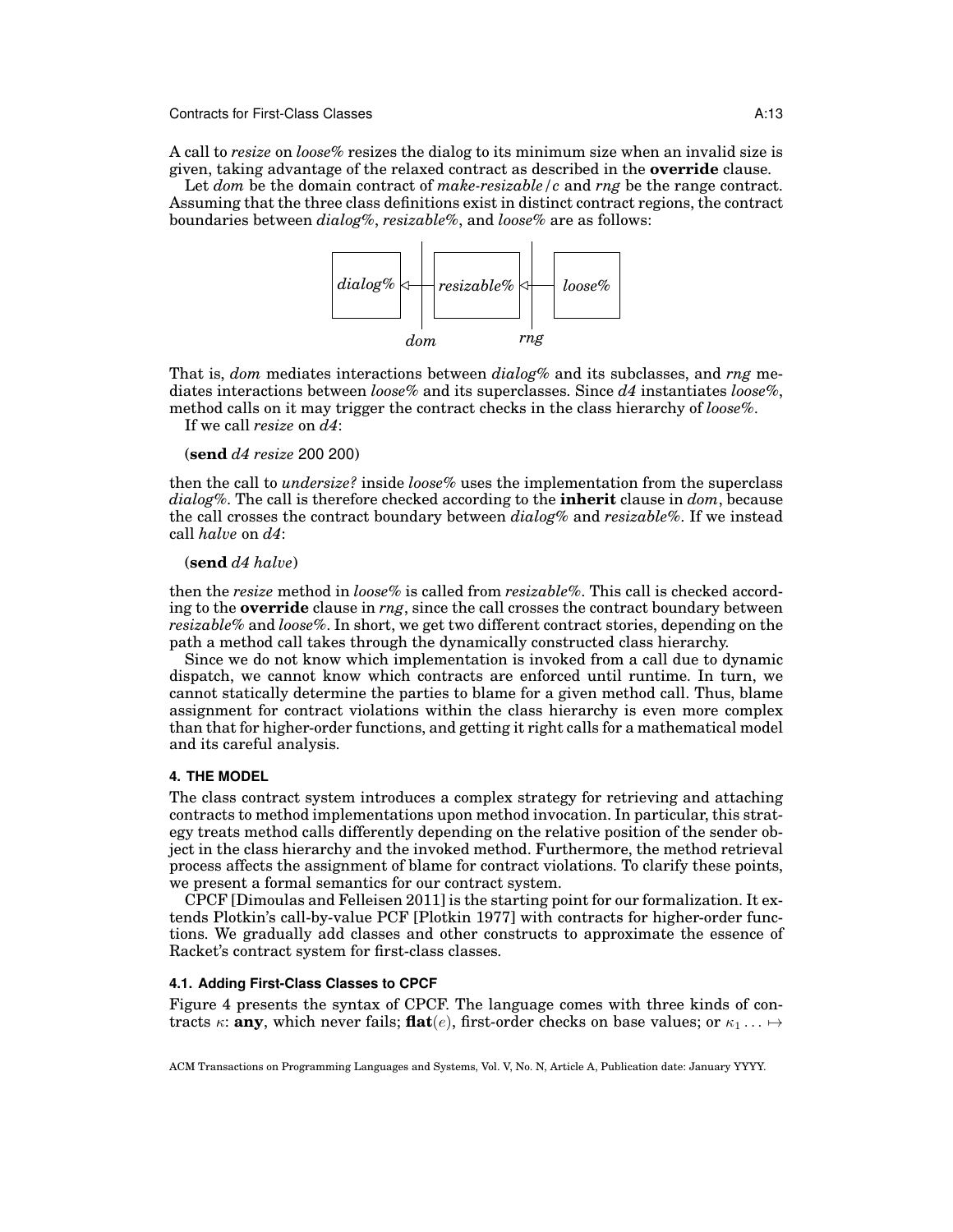$\kappa_r$ , higher-order contracts on functions. A programmer can protect a term e with a contract  $\kappa$  with the monitor construct  $\textbf{mon}_{j}^{k,l}(\kappa,e)$ . Such a monitor divides the program into two components: the term  $e$ , dubbed the server, and the context of  $\mathbf{mon}^{k,l}_j(\kappa,e),$ dubbed the client. The monitor regulates the interaction of the two components, which are also called the parties of the contract. The labels  $k$  and  $l$  on the monitor are identifiers for the server and client, respectively. As Dimoulas et al. [2011] explain, a contract in a higher-order world deserves its own label; we use  $j$  for this purpose. Since such contracts call unknown code with unforeseeable consequences, a contract itself may break invariants and deserve blame. The three identifiers are used to report violations. Notice, that our version of CPCF is untyped. Thus our syntax admits mallformed programs that when run lead to runtime type errors. Our semantics represents such errors as stuck states.

> Contracts  $\kappa ::= \textbf{any} | \textbf{flat}(e) | \kappa ... \mapsto \kappa$ Terms  $e \ ::= v \ | \ x \ | \ e \ e \ldots \ | \ e + e \ | \ e - e \ | \ e \wedge e \ | \ e \vee e$  $v \text{ := } 0 \mid 1 \mid -1 \mid \ldots \mid \lambda(x \ldots) \text{.e} \mid \text{tt} \mid \text{ff}$

> > Fig. 4. CPCF syntax

The result of adding first-class classes and their contracts to CPCF is CFCC; see figure 5. CFCC comes with first-class classes and objects. These classes feature public, inherited, and overridden methods, and CFCC offers contracts for all of these features. However, classes do not have fields, and our model does not account for Beta-style inheritance. Furthermore, it does not differentiate between contracts on inherited and public methods. These omissions, though, do not reduce the value of our theoretical validation. Since the traditional purpose of a model is to distill the essence of a language in order to make a concise and convincing argument about the correctness of its design, our theoretical model is intentionally smaller than the Racket class system, yet it includes the features of the class system that pose the greatest challenges to contract checking and blame assignment: inheritance and overridden methods.<sup>3</sup>

In this setting, classes consist of the superclass expression, the identifiers of inherited methods, and the definitions of public and overridden methods. Class values contain the superclass value and definitions for all the methods defined locally in the class. In addition, each class value comes with a dynamically generated unique identifier  $\iota$ . The inclusion of the superclass inside a class value makes it easy to track the class hierarchy in a setting with first-class classes. The root of the class hierarchy is the class value **object%**. Because of the omission of fields from the model, an object of a class is just a reference to a class value.

A method  $m$  in object  $e_o$  can be called in one of three ways: either directly via  $\textbf{send}(e_o, m, e_1 \ldots);$  internally from the class where the call occurs via  $\textbf{isend}^{i}(e_o, m, e_1 \ldots),$  which corresponds to the local use of class functions as described in section 3; or via a super call,  $\mathbf{super}^{\iota}(e_o, m, e_1 \ldots).$  The latter two forms are annotated with the unique identifier  $\iota$  of the class value where the call occurs. The identifier is used to locate the class from which the call is performed, starting from the class of the object  $e_0$  and proceeding through the class hierarchy via superclasses. We keep the unique identifier of a class value inaccessible to the programmer, but equip all

 $3$ One may argue that our contract system could be derived through an encoding in an even smaller object calculus, but doing so would obscure the relation between blame and component boundaries in the model.

ACM Transactions on Programming Languages and Systems, Vol. V, No. N, Article A, Publication date: January YYYY.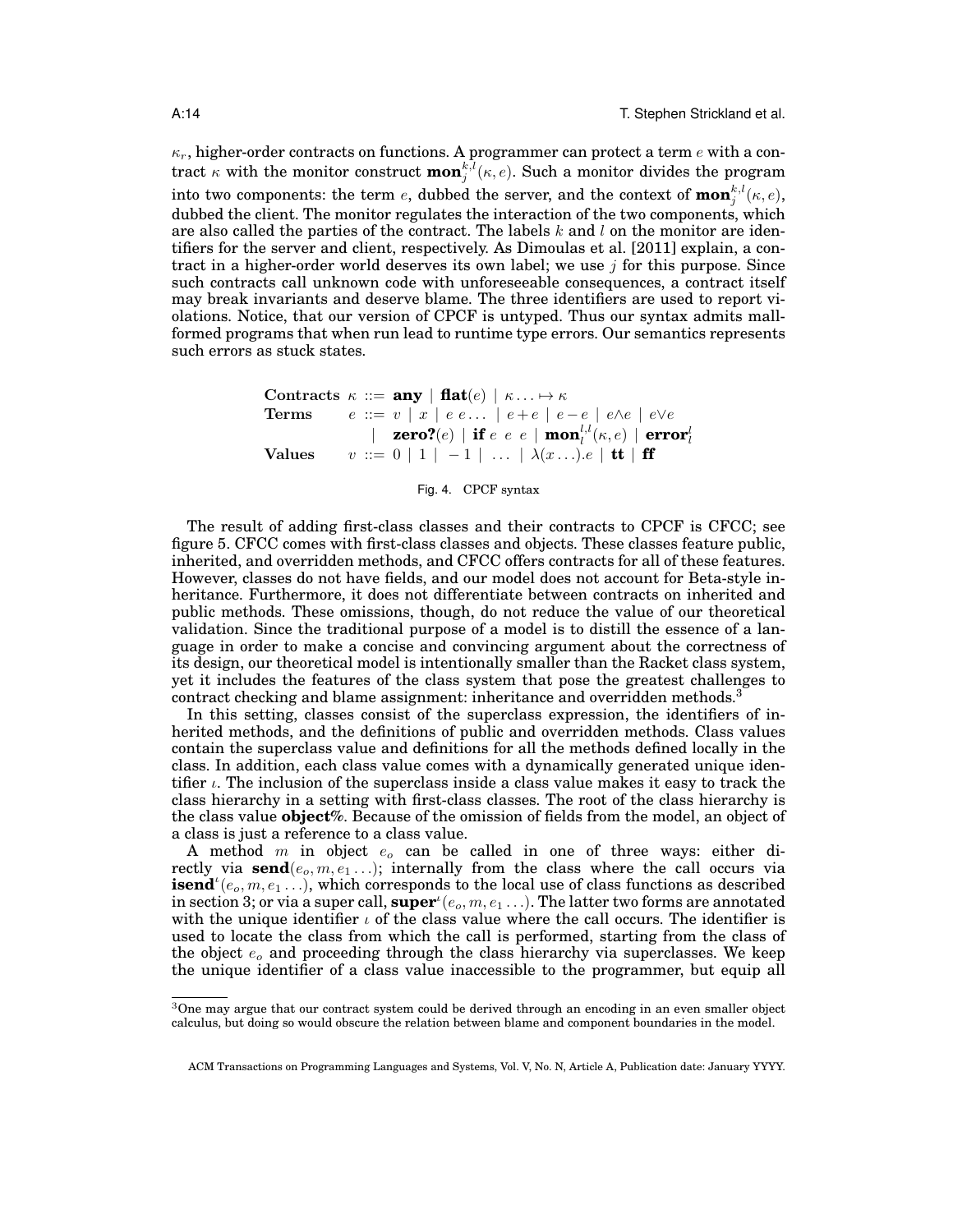Contracts for First-Class Classes A: 15

super and local method calls in the source code the default class identifier  $\ddagger$  to keep the syntax uniform. As we show further on, the reduction semantics of CFCC employs a class identifier substitution meta-function to update class identifiers on super and local method calls once the enclosing class value is created.

CFCC features a special form of contracts for classes and objects:

**class/c{** public  $\left[m_{p_1}\left(\kappa_{this}^{p_1}, \kappa_1^{p_1}, \ldots \mapsto \kappa_r^{p_1}\right)\right]$ ... **override**  $\begin{bmatrix} m_{o_1} & \ldots & \ldots & \ldots & \ldots \\ m_{o_1} & \ldots & \ldots & \ldots & \ldots \end{bmatrix}$ ...

Public method contracts aggregate the public and inherited method contracts described in section 3. Contracts for overridden methods, though, are client side contracts. They differ significantly from public and inherited contracts, and thus the model keeps them separate from public method specifications.

In order to keep track of the contracts imposed on a class or an object, we wrap them in guards. A guard contains the protected class or object, the contracts, and the labels for the server, client and contract. Guards are a specialized form of monitor but, in contrast to monitors, are treated as values.<sup>4</sup>

| Contracts      | $\kappa ::= \dots   \textbf{class}/c \{ \textbf{public } [m (\kappa \kappa \dots \mapsto \kappa)] \dots$ |
|----------------|----------------------------------------------------------------------------------------------------------|
|                | <b>override</b> $[m (\kappa \kappa  \mapsto \kappa)] $                                                   |
| Terms          | $e ::= \ldots   c   \textbf{new}(e)   \textbf{send}(e, m, e \ldots)$                                     |
|                | isend <sup>t</sup> $(e, m, e \ldots)$   super <sup>t</sup> $(e, m, e \ldots)$                            |
| <b>Values</b>  | $v ::= \ldots \mid \gamma$                                                                               |
| Class Values   | cv ::= object%   class/ $\mathbf{v}'$ { v methods $[m(this x \dots) e] \dots]$                           |
| <b>Classes</b> | $c ::= class \{ e$                                                                                       |
|                | inherit $m \ldots$                                                                                       |
|                | <b>public</b> $[m(this x \dots) e] \dots$                                                                |
|                | <b>override</b> $[m(this x) e] $                                                                         |
| Objects        | $o ::= object(\gamma)$                                                                                   |
| Guards         | $\gamma ::= o \mid cv \mid G\{v\}$                                                                       |
|                | <b>public</b> $[m (\kappa \kappa  \mapsto \kappa)_l^{l,l}] $                                             |
|                | <b>override</b> $[m (\kappa \kappa  \mapsto \kappa)^{l,l}_{l}   ]$                                       |
|                |                                                                                                          |

Fig. 5. CFCC syntax

#### **4.2. CFCC Semantics**

We next equip CFCC with a reduction semantics [Felleisen et al. 2009]. Each reduction rule deterministically decomposes a program into an evaluation context and a redex. The single-step reduction relation,  $\rightarrow$ , specifies how a redex is transformed in a single computation step. The closure of the single-step reduction over evaluation contexts gives us the compatible closure. The transitive-reflexive closure of this relation is the reduction relation of the language, which defines the evaluator of the language.

The first step towards defining the reduction relation for CFCC is to equip the language with evaluation contexts; see figure 6.

Figure 7 presents the reduction rules for CFCC. The reduction relation consists of three groups of rules: the PCF standard declarative reductions, contract related reductions and object oriented reductions. There is also a program-global rule for handling programs that produce  $\textbf{error}_j^k$  and return the error as the answer of the program.

<sup>4</sup>Guards correspond to chaperones and impersonators in the Racket implementation [Strickland et al. 2012].

ACM Transactions on Programming Languages and Systems, Vol. V, No. N, Article A, Publication date: January YYYY.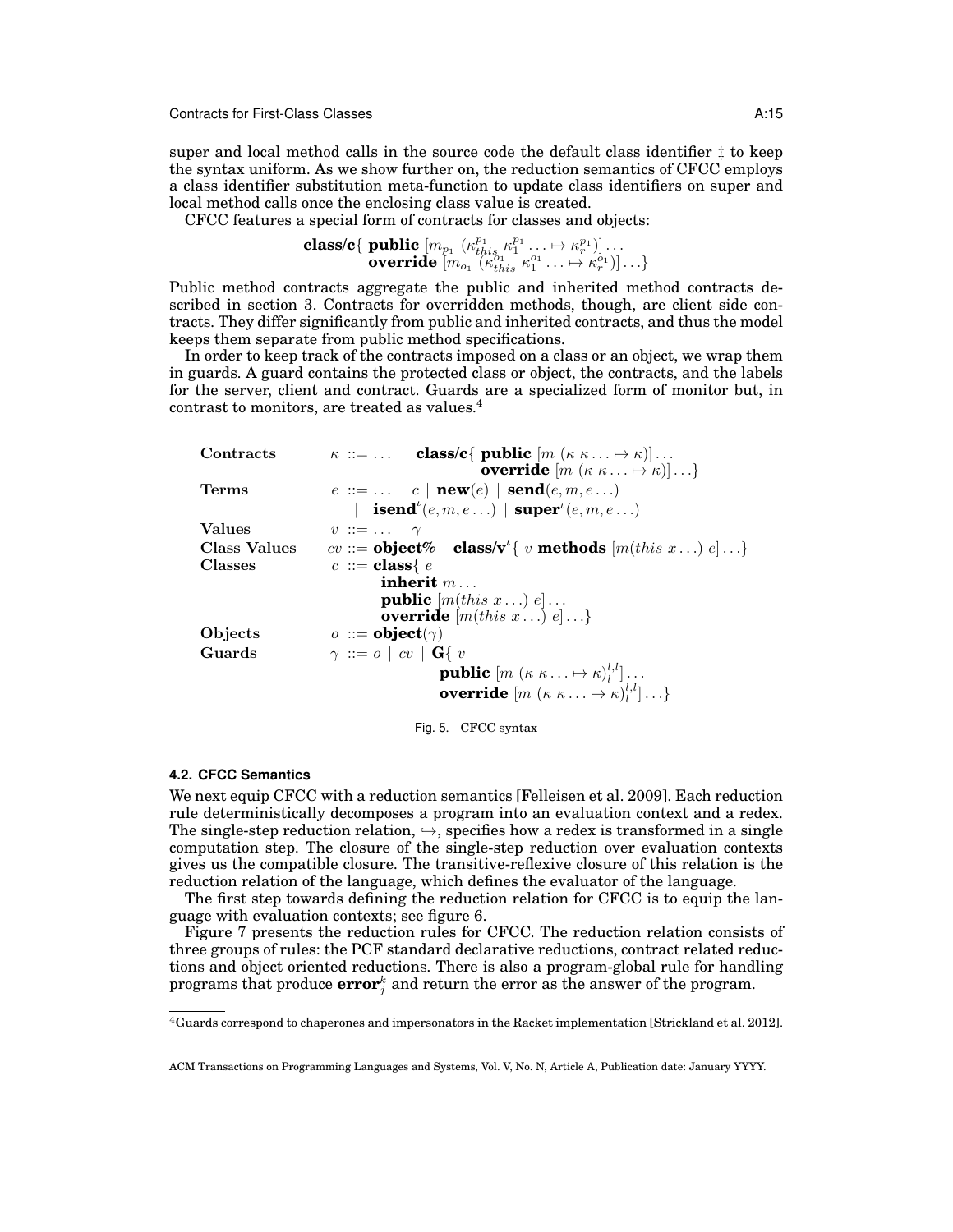A:16 **A:16** T. Stephen Strickland et al.

$$
E ::= E e | v E | E + e | v + E | E - e | v - E | E \wedge e | v \wedge E | E \vee e | v \vee E
$$
\n
$$
= \text{zero?}(E) | \text{ if } E e e | \text{mon}_{j}^{l,k}(\kappa, E) | \text{new}(E) | \text{ send}(E, m, e...)
$$
\n
$$
= \text{send}(v, m, v ... Ee...) | \text{ isend}'(E, m, e...) | \text{ isend}'(v, m, v ... Ee...)
$$
\n
$$
= \text{super}'(E, m, e...) | \text{ super}'(v, m, v ... Ee...) | \text{ class} \{ E \text{ inherit } m ... \text{ public } [m(this x ...) e]... \}
$$

Fig. 6. Evaluation contexts

Contract checking in CFCC proceeds along the lines of Findler and Felleisen [2002]. Monitors of flat contracts,  $\textbf{flat}(e)$ , are expanded to if-expressions that check the predicate  $e$  on the guarded value. If the test succeeds, the value is returned. Otherwise, a contract error is raised indicating that the server party  $l$  broke contract  $j$ . Monitors of contracts for functions  $\kappa_1 \dots \kappa_n \mapsto \kappa_r$  are expanded into a function that first wraps each argument with a monitor of the corresponding precondition contract  $\kappa_i$  and then applies the monitored arguments to the original function. The result of the application is guarded with the post-condition contract  $\kappa_r$ . The monitors for the arguments flip the labels for server and client, as the client is responsible for the positive pieces of the contract on the argument. This process delays contract checking until there are witnesses to check all the flat pieces of a function contract.

Monitoring contracts for classes and objects is also delayed. Attaching a contract to a class value or an object results in a corresponding guard that wraps the value and contains the method contract. Moreover, each guard is annotated with the server, client and contract labels of the monitor. For the public method contracts, the labels are used as-is while the server and client labels are flipped for the overridden method contracts. This reflects that the latter are client-side contracts rather than server-side ones. For inherited and public method contracts, the server is the superclass that provides the method, and the clients are the subclasses that use the method. For overridden methods the situation is reversed. An override contract is a request from the superclass that uses a method to the subclasses that implement it.

The object-oriented reductions are the core of our model and we dedicate the following sub-section to examine each reduction rule separately.

#### **4.3. Object-Oriented Reductions for CFCC**

The reductions for the object-oriented constructs of the language depend on a number of meta-functions (figure 8). In the following paragraphs we briefly discuss them as we describe the rules, but here we provide only the definitions of the major meta-functions to keep the presentation concise. The interested reader can find the definitions of all the remaining meta-functions in appendix A.

A new object of a class can be created using the  $new(e)$  construct if the argument evaluates to a class value. The  $CV$  meta-function (appendix A.1) traverses its argument, ignoring any guard layers, until it finds a class value. If it runs into another kind of value than a class value or a guard, it rejects the argument.

If the superclass expression of a class has been evaluated to a class value, we can reduce the class expression to a class value—assuming that the inherited and overridden methods of the class are implemented in the class hierarchy to which the class belongs and that public methods are not implemented in a superclass. The Methods metafunction (appendix A.2) collects all the method names in a class hierarchy starting from the given class value or object. The reduction rule produces a fresh class identi-

ACM Transactions on Programming Languages and Systems, Vol. V, No. N, Article A, Publication date: January YYYY.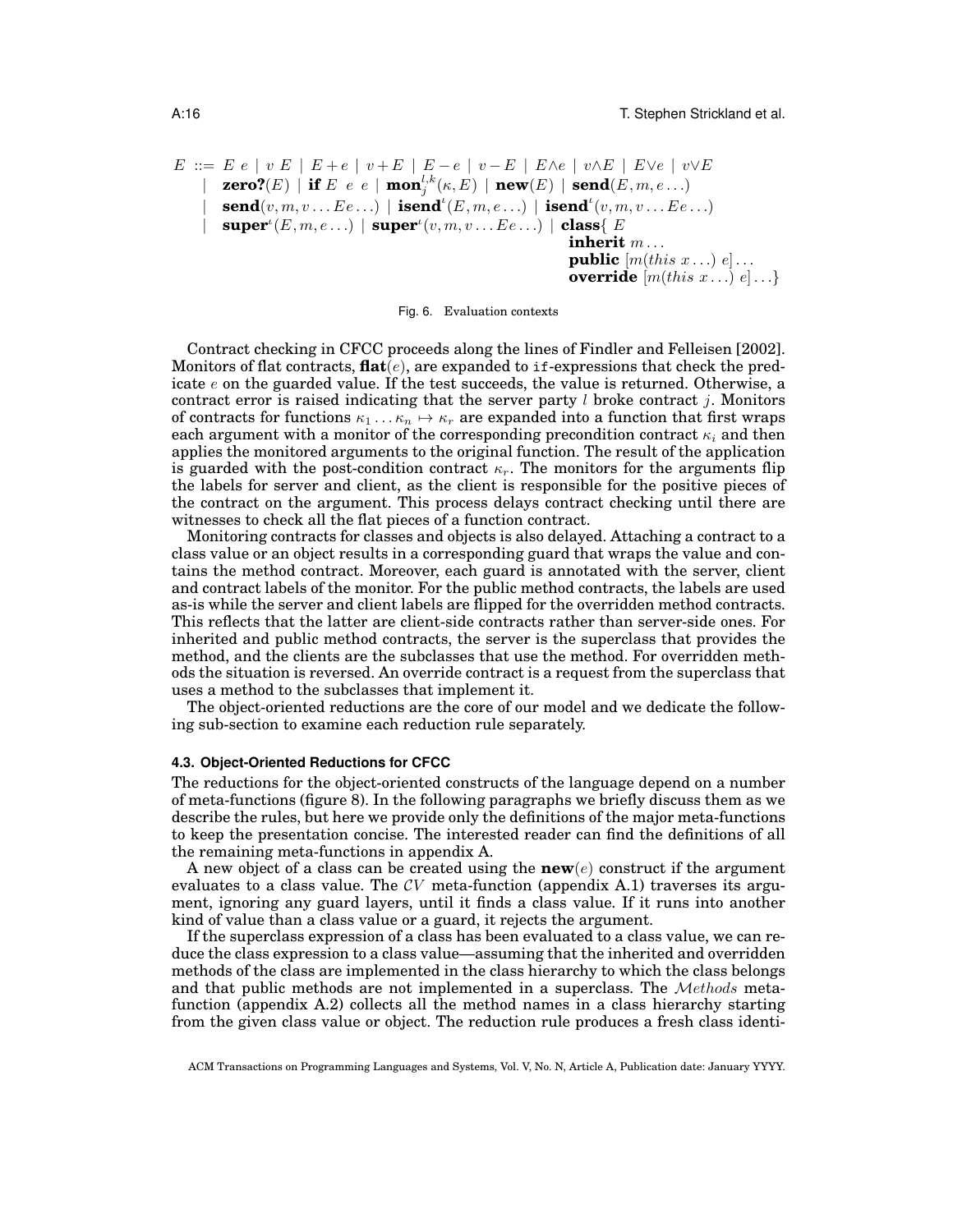#### Contracts for First-Class Classes A:17

 $E[\cdots]$  ,  $\hookrightarrow E[\cdots]$  $n_1 + n_2$  • n where  $n_1 + n_2 = n$  $n_1 - n_2$ <br>**zero?**(0)  $n_1 - n_2 = n$ **zero?** $^{(0)}$  **tt**<br>**zero?** $^{(n)}$  **ff zero?**(*n*) **ff** if  $n \neq 0$  $v_1 \wedge v_2$ <br>  $v_1 \vee v_2$ <br>  $\cdot \quad v$ <br>  $\cdot \quad \cdot \quad \text{where } v_1 \wedge v_2 = v$ <br>
where  $v_1 \vee v_2 = v$ v where  $v_1 \vee v_2 = v$ **if tt**  $e_1$   $e_2$  ·  $e_1$ **if ff**  $e_1 e_2$ <br>  $\lambda(x_1 ... x_n) e_1 ... v_n$  ·  $e_2$ <br>
·  $\{v_1 ... v_n/x_1 ... x_n\} e_1$  $\lambda(\underline{x_1 \ldots x_n}).e \ v_1 \ldots v_n$ **mon**<sup>k,l</sup> $(\kappa_1 \ldots \kappa_n \mapsto \kappa_r, v)$  ·  $\lambda(x_1 \ldots x_n)$ .  $\textbf{mon}_j^{k,l}(\kappa_r,$  $v \ \mathbf{mon}^{l,k}_j(\kappa_1,x_1) \ldots \mathbf{mon}^{l,k}_j(\kappa_n,x_n))$  $\mathbf{mon}^{k,l}_j(\mathbf{any}, v)$  . v  $\textbf{mon}_{j}^{k,l}(\textbf{flat}(e), v)$  . **if** (e)<br>  $\textbf{mon}_{j}^{k,l}(\kappa, \gamma)$  . **G**{  $\gamma$  $(\textbf{flat}(e), v)$  **if**  $(e\ v) \ v \ \textbf{error}_j^k$  $\textbf{public}~[m_{p_1}~(\kappa^{p_1}_{this}~\kappa^{p_1}_1~\ldots \mapsto \kappa^{p_1}_r)^{k,l}_{j}]\ldots$  $\textbf{override}~[m_{o_1}~(\kappa_{this}^{o_1}~\kappa_1^{o_1}~\ldots \mapsto \kappa_r^{o_1})_j^{l,k}]\ldots\}$ where  $\kappa = \text{class/c}$  {  $\text{public } [m_{p_1} \ (\kappa_{this}^{p_1} \ \kappa_1^{p_1} \dots \mapsto \kappa_r^{p_1})] \dots$ **override**  $\begin{bmatrix} m_{o_1} & \kappa_{this}^{o_1} & \kappa_1^{o_1} & \ldots & \kappa_r^{o_1} \end{bmatrix} \ldots \}$ **new**( $\gamma$ ) **object**( $\gamma$ ) if  $CV[\![\gamma]\!]$ **class**{ γ  $\bold{in}$  herit  $m_{i_1} \ldots$ **public**  $[m_{p_1}^{r_1}(this_{p_1} x_1^{p_1} ...) e_{p_1}] \dots]$ **override**  $\left[m_{o_1}(this_{o_1}^1 x_1^{o_1} \ldots)^{e_{o_1}}\right] \ldots\}$ . **class/v**<sup>*ι*</sup> $\{\gamma$ **methods**  $[m_{p_1}(this_{p_1} x_1^{p_1} \ldots) \{t/ i_d \}]} e_{p_1}] \ldots$  $[m_{o_1}(this_{o_1} x_1^{o_1} \ldots) \{i/i^d \} e_{o_1}] \ldots\}$ where  $\iota$  fresh (does not occur in the eval. context filled with the entire redex)  $\text{if } CV[\![\gamma]\!], \forall_j \ m_{i_j}, m_{o_j} \in Methods[\![\gamma]\!], \forall_j \ m_{p_j} \notin Methods[\![\gamma]\!]$ **send**( $\gamma, m, v \ldots$ ) . e  $\gamma v \ldots$ where  $e = \mathcal{P}ull[\![\gamma,m]\!]$  and if  $\mathcal{O}bject[\![\gamma]\!], m \in \mathcal{M}ethods[\![\gamma]\!]$ **super**<sup>*ι*</sup> $(\gamma, m, v \dots)$  . e  $\gamma$  *v*... where  $e = \mathcal{P}ull[[cv, m]], cv = \mathcal{G}ets[[\gamma, \iota]]$  and if  $\mathcal{O}bject[\![\gamma]\!], \mathcal{I}s[\![\gamma, \iota]\!], m \in \mathcal{M}ethods[[cv, \iota]]$ **isend**<sup>ι</sup> (γ, m, v . . .) . e γ v . . . where  $e = \mathcal{F}ind[\![\gamma, \iota, m]\!]$  and if  $\mathcal{O}bject[\![\gamma]\!], \mathcal{I}s[\![\gamma, \iota]\!], m \in \mathcal{M}ethods[\![\mathcal{G}et[\![\gamma, \iota]\!]]]$  $E^l[{\bf error}_j^k]$ ]  $→error_j^k$ 

Fig. 7. Reduction semantics for CFCC

fier for the new class value. The special substitution function  $\{\iota/\iota^d\}$ e (appendix A.3) replaces all occurrences of  $\ddagger$  annotations on super and local method calls in e with  $\iota$ .

The send $(e_o, m, e_1 \dots)$  expression performs a method send to an object if  $e_o$  evaluates to an object v and m is a method defined in the class hierarchy that v specifies. A value v is an object if it is constructed using the **object** $(cv)$  constructor and cv is a class value or if v is a guard around an object. The reduction uses the meta-functions  $Object$ (appendix A.4) and  $Methods$  to determine if the method call is valid. Then it employs the meta-function  $Pull$  from figure 9. This meta-function traverses the class value of

ACM Transactions on Programming Languages and Systems, Vol. V, No. N, Article A, Publication date: January YYYY.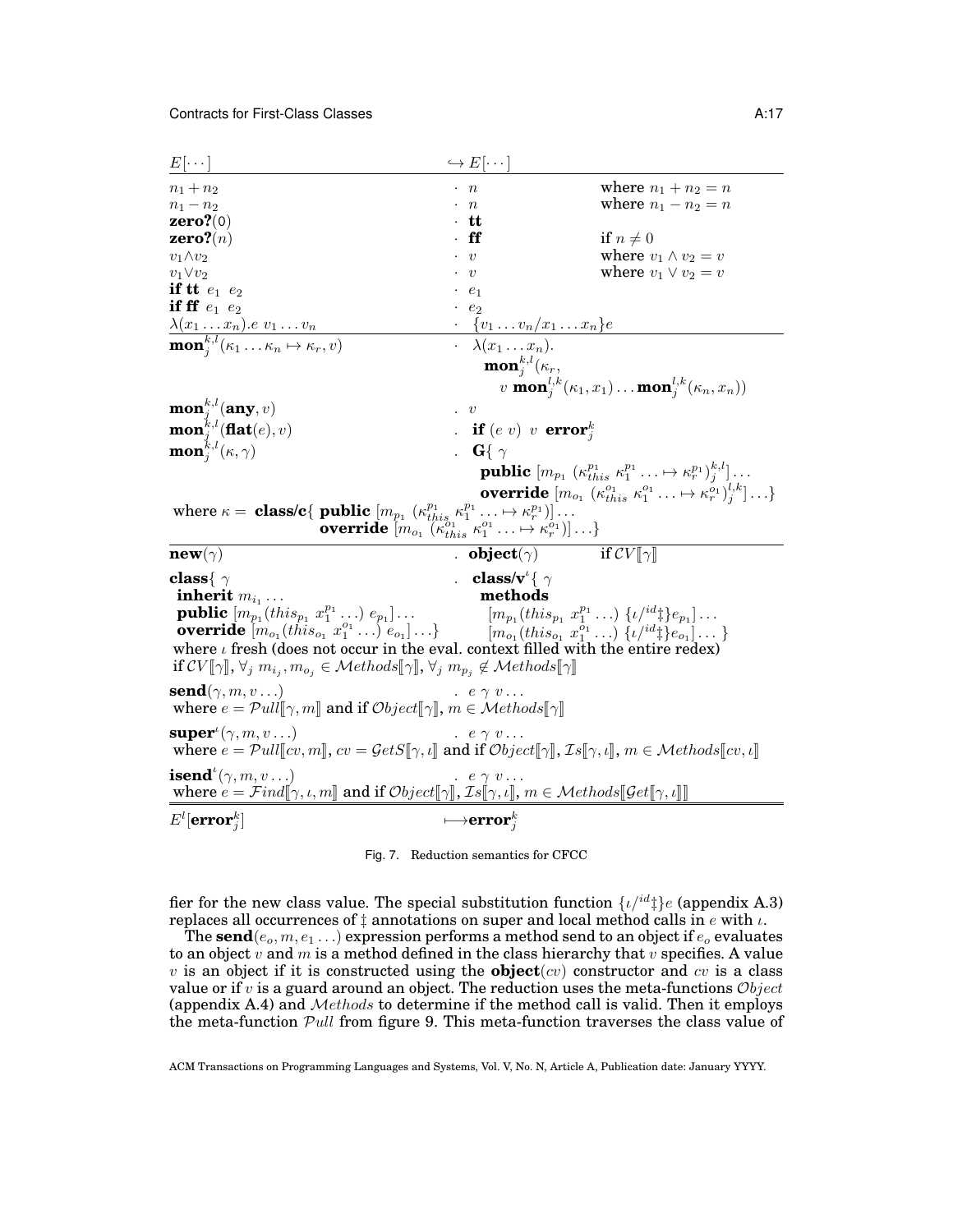| <b>Major Meta-functions</b>  |                                                                                                                                                                                                                                                                      |  |  |  |
|------------------------------|----------------------------------------------------------------------------------------------------------------------------------------------------------------------------------------------------------------------------------------------------------------------|--|--|--|
| Pull                         | $\gamma \times m \to e$<br>traverses $\gamma$ , retrieves the first implementation of m and brings the<br>implementation back to the starting point of the traversal while<br>attaching all the contracts for $m$ along the way                                      |  |  |  |
| Push                         | $\gamma \times e \times \iota \times m \rightarrow e$<br>traverses $\gamma$ until it retrieves class value $\iota$ and attaches to e any contracts<br>for $m$ along the way                                                                                          |  |  |  |
| Find                         | $\gamma \times \iota \times m \to e$<br>performs method retrieval for local method calls of m; traverses $\gamma$ until<br>it either finds an implementation for $m$ or class value $\iota$ , then it delegates<br>method retrieval to $Push$ or $Pull$ respectively |  |  |  |
| <b>Helper Meta-functions</b> |                                                                                                                                                                                                                                                                      |  |  |  |
| $\mathcal{C}V$               | $v \rightarrow True$ or $False$<br>checks if $v$ is a class value                                                                                                                                                                                                    |  |  |  |
| Methods                      | $\gamma \rightarrow \{m\}$<br>returns the set of methods of $\gamma$                                                                                                                                                                                                 |  |  |  |
| $\{-\gamma^{id} - \} -$      | $\iota \times \iota \times e \rightarrow e$<br>substitutes the first id for the second in $e$ respecting class scoping                                                                                                                                               |  |  |  |
| $\mathcal{O}bject$           | $v \rightarrow True$ or False<br>checks if $v$ is an object                                                                                                                                                                                                          |  |  |  |
| $\mathcal{I}s$               | $\gamma \times \overline{\iota \to True \text{ or } False}$<br>checks if $\gamma$ implements or extends class $\iota$                                                                                                                                                |  |  |  |
| $\mathcal{G}etS$             | $\gamma \times \iota \to cv$<br>returns the super class of class $\iota$ after traversing $\gamma$                                                                                                                                                                   |  |  |  |
| $\mathcal{G}et$              | $\gamma \times \iota \to cv$<br>returns class $\iota$ after traversing $\gamma$                                                                                                                                                                                      |  |  |  |

#### Fig. 8. Meta-functions summary

the object until it discovers the first definition of m. It then pulls m back to the surface, wrapping it with any contracts for  $m$  between the definition and the call site.

A super call  $\textbf{super}^{\mu}(e_o, m, e_1 \ldots)$  is performed if  $e_o$  evaluates to an object  $o$  and  $m$  is implemented in the class hierarchy that starts from the class value  $cv$ , the superclass of the class where the call site occurs. We use the  $\mathcal{G}e^{tS}$  meta-function (appendix A.6) to obtain  $cv$ . This meta-function traverses  $o$  until it runs into a class value with class identifier  $\iota$  and extract its superclass cv. To make sure that such a class value exists when the reduction fires, the side-conditions of the rule employs the meta-function  $\mathcal{I}s$ (appendix A.5) that checks if a given object implements a class with identifier  $\iota$ . After obtaining cv, the rule applies  $Pull$  on cv to get the contracted implementation of m.

Local method calls have the shape **isend**<sup> $l$ </sup> $(e_o, m, e_1 \ldots)$  and must satisfy similar constraints as super calls. The difference is that  $m$  must be accessible from the class value cv where the call site occurs, instead of from its superclass. The meta-function  $\mathcal{G}et$  retrieves cv (figure A.7), and the meta-function  $\mathcal{F}ind$  (figure 10) constructs the result of the reduction. The latter ascends the class hierarchy starting from the given object until it finds either cv or the first implementation of m. If it finds cv, it returns the result of using Pull on cv and m. Otherwise, it delegates the task to Push (figure 11). This last meta-function pushes the implementation of  $m$  up the class hierarchy until it reaches cv and then returns the result. The initially detected implementation of  $m$  is an overridden implementation of the one reachable from  $cv$ . Thus, the implementation of  $m$  is wrapped with any override contracts encountered en route to  $cv$ .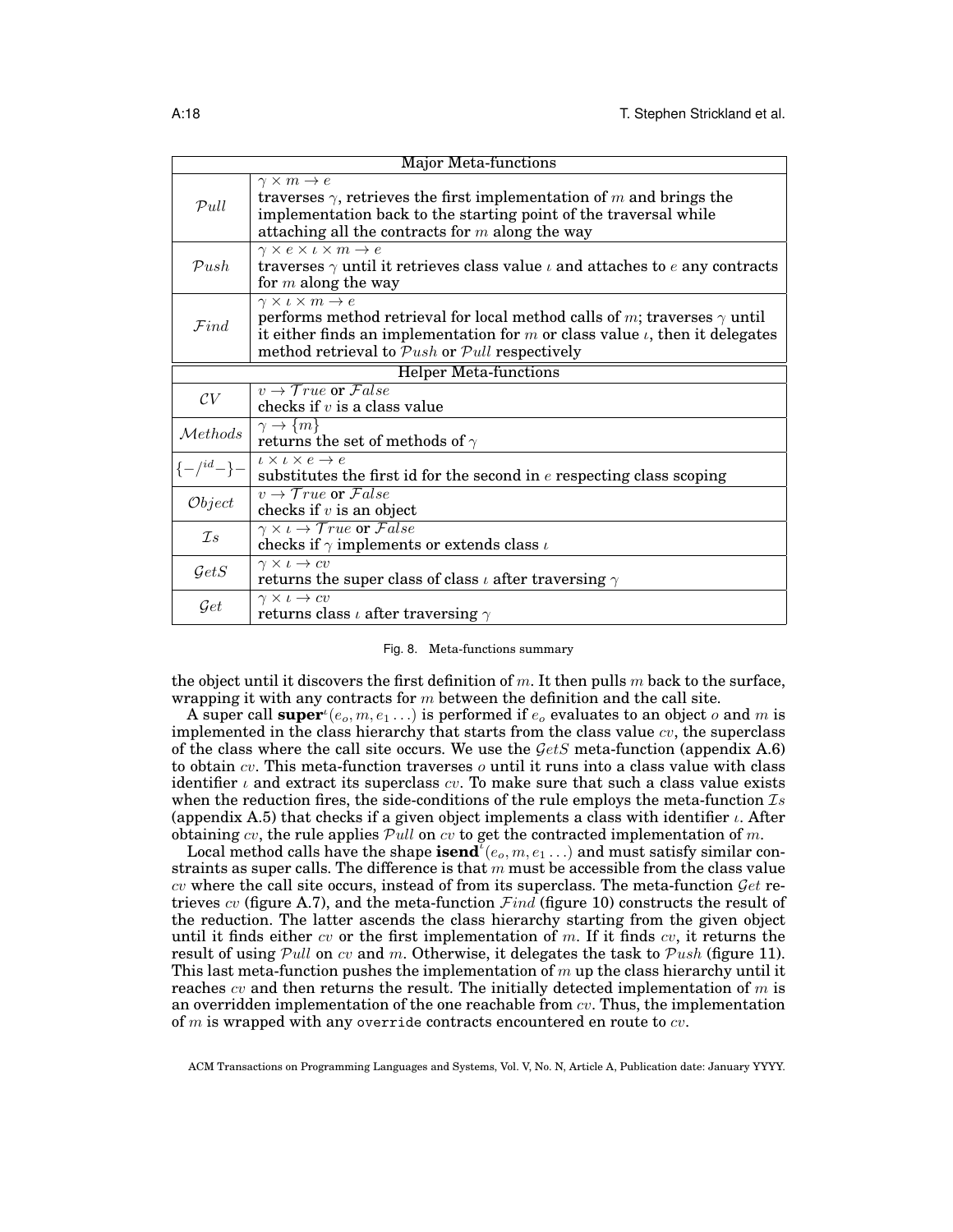$$
\mathcal{P}ull[\![\gamma,m]\!] = \mathcal{P}ull[\![\gamma,m]\!] = \mathcal{P}ull[\![\gamma,m]\!]
$$
\nwhere  $\gamma = \text{class/} \mathbf{v}^t \{\gamma'$   
\nwhere  $\gamma = \text{class/} \mathbf{v}^t \{\gamma'$   
\n
$$
[m_1(this_1 x_1^1...) e_1]...)
$$
\n
$$
\mathcal{P}ull[\![\gamma,m]\!] = \lambda(this_1 x_1...) e] \in \{[m_1(this_1 x_1^1...) e_1],...\}
$$
\nwhere  $\gamma = \text{class/} \mathbf{v}^t \{\gamma'$   
\nmethods  
\n
$$
[m_1(this_1 x_1^1...) e_1]...)
$$
\n
$$
\mathcal{P}ull[\![\text{object}(\gamma),m]\!] = \mathcal{P}ull[\![\gamma,m]\!]
$$
\n
$$
\mathcal{P}ull[\![\gamma,m]\!] = \mathcal{P}ull[\![\gamma,m]\!]
$$
\n
$$
\mathcal{P}ull[\![\gamma,m]\!] = \mathcal{P}ull[\![\gamma',m]\!]
$$
\n
$$
\mathcal{P}ull[\![\gamma,m]\!] = \mathcal{P}ull[\![\gamma',m]\!]
$$
\n
$$
\mathcal{P}ull[\![\gamma,m]\!] = \mathcal{P}ull[\![\gamma',m]\!]
$$
\n
$$
\mathcal{P}ull[\![\gamma,m]\!] = \mathcal{P}ull[\![\gamma',m]\!]
$$
\n
$$
\mathcal{P}ull[\![\gamma,m]\!] = \mathcal{P}ull[\![\gamma',m]\!]
$$
\n
$$
\mathcal{P}ull[\![\gamma,m]\!] = \mathcal{P}ull[\![\gamma',m]\!]
$$
\n
$$
\mathcal{P}ull[\![\gamma,m]\!] = \mathcal{P}ull[\![\gamma',m]\!]
$$
\n
$$
\mathcal{P}ull[\![\gamma,m]\!] = \mathcal{P}ull[\![\gamma',m]\!]
$$
\n
$$
\mathcal{P}ull[\![\gamma,m]\!] = \mathcal{P}ull[\![\gamma',m]\!]
$$
\n
$$
\mathcal{P}ull[\![\gamma,m]\!] = \mathcal{P}ull[\![\gamma',m]\!]
$$
\n
$$
\mathcal{P}ull[\![\gamma',m]\!]
$$
\n
$$
\mathcal
$$

Fig. 9. The  $\mathcal{P}ull$  meta-function

Before concluding this section, we demonstrate how our model works through the *checked-resizable* example from section 3. To reduce the clutter in the example, which involves a series of class definitions, we represent only the important elements:

| $d4$                        | = <b>new</b> (loose%)                                                        |
|-----------------------------|------------------------------------------------------------------------------|
| loose%                      | = class{ $resizable\%$                                                       |
| <b>obs</b>                  | <b>conerride</b> $resize$ ?                                                  |
| <b>resizable%</b>           | = checked-resizable dialog%                                                  |
| checked-resizable           | = <b>mon</b> <sub>5</sub> <sup>k, o</sup> (make-resizable/c, make-resizable) |
| make-resizable/c            | = dom \mapsto rng                                                            |
| make-resizable/c            | = $\lambda$ (base).class{ base                                               |
| <b>inheit</b> $undersize$ ? |                                                                              |
| <b>public</b>               | resize (this w h) ... halve (this) ...                                       |
| dom                         | = class/c{ <b>public</b> $undersize$ ?                                       |
| com                         | = class/c{ <b>public</b> $undersize$ ?                                       |
| com                         | = class/c{ <b>public</b> $undersize$ (... $\mapsto$ ...)                     |
| ring                        | = class/c{ <b>public</b> $resize$ (... $\leftrightarrow$ ...)                |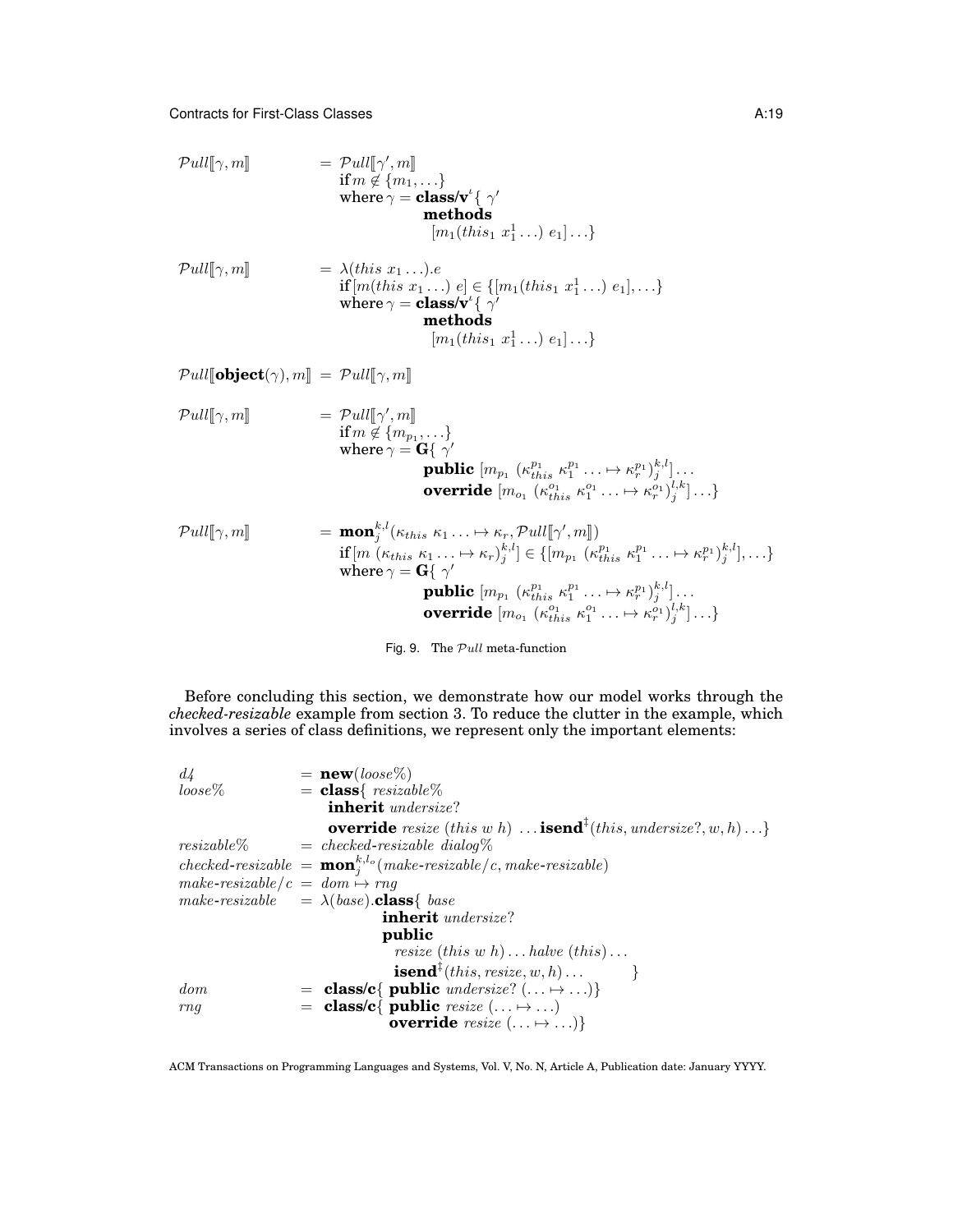$$
\mathcal{F}ind[\![\gamma,\iota,m]\!] = \mathcal{P}ull[\![\gamma,m]\!]
$$
\nwhere  $\gamma = \text{class}/\mathbf{v}' \{ \gamma'$   
\nmethods  
\n
$$
[m_1(this_1 x_1^1 \dots) e_1] \dots \}
$$
\n
$$
\mathcal{F}ind[\![\gamma,\iota,m]\!] = \mathcal{P}ush[\![\gamma',\lambda(this_j x_1^j \dots).e_j,\iota,m]\!]
$$
\nif 
$$
[m(this x_1 \dots) e] \in \{ [m_1(this_1 x_1^1 \dots) e_1], \dots \}
$$
\nwhere  $\gamma = \text{class}/\mathbf{v}' \{ \gamma'$   
\nmethods  
\n
$$
[m_1(this_1 x_1^1 \dots) e_1] \dots \}
$$
\nand  $\iota \neq \iota'$   
\n
$$
\mathcal{F}ind[\![\gamma,\iota,m]\!] = \mathcal{F}ind[\![\gamma',\iota,m]\!]
$$
\nwhere  $\gamma = \text{class}/\mathbf{v}' \{ \gamma'$   
\nmethods  
\n
$$
[m_1(this_1 x_1^1 \dots) e_1] \dots \}
$$
\nand  $\iota \neq \iota'$   
\n
$$
\mathcal{F}ind[\![\textbf{object}(\gamma),\iota,m]\!] = \mathcal{F}ind[\![\gamma,\iota,m]\!]
$$

$$
\begin{array}{lll} \mathcal{F}\mathit{ind}[\![\gamma,\iota,m]\!] & = & \mathcal{F}\mathit{ind}[\![\gamma',\iota,m]\!] \\ & \hspace{1cm}\textbf{where}\, \gamma = \mathbf{G}\{\text{ }\gamma'\quad & \textbf{public}\,\left[m_{p_1}\text{ }(\kappa_{this}^{p_1}\text{ }\kappa_1^{p_1}\text{ } \ldots \mapsto \kappa_r^{p_1})_{j}^{k,l}\right]\ldots \\ & & \hspace{1cm}\textbf{override}\,\left[m_{o_1}\text{ }(\kappa_{this}^{o_1}\text{ }\kappa_1^{o_1}\text{ } \ldots \mapsto \kappa_r^{o_1})_{j}^{l,k}\right]\ldots\} \end{array}
$$

## Fig. 10. The  $Find$  meta-function

We first create an object  $d_4$  of class loose%. Class loose% is a subclass of class resizable%. In turn the latter class is the result of applying the contract protected mixin checked-resizable to dialog%. As in section 3, the pieces of the mixin contract regulate the flow of values in the class hierarchy behind  $d_4$ . More specifically,  $dom$  monitors interactions between  $\text{dialog}\%$  and its subclasses, while  $\text{rng}$  monitors interactions between loose% and its superclasses:

$$
\text{mon}_{j}^{k,l_o}(rng, \text{class/v}^{\iota} \{ \text{ mon}_{j}^{l_o,k}(dom, dialog\%) \\ \text{methods} \\ \text{resize } (this w h) \dots \\ \text{halve } (this) \dots \text{isend}^{\iota} (this, resize, w, h) \dots \})
$$

In this setting, the term  $\textbf{send}(d_4, \text{resize}, 200, 200)$  delegates the retrieval of the implementation of resize to Pull which returns the body of resize from  $loose\%$ . No contract boundary crossing takes place, thus the meta-function wraps no contract around the implementation. The evaluation of the body of the method leads to the evaluation of the local method call **isend**<sup>*'*</sup>(*d4*, *undersize*?, *w*, *h*) where *i* is the class identifier for class loose%. The meta-function  $\mathcal{F}ind$  is responsible for delivering the correct implementation of undersize?. It does so by traversing the class hierarchy starting from loose% and looking either for an implementation of *undersize*? or for a class value with class id  $\iota$ . It runs into the latter first, so this is the case of an inherited method. Hence, it delegates

ACM Transactions on Programming Languages and Systems, Vol. V, No. N, Article A, Publication date: January YYYY.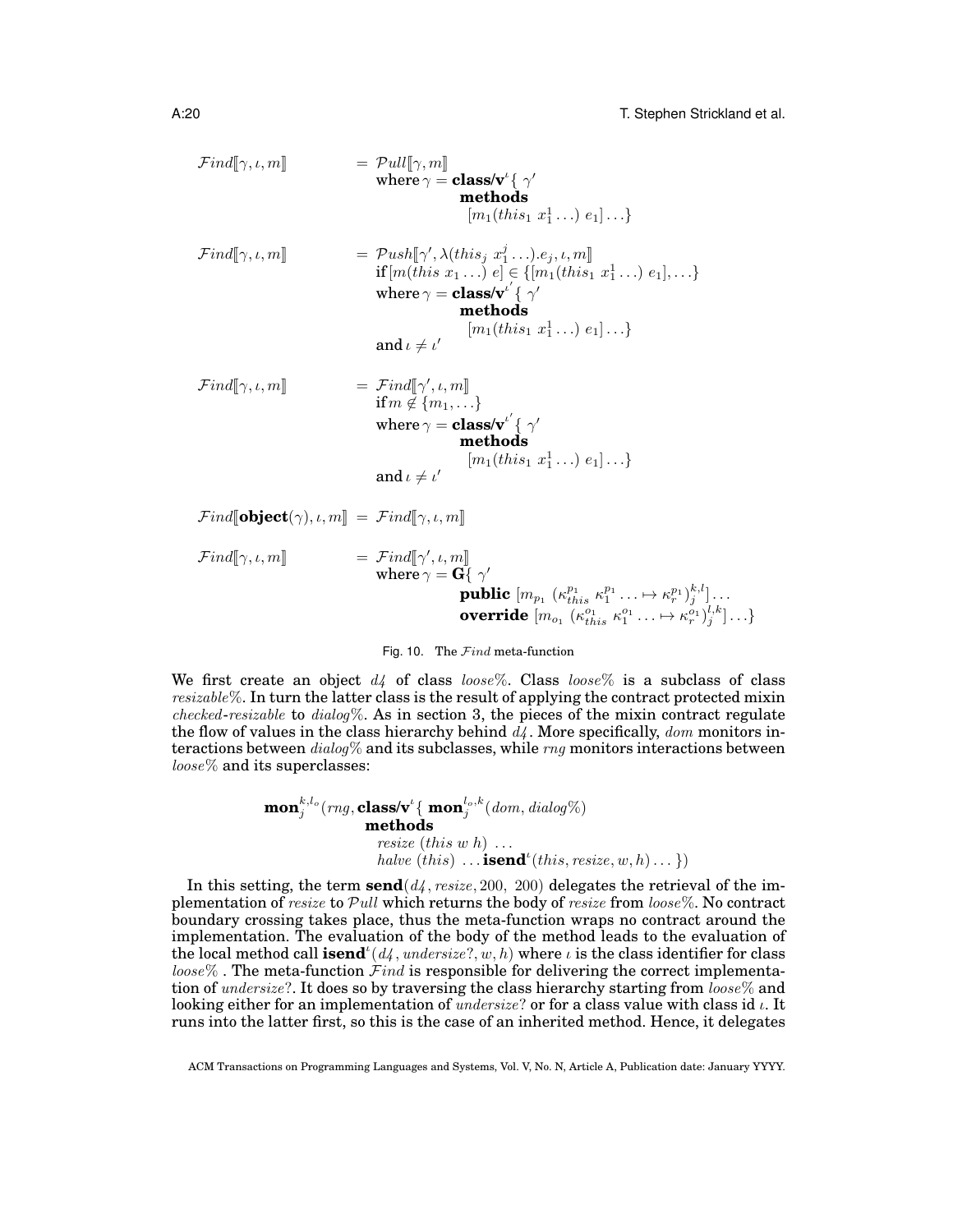$$
\mathcal{P}ush[\![\gamma, e, \iota, m]\!] = e
$$
\nwhere  $\gamma$  = class/v' { \gamma'  
\n**methods**  
\n
$$
[m_1(this_1 x_1^1 ...) e_1] ...
$$
\n
$$
\mathcal{P}ush[\![\gamma, e, \iota, m]\!] = \mathcal{P}ush[\![\gamma', e, \iota, m]\!]
$$
\nwhere  $\gamma$  = class/v' { \gamma'  
\n**methods**  
\n
$$
[m_1(this_1 x_1^1 ...) e_1] ...
$$
\n
$$
and \iota \neq \iota'
$$
\n
$$
\mathcal{P}ush[\![\gamma, e, \iota, m]\!] = \mathcal{P}ush[\![\gamma', e, \iota, m]\!]
$$
\n
$$
\text{if } m \notin \{m_{o_1}, ... \}
$$
\nwhere  $\gamma$  = G{ \gamma'  
\n**public**  $[m_{o_1} ( \kappa_{this}^{p_1} \kappa_1^{p_1} ... \mapsto \kappa_r^{p_1} )_j^{k,l} ] ...$ \n**Override**  $[m_{o_1} ( \kappa_{this}^{o_1} \kappa_1^{o_1} ... \mapsto \kappa_r^{o_1} )_j^{k,l} ] ...$ \n
$$
\mathcal{P}ush[\![\gamma, e, \iota, m]\!] = \mathcal{P}ush[\![\gamma', \mathbf{mon}_j^{k,l}( \kappa_{this} \kappa_1 ... \mapsto \kappa_r, e ), \iota, m]\!]
$$
\n
$$
\text{if } [m (\kappa_{this} \kappa_1 ... \mapsto \kappa_r )_j^{k,l}] \in \{ [m_{o_1} ( \kappa_{this}^{o_1} \kappa_1^{o_1} ... \mapsto \kappa_r^{o_1} )_j^{k,l} ], ... \}
$$
\nwhere  $\gamma$  = G{ \gamma'  
\n**public**  $[m_{o_1} ( \kappa_{this}^{p_1} \kappa_1^{p_1} ... \mapsto \kappa_r^{p_1} )_j^{k,l} ] ...$ \n**override**  $[m_{o_1} ( \kappa_{this}^{o_1} \kappa_1^{o_1} ... \mapsto \kappa_r^{o_1} )_j^{k,l$ 

Fig. 11. The  $Push$  meta-function

the method implementation retrieval to  $Pull$ . This meta-function starts from the class resizable% and ascends the class hierarchy up to  $dialog\%$  where it locates the closest implementation of the method. It then pulls the implementation back to the call site. The meta-function also wraps the implementation with all the inherit contracts for the method it encounters along the way. In this case, there is only one such contract; the one in  $dom$ . It is worth mentioning finally that the monitor for this contract has  $l_o$  as the server label and  $k$  as the client one due to the label shuffling of the mixin contract decomposition.

The second term of the example,  $\mathbf{send}(d_4, \mathit{halve})$ , behaves in a different way. Again  $Pull$  locates directly the implementation of halve. The evaluation proceeds with the local method call **isend**<sup>1</sup><sup>1</sup> $(d_4^f, \text{resize}, w, h)$ , where  $\iota_1$  is the class id for resizeable%. The call uses  $Find$  to discover the right implementation of resize. However,  $Find$  locates the implementation of the method in  $loose\%$  before finding a class with class id  $\iota_1$ . Thus, this is an overridden method scenario and  $Find$  passes the task of attaching contracts to the implementation to  $Push.$  The meta-function pushes the implementation until the class value of  $resizable\%$  and wraps it with the appropriate contract, the override contract from rng. Again, the monitor that surfaces at the call has  $l_o$  as the server label and  $k$  as the client one. This time, however, the label assignment is due to the way the class contract reduction rule picks the labels for contracts on overridden methods.

Note: As mentioned at the beginning of this section, our model has only a subset of the features of the Racket class and contract systems. However, the missing features do not undermine the value of the model. Our model adequately expresses all the issues with contract checking and blame assignment for first-class classes. In particular, the main discrepancies between the Racket implementation and the model are the lack of

ACM Transactions on Programming Languages and Systems, Vol. V, No. N, Article A, Publication date: January YYYY.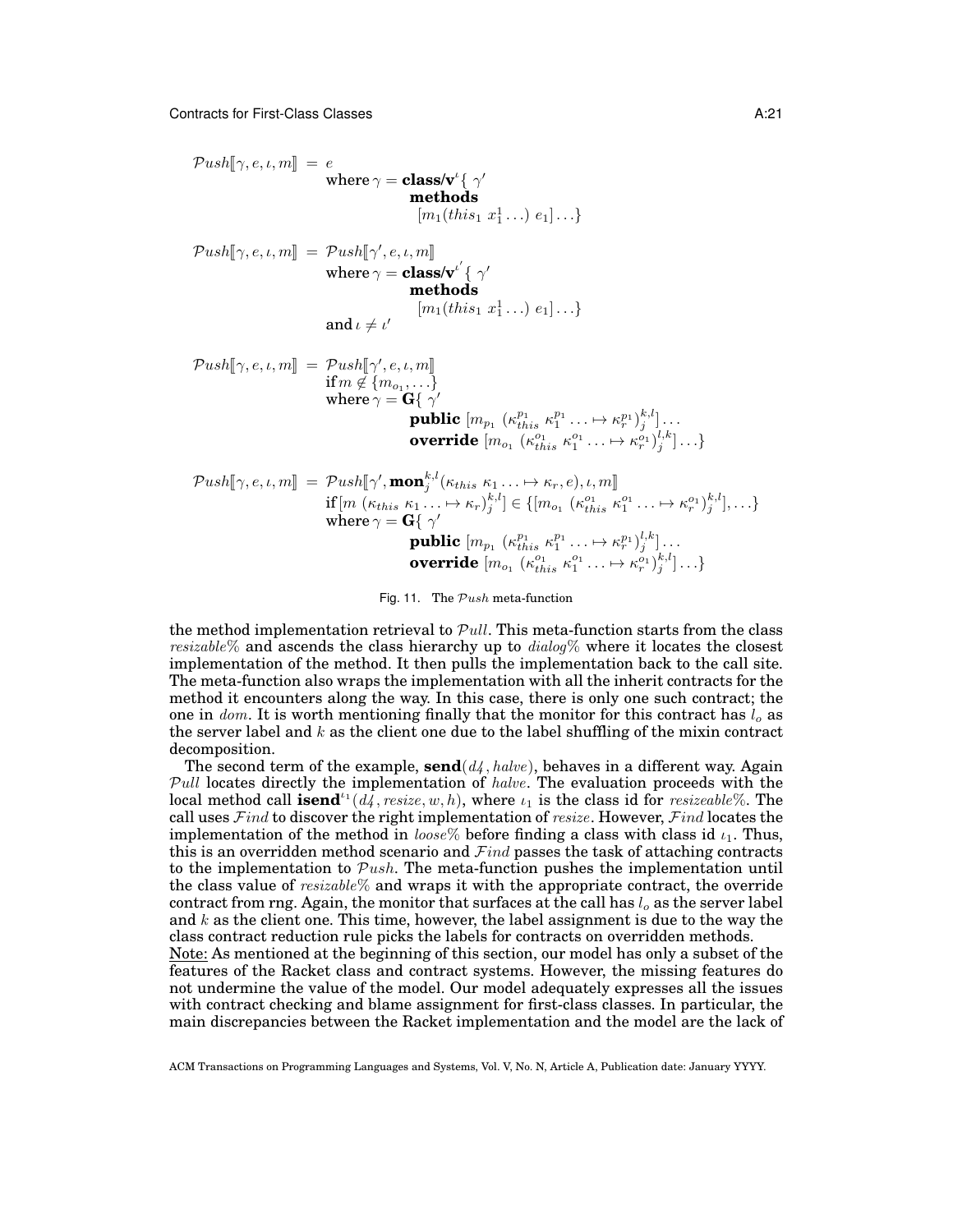fields, Beta-style inheritance, and inheritance contracts in the model. In our model we merge inheritance and public contracts because the contract system treats them in a similar manner. The only difference is a set of trivial first-order checks upon contract application that guarantee that inherit contracts are applied to methods that a class inherits and does not re-implement.

#### **5. CORRECT BLAME: THE BUILD-UP**

The most fundamental question about a higher-order contract system is whether it assigns blame correctly. To give a satisfying answer, we must formally define and prove blame correctness [Dimoulas et al. 2011]. The idea is that a contract specifies constraints on the interaction between a server and its clients. Each party involved in a contract, the server or a client, is responsible for meeting only some parts of the contract, dubbed its obligations. When a party exchanges values with its partners, the values are checked against the obligations of the party. If the values do not meet the specifications, the party is blamed for violating the contract.

INFORMAL DEF. 5.1 (BLAME CORRECTNESS). *A contract system assigns blame correctly for a contract violation if it blames the party that provides the value that falsifies one of the party's obligations.*

CFCC is the starting point for our formalization of of blame correctness but it does not carry enough information. We therefore decorate the syntax of our model with two kinds of annotations: obligations and ownership. These extra bits of information are sufficient to state the definition of blame correctness and to prove our design blame correct.

#### **5.1. CFCC with Obligations and Ownership Annotations**

The obligations of each party are a subset of its flat pieces of the contract, i.e. the predicates that the party's flat values must satisfy. The server obligations consist of the flat pieces in positive positions in the contract while the client obligations correspond to those in negative positions. The **any** contract does not impose any obligations.

We also say that each party owns the terms and values it contains. As the two parties interact and exchange values, the values change ownership status. Tracing ownership is necessary to state and prove that contract monitors blame only parties that send values into the corresponding contract. CFCC uses ownership annotations  $||e||^l$  to designate that a party  $l$  owns a term  $e$ , and obligation annotations  $[\textbf{flat}(e_c)]^l$  to mark that a party *l* is responsible for a flat contract  $\textbf{flat}(e_c)$ .

```
Contracts \kappa ::= ... \mid | \textbf{flat}(e) |^{l}\textbf{Terms} \qquad e ::= \ldots \mid \|e\|^lValues v ::= \ldots \mid ||v||^l
```
Fig. 12. CPCF syntax with Ownership and Obligations

Not all annotations are meaningful in the source code, however. Specifically, ownership annotations must coincide with component boundaries. Contract monitors also indicate component boundaries. Hence, in the source code, ownership annotations must agree with the labels on monitors. We express these constraints using the judgment  $l \vdash e$ . It states that term e is well-formed under owner l. A well-formed program e is a closed term such that  $l_o \vdash e$  where  $l_o$  denotes ownership for the complete program.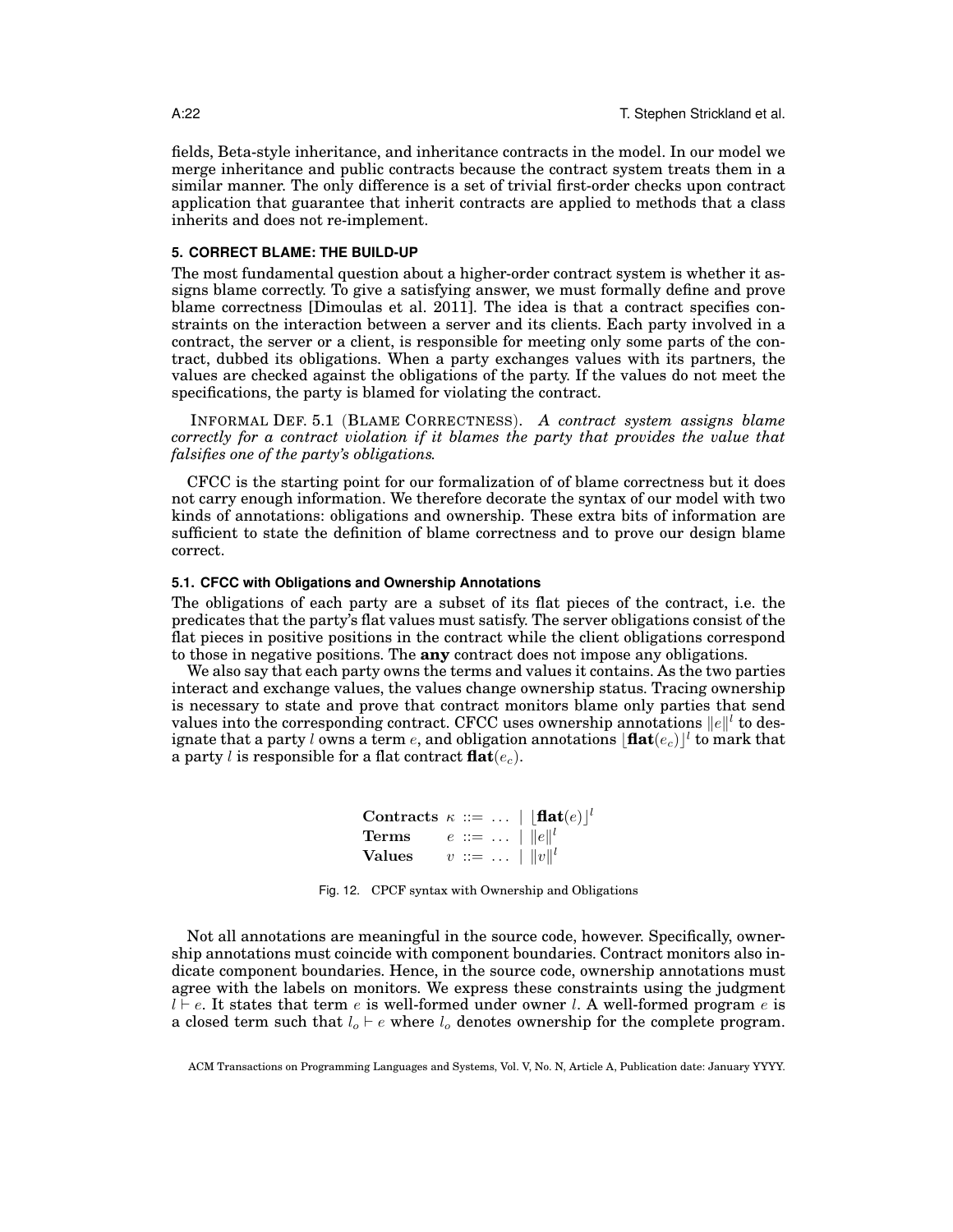Contracts for First-Class Classes A:23

Figure 13 lists the complete set of rules. The most interesting rule concerns monitor expressions:

$$
\frac{k \vdash e \quad k; l; j \rhd \kappa}{l \vdash \textbf{mon}^{k,l}_j(\kappa, \|e\|^k)}
$$

A monitor term is well-formed if the owner of the term is the client party of the contract and the server party is the owner of the guarded term. In addition, the contract must be well-formed according to the judgment  $k; l; j \triangleright \kappa$ .

The rules for well-formed contracts in figure 14 check whether the client and server labels on the monitor sit on the appropriate negative and positive flat parts of a contract. Furthermore, the rules demand that the owner of the predicates in all the flat contracts of  $\kappa$  is the contract j. The rule for the **any** contract has no premises as the **any** contract imposes no obligations on the contract parties. The rule for class contracts flips the client and server labels to check the overridden method contracts. The reason for flipping the labels is that override contracts are client side contracts.

Also, note that the rules for well-formed terms exclude intermediate terms such as errors, guards, class values, and objects and force all class identifiers on local method calls and super calls to be the default class identifier ‡.



Fig. 13. Ownership coincides with contract monitors

#### **5.2. Semantics for CFCC with Annotations**

In CFCC with annotations, the reduction relation,  $\mapsto$ , is the means not only for evaluating terms but also for propagating ownership annotations as values flow from one component to another.

The first step to achieve ownership propagation is to modify the evaluation contexts of the language. The grammar of evaluation contexts in figure 15 is similar to that for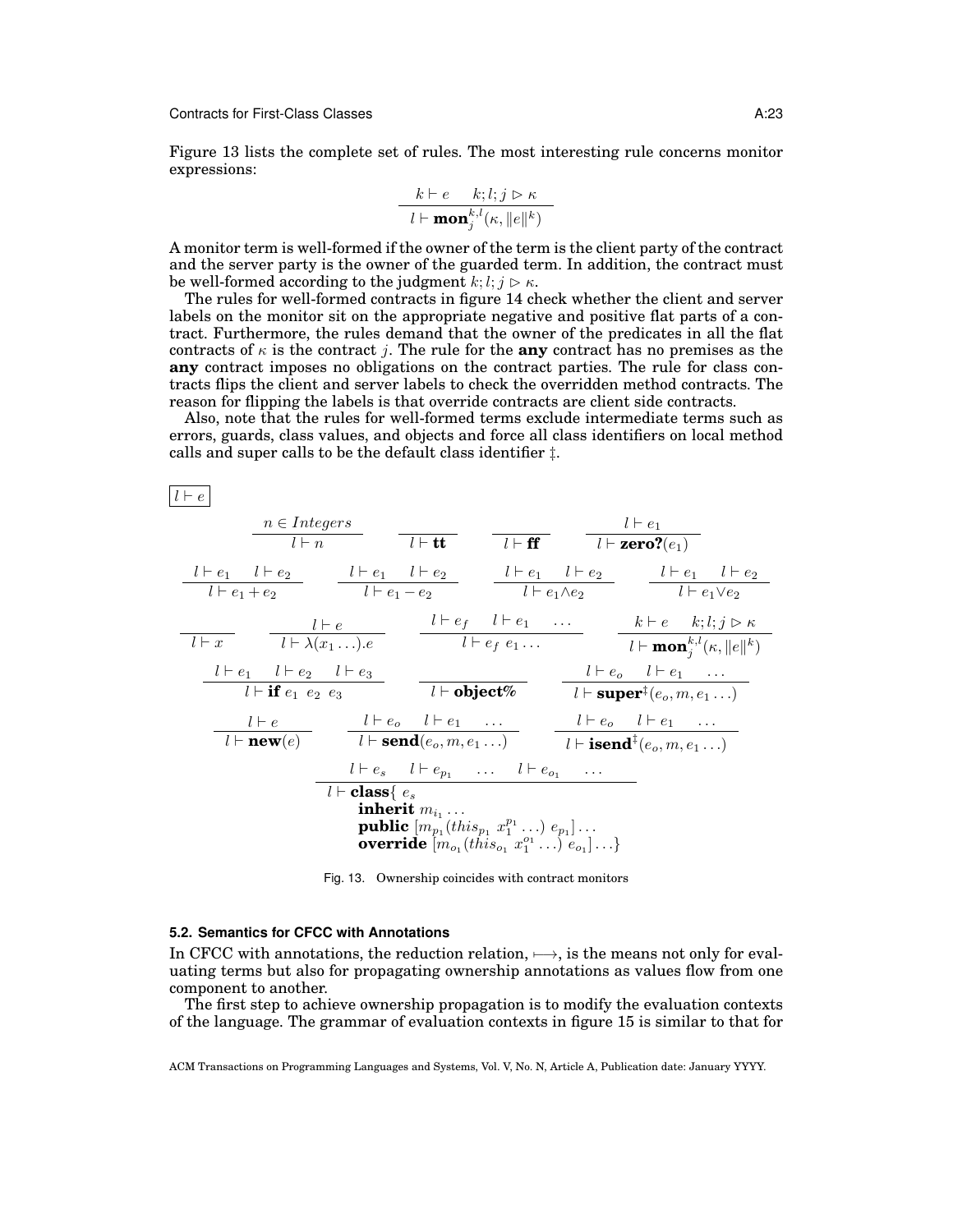$$
k; l; j \triangleright \kappa
$$

$$
\frac{l;k;j \triangleright \kappa_1 \cdots l;k;j \triangleright \kappa_n \quad k;l;j \triangleright \kappa_r}{k;l;j \triangleright \kappa_1 \ldots \kappa_n \mapsto \kappa_r}
$$
\n
$$
\frac{j \vdash e}{k;l;j \triangleright \text{any}} \qquad \frac{j \vdash e}{k;l;j \triangleright [\text{flat}(\|e\|^{j})]^{k}}
$$
\n
$$
k;l;j \triangleright \kappa_{this}^{p_1} \quad \cdots \mapsto \kappa_r^{p_1} \quad \cdots
$$
\n
$$
l;k;j \triangleright \kappa_{this}^{p_1} \quad \cdots \mapsto \kappa_r^{p_1} \quad \cdots
$$
\n
$$
k;l;j \triangleright \text{class/c} \{ \text{public } [m_{p_1} \quad (\kappa_{this}^{p_1} \quad \kappa_1^{p_1} \quad \cdots \mapsto \kappa_r^{p_1})] \cdots
$$
\n
$$
\text{override } [m_{o_1} \quad (\kappa_{this}^{p_1} \quad \kappa_1^{o_1} \quad \cdots \mapsto \kappa_r^{p_1})] \cdots \}
$$



$$
E^{l} ::= E^{l} e | v E^{l} | E^{l} + e | v + E^{l} \t E^{l} \circ ::= [] | E^{l} e | v E^{l} e | E^{l} e | v + E^{l} \circ E^{l} \t E^{l} \circ E^{l} e | v + E^{l} \circ E^{l} \circ E^{l} \circ E^{l} \circ E^{l} \circ E^{l} \circ E^{l} \circ E^{l} \circ E^{l} \circ E^{l} \circ E^{l} \circ E^{l} \circ E^{l} \circ E^{l} \circ E^{l} \circ E^{l} \circ E^{l} \circ E^{l} \circ E^{l} \circ E^{l} \circ E^{l} \circ E^{l} \circ E^{l} \circ E^{l} \circ E^{l} \circ E^{l} \circ E^{l} \circ E^{l} \circ E^{l} \circ E^{l} \circ E^{l} \circ E^{l} \circ E^{l} \circ E^{l} \circ E^{l} \circ E^{l} \circ E^{l} \circ E^{l} \circ E^{l} \circ E^{l} \circ E^{l} \circ E^{l} \circ E^{l} \circ E^{l} \circ E^{l} \circ E^{l} \circ E^{l} \circ E^{l} \circ E^{l} \circ E^{l} \circ E^{l} \circ E^{l} \circ E^{l} \circ E^{l} \circ E^{l} \circ E^{l} \circ E^{l} \circ E^{l} \circ E^{l} \circ E^{l} \circ E^{l} \circ E^{l} \circ E^{l} \circ E^{l} \circ E^{l} \circ E^{l} \circ E^{l} \circ E^{l} \circ E^{l} \circ E^{l} \circ E^{l} \circ E^{l} \circ E^{l} \circ E^{l} \circ E^{l} \circ E^{l} \circ E^{l} \circ E^{l} \circ E^{l} \circ E^{l} \circ E^{l} \circ E^{l} \circ E^{l} \circ E^{l} \circ E^{l} \circ E^{l} \circ E^{l} \circ E^{l} \circ E^{l} \circ E^{l} \circ E^{l} \circ E^{l} \circ E^{l} \circ E^{l} \circ E^{l} \circ E^{l} \circ E^{l} \circ E^{l} \circ E^{l} \circ E^{l} \circ E^{l} \circ E^{l} \circ E^{l} \circ E^{l} \circ E^{l} \circ E^{l} \circ E^{l} \circ E^{l} \circ E^{l} \circ E^{l} \circ E^{l} \circ E^{l} \
$$

Fig. 15. Parameterized evaluation contexts

CFCC but it is parameterized over the owner of the hole. In particular, in an evaluation context  $E^l$ , label *l* corresponds to the ownership annotation or the server label of the monitor closest to the hole. Given certain initial conditions, we prove in section 6 that the two always coincide. We use  $E^{l_o}$  to indicate an evaluation context that contains no ownership annotations or monitors on the path to the hole. In this case, the hole belongs to the owner of the entire program,  $l_o$ . The label parameter plays a key role in keeping track of ownership during reduction.

Figure 16 presents the reduction rules for CFCC with annotations. Each rule corresponds to a rule for CFCC without annotations (figure 7). The corresponding rules are morphologically identical, modulo ownership annotations, and have the same computational content. However, the rules for CFCC with annotations come with an additional level of ownership label manipulation and propagation. The latter do not affect computation per se; from the perspective of program evaluation they play a purely decorative role as we prove at the end of this section. Nevertheless, the ownership propagation within the semantics allows us to reason about the flow of values between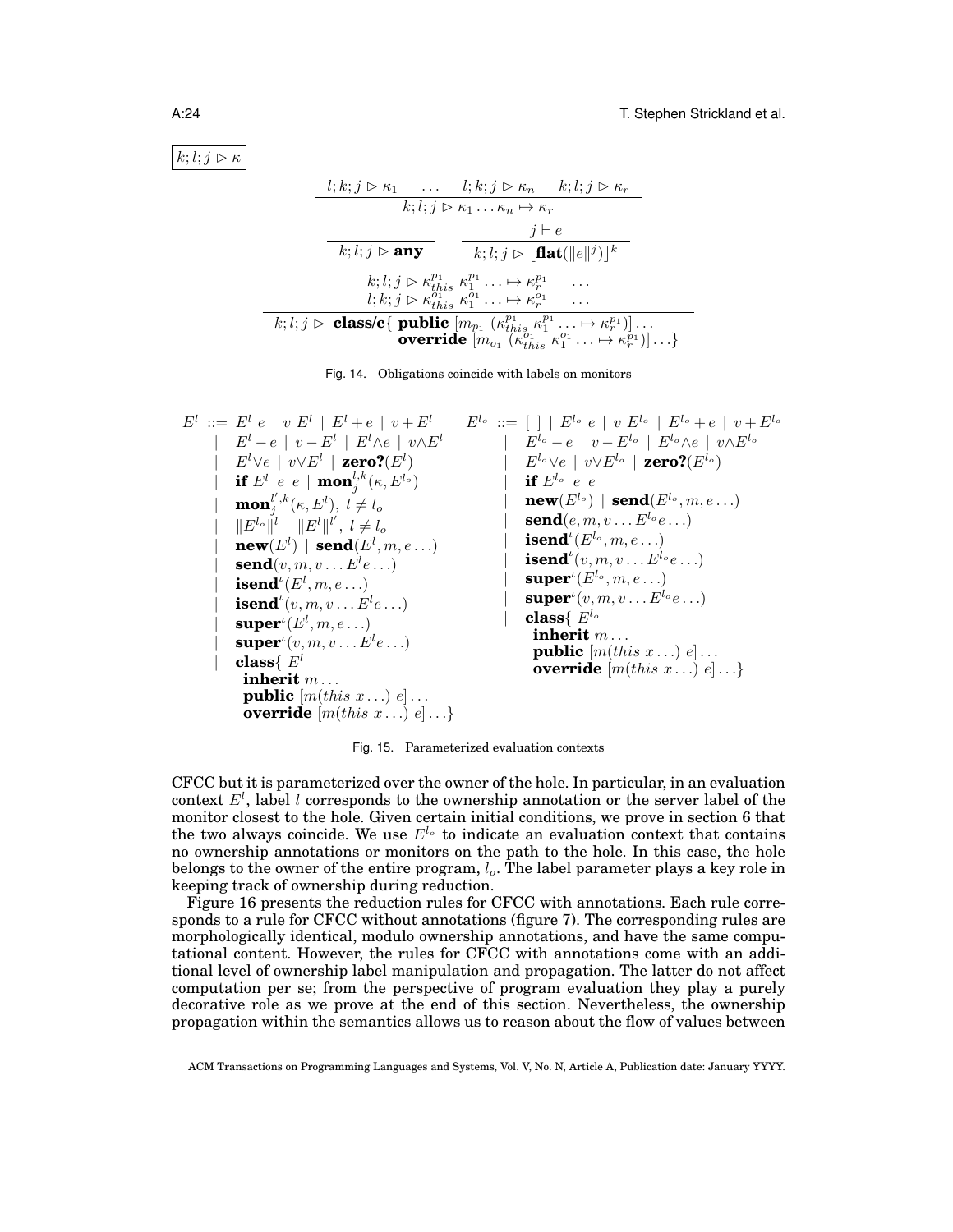$E^l[\cdots]$  $[\cdots] \longrightarrow E^l$  $\rightarrow$   $E^l$  [ $\cdots$  $||n_1||^{\overrightarrow{k}} + ||n_2||^{\overrightarrow{l}}$ *n* where  $n_1 + n_2 = n$  $\|n_1\|^{\frac{2}{k}} - \|n_2\|^{\frac{2}{l}}$  $n \quad n_1 - n_2 = n$  $\vec{z}$ ero? $(\|0\|^{\overrightarrow{l}})$ ) tt zero? $(\|n\|^{\overrightarrow{k}})$ **ff** if  $n \neq 0$  $||v_1||^{\overrightarrow{k}} \wedge ||v_2||^{\overrightarrow{l}}$ v where  $v_1 \wedge v_2 = v$  $||v_1||^{\overrightarrow{k}} \vee ||v_2||^{\overrightarrow{l}}$ v where  $v_1 \vee v_2 = v$ **if**  $\|\mathbf{t}\|^{\overrightarrow{l}} e_1 e_2$  · e<sub>1</sub> **if**  $\|\mathbf{f}\|^{\overrightarrow{l}} e_1 e_2$  · e<sub>2</sub>  $\|\lambda(x_1 \dots x_n).e\|^{\overrightarrow{l}} v_1 \dots v_n$  ·  $\|\{\|v_1\|$  $\int_0^{\frac{1}{l}} \ldots ||v_n||^{l} \int_0^{\frac{1}{l}} /x_1 \ldots x_n$ e  $\|\vec{l}\|$ **mon**<sup>k,l</sup> $(\kappa_1 \ldots \kappa_n \mapsto \kappa_r, v)$  ·  $\lambda(x_1 \ldots x_n)$ .  $\textbf{mon}_j^{k,l}(\kappa_r,$  $v \ \mathbf{mon}^{l,k}_j(\kappa_1,x_1) \ldots \mathbf{mon}^{l,k}_j(\kappa_n,x_n))$  $\mathbf{mon}^{k,l}_j(\mathbf{any}, v)$  . v  $\mathbf{mon}^{k,l}_j(\lfloor\mathbf{flat}(e)\rfloor^{l'}$  $(v)$  **if**  $(e|v)$  v **error** $_{j}^{k}$  $\mathbf{mon}^{\check{k},l}_{j}(\kappa,\|\gamma\|^{\overrightarrow{l}})$ )  $\mathbf{G}\{\|\gamma\|^{\overrightarrow{l}}\}$  $\textbf{public}~[m_{p_1}~(\kappa^{p_1}_{this}~\kappa^{p_1}_1~\ldots \mapsto \kappa^{p_1}_r)^{k,l}_{j}]\ldots$  $\textbf{override}\; [m_{o_1} \; (\kappa^{o_1}_{this} \; \kappa^{o_1}_1 \dots \mapsto \kappa^{o_1}_{r})^{l,k}_{j}] \ldots]$ where  $\kappa = \text{class/c} \{ \text{ public } [m_{p_1} \ (\kappa_{this}^{p_1} \ \kappa_1^{p_1} \dots \mapsto \kappa_r^{p_1})] \dots \}$  $\textbf{override}$   $\left[ \stackrel{.}{m}_{o_1} \stackrel{.}{(\kappa_{this}^{o_1} \kappa_1^{o_1} \ldots \mapsto \kappa_r^{o_1})} \right] \ldots \}$  $\overrightarrow{\mathbf{new}}(\|\gamma\|^{\overrightarrow{l}})$ ) **bject** $(\|\gamma\|^{\overrightarrow{l}})$ ) if  $CV \llbracket |\gamma| \llbracket \vec{i} \rrbracket$ **class** $\{ \Vert \gamma \Vert^{\overrightarrow{l}} \$ **inherit**  $m_{i_1}$ . . . **public**  $[m_{p_1}^{r_1}(this_{p_1} x_1^{p_1} ...) e_{p_1}] \dots]$ **override**  $\left[m_{o_1}(this_{o_1}^{\text{T}}x_1^{o_1}\ldots)^{e_{o_1}}\right]\ldots\}$ . **class/v**<sup>*t*</sup>{ $\|\gamma\|$ <sup>7</sup> **methods**  $[m_{p_1}(this_{p_1} x_1^{p_1} \ldots) \{t/ i_d \}]} e_{p_1}] \ldots$  $[m_{o_1}(this_{o_1} x_1^{o_1} \ldots) \{i/(id_1) e_{o_1}] \ldots\}$ where  $\iota$  fresh (does not occur in the eval. context filled with the entire redex)  $\texttt{ifCV}[\|\gamma\|^{l}], \forall_j m_{i_j}, m_{o_j} \in \mathcal{M}ethods[\|\gamma\|^{l}], \forall_j m_{p_j} \notin \mathcal{M}ethods[\|\gamma\|^{l}].$ **send**( $\|\gamma\|$ <sup> $\vec{l}$ </sup>,  $m, v \ldots$ ) . e  $\|\gamma\|$ <sup> $\vec{l}$ </sup>  $v \ldots$ where  $e = \mathcal{P}ull[\|\gamma\|^\mathsf{T}, m]$  and if  $\mathcal{O}bject[\|\gamma\|^\mathsf{T}], m \in \mathcal{M}ethods[\|\gamma\|^\mathsf{T}]$ **super**<sup>*'*</sup>( $||\gamma||$ <sup> $\vec{i}$ </sup>, *m*, *v* . . .) . e  $||\gamma||$  $\vec{i}$   $v \dots$ where  $e = \mathcal{P}ull[v', m], v' = \mathcal{G}ets[\|\gamma\|^{\vec{i}}, \iota, l]$ and if  $\mathcal{O}bject \llbracket \Vert \gamma \Vert^{\overrightarrow{l}} \rrbracket, \mathcal{I}s \llbracket \Vert \gamma \Vert^{\overrightarrow{l}}$ ,  $\iota \rrbracket, m \in \mathcal{M} e thods \llbracket v'$ l<br>I **isend**<sup> $t$ </sup>( $\|\gamma\|$ <sup> $\vec{l}$ </sup>,  $m, v \ldots$ ) . e  $\|\gamma\|$  $\vec{i}$   $v \dots$ where  $e = \mathcal{F}ind[\|\gamma\|^{\overrightarrow{l}}, \iota, m, l]$ and if  $Object[\Vert \gamma \Vert^{\overrightarrow{l}}], \mathcal{I}s[\Vert \gamma \Vert^{\overrightarrow{l}}, \iota], m \in Methods[\mathcal{G}et[\Vert \gamma \Vert^{\overrightarrow{l}}, \iota, l]]]$  $E^l[{\bf error}_j^k]$ ]  $→error_j^k$ 

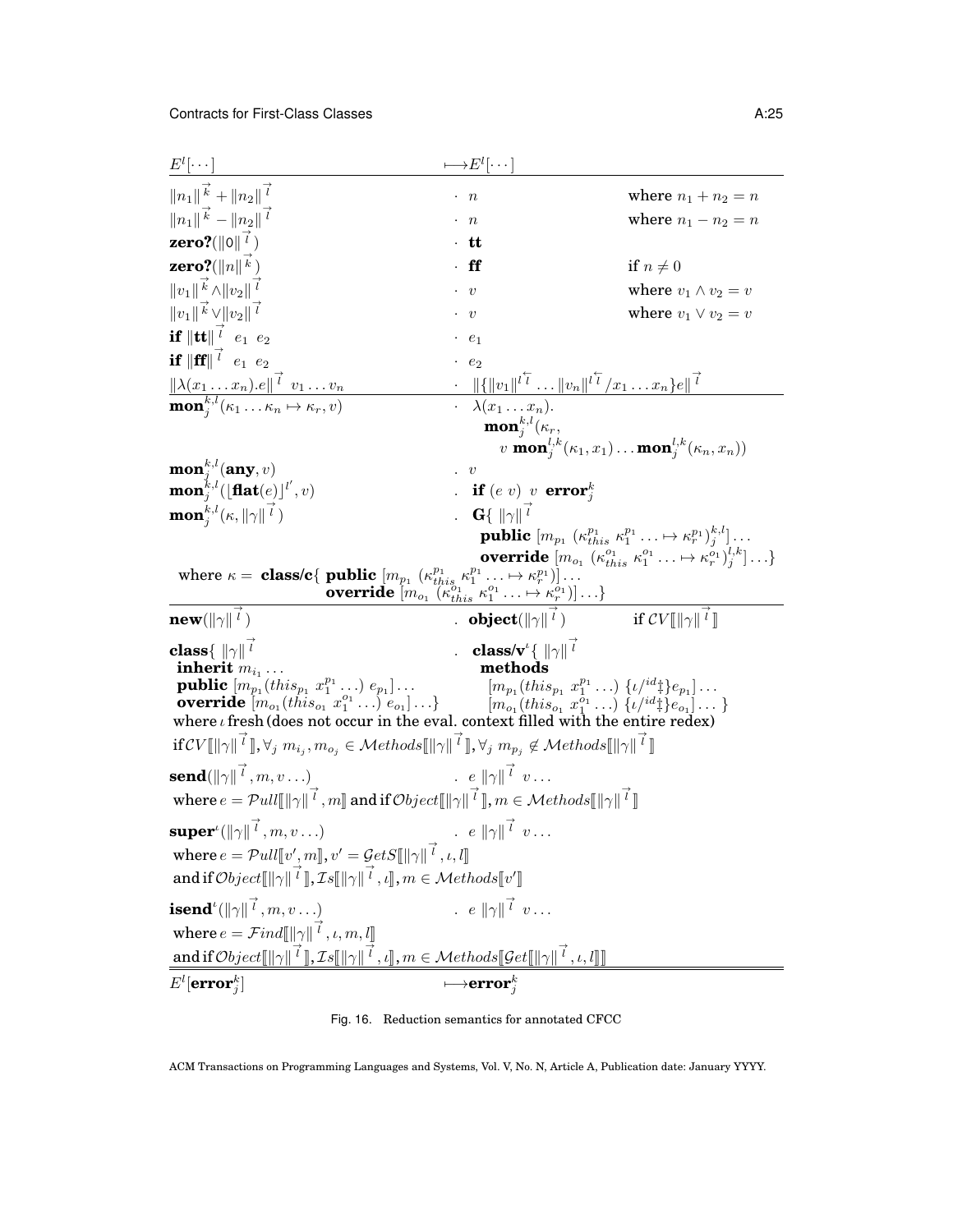program components. It enables a formal examination of the behavior of the contract system independently of contract monitors and their label shuffling.

Before delving into the semantics of ownership propagation, we first introduce some useful notation for ownership labels handling. As values pass from one component to another during evaluation, they collect stacks of ownership annotations:

$$
||e||^{\overrightarrow{l_n}} = || \dots ||e||^{l_1} \dots ||^{l_n}
$$

$$
||e||^{\overleftarrow{l_n}} = || \dots ||e||^{l_n} \dots ||^{l_1}
$$

We drop the subscript  $n$  when the height of the stack is irrelevant. Furthermore, we define the following operations on ownership stacks, which we use in the ownership propagating revision of the meta-functions:

$$
k \otimes \vec{l_n} = \begin{cases} l_1 & \text{if } \vec{l_n} = l_1 l_2 \dots l_n \text{ where } n \neq 0 \\ k & \text{otherwise} \end{cases}
$$

$$
k \oplus \vec{l_n} = \begin{cases} \vec{l_n} & \text{if } \vec{l_n} = l_1 l_2 \dots l_n \text{ where } n \neq 0 \\ k & \text{otherwise} \end{cases}
$$

Like for CFCC without annotations, we divide the reduction rules into three groups: declarative rules, contract monitor rules and object-oriented rules. The rules from the first and second group are a superset of the rules for CPCF with annotations [Dimoulas et al. 2011]; the one extra rule is the one concerning class contracts monitors.

The most important rule in these two groups is the rule for function application. The  $\beta_v$  reduction — and its method-based relatives — is the primary means for values to migrate from one component to another, and thus it is the most intriguing rule with respect to ownership:

$$
E^l[\|\lambda(x_1 \ldots x_n).e\|^{\overrightarrow{l}} \ v_1 \ldots v_n] \longmapsto E^l[\|\{|v_1\|^{l} \overleftarrow{l}} \ldots \|v_n\|^{l} \overleftarrow{l}}/x_1 \ldots x_n\}e\|^{\overrightarrow{l}}]
$$

The owner l of the hole is also the owner of the arguments  $v_1 \ldots v_n$ . The function may have a different set of owners  $\vec{\,l}$  . Thus the arguments are first tagged as properties of the context,  $||v_1||^l \dots ||v_n||^l$ , and are then passed to the function; this means they also pick up ownership tags from all the owners of the function. The order of the labels is the order in which the arguments encounter the owners of the function. Finally, the arguments are substituted for the function parameters in the body of the function. The resulting term has the same owners as the function.

Rules that create new values, such as those for primitives, do not add an ownership annotation around their result. Instead, they let the context absorb the result.

Rules for monitors do not manipulate ownership at all because these annotations are merely proof tools. Thus when the rules decompose a contract monitor into its monitors for its sub-contracts or when the rules discharge a monitor, these action should happen in accordance with the component boundaries that ownership annotations specify and should not affect the flow of values between components or any ownership status. To that end, we leave ownership annotations and monitors independent from each other and then we demonstrate that they agree.

Object-oriented rules seem to have the least changes under the annotated semantics. However, the involvement of ownership is hidden in the definitions of the metafunctions. Figure 17 summarizes the modifications in the definitions of the metafunctions. Here we discuss and provide the full definitions of the major meta-functions. The rest can be found in appendix B.

ACM Transactions on Programming Languages and Systems, Vol. V, No. N, Article A, Publication date: January YYYY.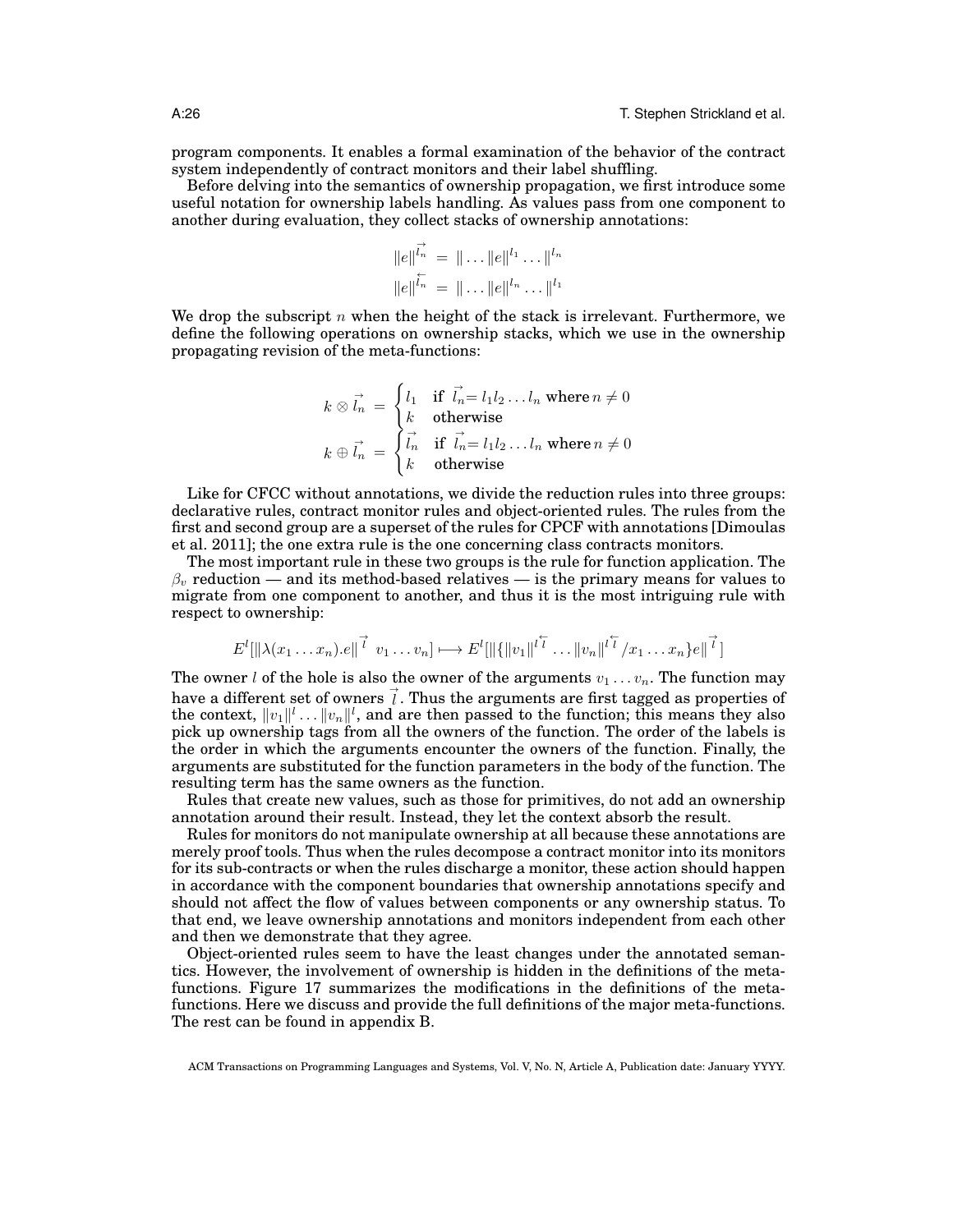| <b>Major Meta-functions</b> |                                                                                                                                                                                                                                                                                                   |  |  |  |
|-----------------------------|---------------------------------------------------------------------------------------------------------------------------------------------------------------------------------------------------------------------------------------------------------------------------------------------------|--|--|--|
| Pull                        | $\gamma \times m \to e$<br>same purpose as before except that along with contracts it collects<br>ownership annotations                                                                                                                                                                           |  |  |  |
| Push                        | $\gamma \times e \times \iota \times m \times l \to e$<br>same purpose as before except that along with contracts it collects<br>ownership annotations; the $l$ argument serves as an accumulator<br>for keeping track of the owner of the level of class hierarchy the<br>meta-function explores |  |  |  |
| Find                        | $\gamma \times \iota \times m \times l \to e$<br>same purpose as before; the <i>l</i> argument plays the same role as in $Push$                                                                                                                                                                   |  |  |  |
|                             | <b>Helper Meta-functions</b>                                                                                                                                                                                                                                                                      |  |  |  |
| $\mathcal{C}V$              | $v \rightarrow True$ or False                                                                                                                                                                                                                                                                     |  |  |  |
|                             | same purpose as before                                                                                                                                                                                                                                                                            |  |  |  |
| Methods                     | $\gamma \to \{m\}$<br>same purpose as before                                                                                                                                                                                                                                                      |  |  |  |
| $\{-\prime^{id} - \} -$     | $\iota \times \iota \times e \rightarrow e$<br>same purpose as before                                                                                                                                                                                                                             |  |  |  |
| Object                      | $v \rightarrow True$ or $False$<br>same purpose as before                                                                                                                                                                                                                                         |  |  |  |
| $\mathcal{I}s$              | $\gamma \times \iota \to True$ or $False$<br>same purpose as before                                                                                                                                                                                                                               |  |  |  |
| $\mathcal{G}etS$            | $\gamma \times \iota \times l \to cv$<br>same purpose as before; returns the super class with its owner's<br>annotation; the $l$ argument plays the same role as in $Push$                                                                                                                        |  |  |  |
| $\mathcal{G}et$             | $\gamma \times \iota \times l \to cv$<br>same purpose as before; returns the class with its owner's annotation;<br>the l argument plays the same role as in $Push$                                                                                                                                |  |  |  |

#### Fig. 17. Meta-functions summary revisited

As terms are pulled or pushed, they pick up any ownership tags they meet. For instance in the definition of  $Pull$  in figure 18, the method implementation records the migration path of its journey. It collects any ownership annotations it runs into until it surfaces in the calling context. This way it manages to stay well-formed.

For the definitions of  $Find$  in figure 19, we use an accumulator to keep track of the migration of method implementations. As  $\mathcal{F}ind$  ascends the class hierarchy and runs into the target method implementation first, the direction of the movement of the method implementation is towards the superclass. Thus, the method gets further away from the calling context. When it locates the superclass, it installs the method back in the calling context. To make sure that the method has the ownership annotation from the level of the class hierarchy from which it is retrieved,  $Find$  has an argument that accumulates the owners of the class tables. When the meta-function moves to the next level in the class hierarchy, it updates the accumulator. Upon retrieval of the method implementation, the meta-function tags it with the owner label before passing it to the superclass. Since the method is well-formed, the ownership annotation ensures that it remains so in any context. The extra label argument serves a similar purpose for GetS (appendix B.6) and Get (appendix B.7). Finally, the definition of  $Pull$  in figure 20 employs an accumulator to keep track of the owner of the current recursion level. This accumulator does not play any role in ownership propagation but it is only useful for proving that the implementation remains well-formed as it ascends the class hierarchy.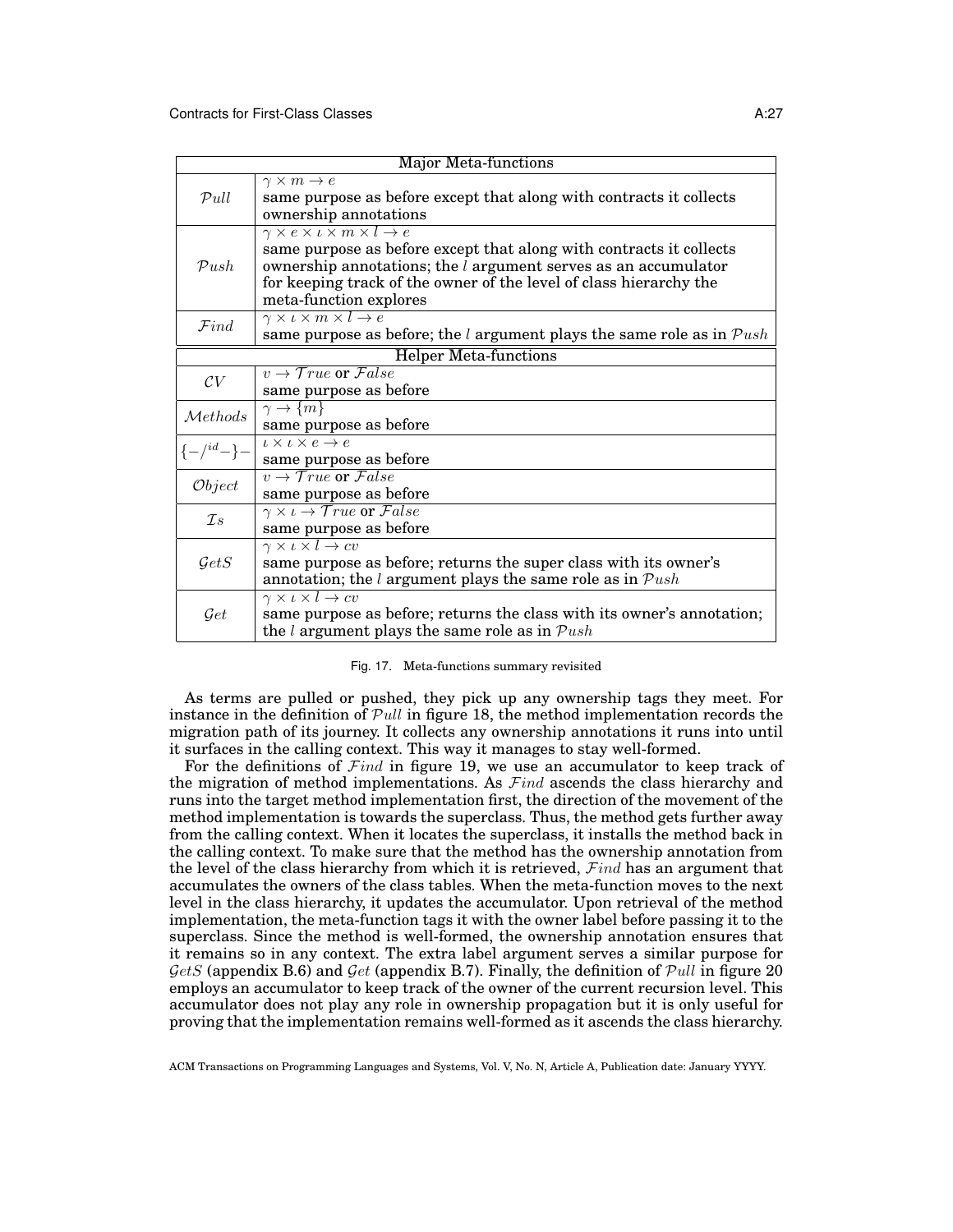$$
\mathcal{P}ull[\|\gamma\|^{\overrightarrow{k}}, m] = \|\mathcal{P}ull[\|\gamma'\|^{\overrightarrow{l}}, m]\| \|\overrightarrow{k}
$$
\n
$$
\text{where } \gamma = \text{class}/\textbf{v}' \{ \|\gamma'\|^{\overrightarrow{l}}
$$
\n
$$
\text{methods}
$$
\n
$$
[m_1(this_1 \ x_1^1 \dots) \ e_1] \dots \}
$$

$$
\mathcal{P}ull[\|\gamma\|^{\overrightarrow{k}}, m]
$$
\n
$$
= \|\lambda(this \ x_1 \dots) \cdot e\|^{\overrightarrow{k}}
$$
\n
$$
\text{if } [m(this \ x_1 \dots) \cdot e] \in \{[m_1(this_1 \ x_1^1 \dots) \ e_1], \dots\}
$$
\n
$$
\text{where } \gamma = \text{class}/\mathbf{v}'\{ \|\gamma'\|^{\overrightarrow{l}}
$$
\n
$$
[m_1(this_1 \ x_1^1 \dots) \ e_1] \dots\}
$$

 $\mathcal{P}ull[\|\textbf{object}(\|\gamma\|^{\overrightarrow{l}})\|^{\overrightarrow{k}}, m] = \|\mathcal{P}ull[\|\gamma\|^{\overrightarrow{l}}, m]\|^{\overrightarrow{k}}$ 

$$
\mathcal{P}ull[\|\gamma\|^{\overrightarrow{k}}, m] = \|\mathcal{P}ull[\|\gamma'\|^{\overrightarrow{l}}, m]\| \|\overrightarrow{k}
$$
\nwhere  $\gamma = \mathbf{G}\{\|\gamma'\|^{\overrightarrow{l}}$   
\n**white**  $[m_{p_1} (\kappa_{this}^{p_1} \kappa_1^{p_1} \dots \leftrightarrow \kappa_r^{p_1})_j^{k,l}]\dots$   
\n**white**  $[m_{o_1} (\kappa_{this}^{p_1} \kappa_1^{o_1} \dots \leftrightarrow \kappa_r^{o_1})_j^{l,k}]\dots]$ 

$$
\mathcal{P}ull[\|\gamma\|^{\overrightarrow{k}}, m]
$$
\n
$$
= \|\mathbf{mon}_{j}^{k,l}(\kappa_{this} \kappa_{1} \dots \mapsto \kappa_{r}, \mathcal{P}ull[\|\gamma'\|^{\overrightarrow{l}}, m])\|^{\overrightarrow{k}}
$$
\n
$$
\mathbf{if} [m (\kappa_{this} \kappa_{1} \dots \mapsto \kappa_{r})_{j}^{k,l}] \in
$$
\n
$$
\{ [m_{p_{1}} (\kappa_{this}^{p_{1}} \kappa_{1}^{p_{1}} \dots \mapsto \kappa_{r}^{p_{1}})_{j}^{k,l}], \dots \}
$$
\n
$$
\mathbf{where} \gamma = \mathbf{G} \{ ||\gamma'||^{\overrightarrow{l}}
$$
\n
$$
\mathbf{public} [m_{p_{1}} (\kappa_{this}^{p_{1}} \kappa_{1}^{p_{1}} \dots \mapsto \kappa_{r}^{p_{1}})_{j}^{k,l}].
$$
\n
$$
\mathbf{override} [m_{o_{1}} (\kappa_{this}^{o_{1}} \kappa_{1}^{o_{1}} \dots \mapsto \kappa_{r}^{o_{1}})_{j}^{l,k}]. . . \}
$$



The addition of ownership and obligations annotations slightly changes the appearance of our running example from section 4:

| $d4$                   | = new(logose%)    |
|------------------------|-------------------|
| loose%                 | = class{ residue% |
| concentile resistance? |                   |
| override residue       |                   |
| override residue       |                   |
| 0                      | 0                 |
| 0                      | 0                 |
| 0                      | 0                 |
| 0                      | 0                 |
| 0                      | 0                 |
| 0                      | 0                 |
| 0                      | 0                 |
| 0                      | 0                 |
| 0                      | 0                 |
| 0                      | 0                 |
| 0                      | 0                 |
| 0                      | 0                 |
| 0                      | 0                 |
| 0                      | 0                 |
| 0                      | 0                 |
| 0                      | 0                 |
| 0                      | 0                 |
| 0                      | 0                 |
| 0                      | 0                 |
| 0                      | 0                 |
| 0                      | 0                 |
| 0                      | 0                 |
| 0                      | 0                 |
| 0                      | 0                 |
| 0                      | 0                 |
| 0                      | 0                 |
| 0                      | 0                 |
| 0                      | 0                 |
| 0                      | 0                 |
| 0                      | 0                 |
| 0                      | 0                 |
| 0 </td                 |                   |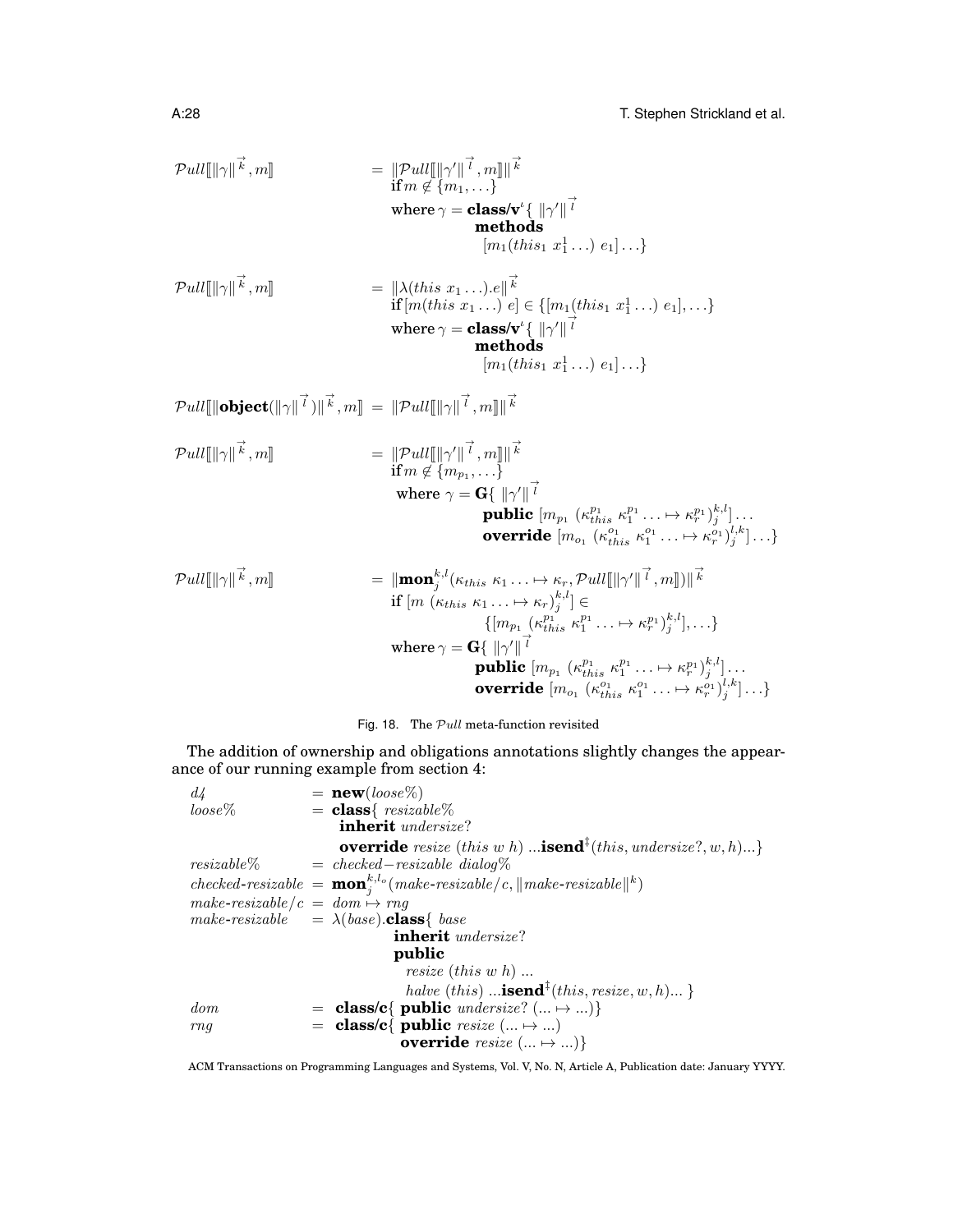$$
Final||\gamma||\vec{k},\iota,m,l]
$$
\n= $\frac{Pull[||\gamma||\vec{\theta}|\vec{k},m]$   
\nwhere  $\gamma$  = **class/v**<sup>t</sup> {||\gamma'||<sup>7</sup>}  
\n**methods**  
\n $[m_1(this_1 x_1^1...):e_1]...]$   
\n $\mathcal{F}ind[||\gamma||\vec{k},\iota,m,l]$   
\n= $\frac{Push[||\gamma||\vec{k},||\lambda(this_1 ...):e||(\vec{a}\vec{k})\vec{t},\iota,m,l \otimes \vec{k}|}{\text{if }[m(this_1 x_1^1...):e_1],...}$   
\nwhere  $\gamma$  = **class/v**<sup>t</sup> {||\gamma'||<sup>7</sup>  
\n**methods**  
\n $[m_1(this_1 x_1^1...):e_1]...]$   
\n $\mathcal{F}ind[||\gamma||\vec{k},\iota,m,l]$   
\n= $\frac{Final(||\gamma||\vec{k},\iota,m,l|)}{\text{if }m \notin \{m_1,...\}}$   
\nwhere  $\gamma$  = **class/v**<sup>t</sup> {||\gamma'||<sup>7</sup>  
\n**methods**  
\n $[m_1(this_1 x_1^1...):e_1]...]$   
\n $\mathcal{F}ind[||\textbf{object}(||\gamma||\vec{l})||\vec{k},\iota,m,l]=\mathcal{F}ind[||\gamma||\vec{l},\iota,m,l \otimes \vec{k}|]$   
\n $\mathcal{F}ind[||\textbf{object}(||\gamma||\vec{l})||\vec{k},\iota,m,l]=\mathcal{F}ind[||\gamma||\vec{l},\iota,m,l \otimes \vec{k}|]$   
\n $\mathcal{F}ind[||\gamma||\vec{k},\iota,m,l]$   
\n= $\mathcal{F}ind[||\gamma||\vec{l},\iota,m,l \otimes \vec{k}|$   
\nwhere  $\gamma$  = **G**{||\gamma'||<sup>7</sup>  
\n**public** [ $m_p$ <sub>1</sub> ( $\kappa_{this}^{p_1} \kappa_1^{p_1} ... \mapsto \kappa_r^{p_1}\k_1^{k_1}...$   
\n



Evaluation in the annotated example proceeds the same way as in the example without annotations. Nevertheless, now the reductions and the meta-functions propagate the extra ownership information. From this perspective the first important reduction is the mixin application that results in  $loose\%$ . The application embeds the contract protected  $\text{dialoq}\%$  in the body of the mixin. Ownership annotations mark this value migration:

> $\textbf{mon}^{k,l_o}_j(\textit{rng}, \|\textbf{class}/\textbf{v}^\iota\{~\textbf{mon}^{l_o,k}_j(dom, \|\textit{dialog}\% \|^{l_o})\}$ **methods** resize (this  $w h$ ) ...  $\emph{halve}$   $(\hat{this})$  ...**isend**<sup>*'*</sup>(*this, resize, w, h*)... }|<sup>k</sup>)

The program owner  $l_o$  owns the contracted term. However, the result of the mixin itself is property of the owner of the mixin  $k$ . Finally the superclass  $\text{dialog\%}$  comes with the ownership tag for  $l_o$ , the whole program, which provides the class as an argument to the mixin.

In general, method calls and especially their use of  $Pull$ ,  $Find$  and  $Push$  are the interesting pieces with respect to ownership. For instance, the call  $\|\text{send}(d_4, halve, \mathbf{I})^{l_o}\|$ uses  $Pull$  to locate the implementation of halve. The implementation of the method

ACM Transactions on Programming Languages and Systems, Vol. V, No. N, Article A, Publication date: January YYYY.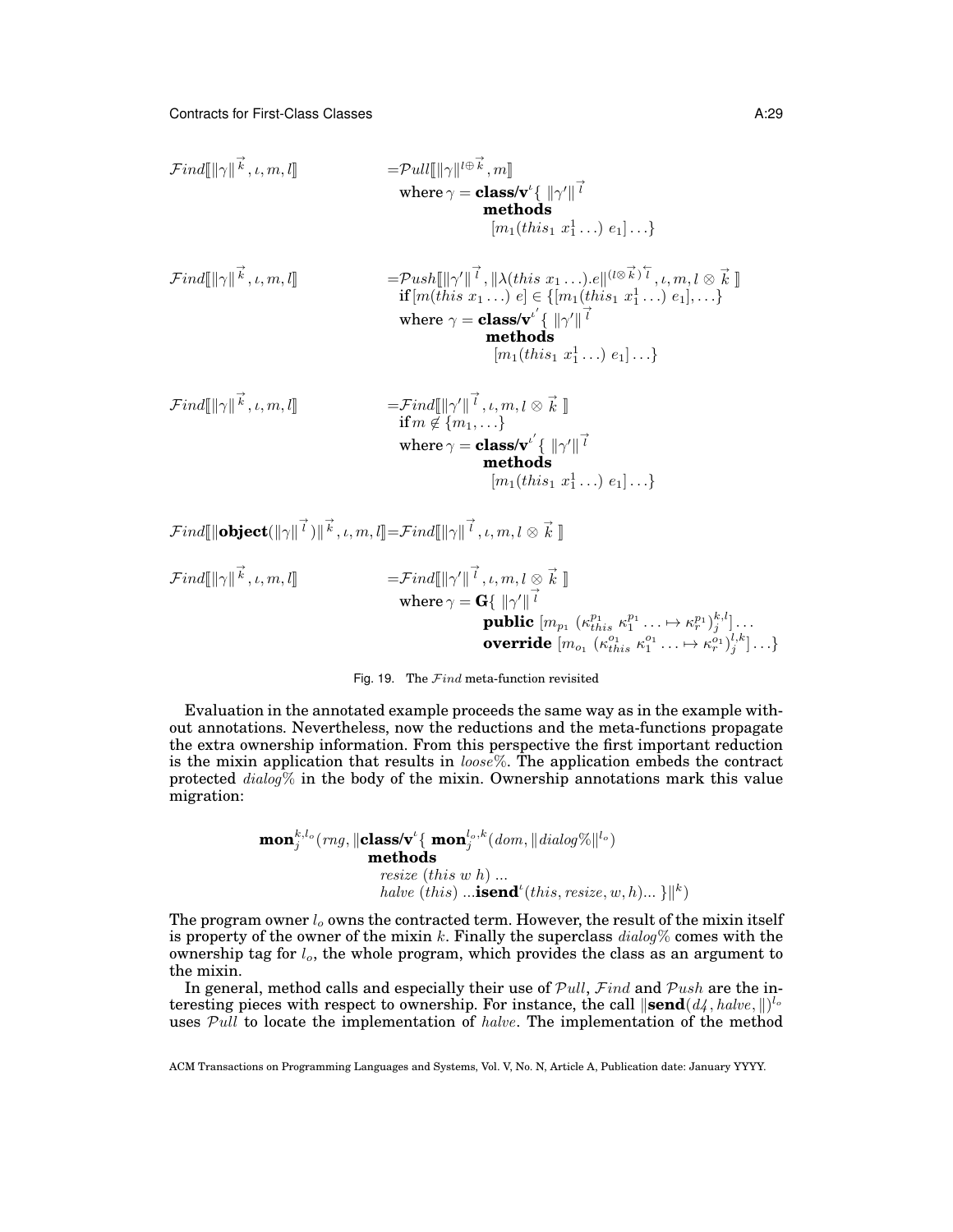$$
\mathcal{P}ush[\|\gamma\|^{\vec{k}}, e, \iota, m, l] = e
$$
\nwhere  $\gamma = \text{class}/\mathbf{v}^{\iota} \{ \|\gamma'\|^{\vec{l}}$   
\n
$$
[m_1(this_1 x_1^1 \dots) e_1] \dots \}
$$
\n
$$
\mathcal{P}ush[\|\gamma\|^{\vec{k}}, e, \iota, m, l] = \mathcal{P}ush[\|\gamma'\|^{\vec{l}}, \|e\|^{\vec{l}}, \iota, m, l \otimes \vec{k}]
$$
\nwhere  $\gamma = \text{class}/\mathbf{v}^{\iota} \{ \|\gamma'\|^{\vec{l}}$   
\n
$$
[m_1(this_1 x_1^1 \dots) e_1] \dots \}
$$
\n
$$
\mathcal{P}ush[\|\gamma\|^{\vec{k}}, e, \iota, m, l] = \mathcal{P}ush[\|\gamma'\|^{\vec{l}}, \|e\|^{\vec{l}}, \iota, m, l \otimes \vec{k}]
$$
\n
$$
[m_1(this_1 x_1^1 \dots) e_1] \dots \}
$$
\n
$$
\mathcal{P}ush[\|\gamma\|^{\vec{k}}, e, \iota, m, l] = \mathcal{P}ush[\|\gamma'\|^{\vec{l}}, \|e\|^{\vec{l}}, \iota, m, l \otimes \vec{k}]
$$
\n
$$
if \mathcal{P}where \gamma = G\{\|\gamma'\|^{\vec{l}}
$$
\n
$$
public \begin{bmatrix} [m_{p_1} ( \kappa_{this}^{p_1} \kappa_1^{p_1} \dots \mapsto \kappa_r^{p_1})_j^{k,l}] \dots \\ [m_0 ( \kappa_{this}^{q_1} \kappa_1^{q_1} \dots \mapsto \kappa_r^{q_1})_j^{k,l}] \dots \end{bmatrix}
$$
\n
$$
\mathcal{P}ush[\|\gamma\|^{\vec{k}}, e, \iota, m, l] = \mathcal{P}ush[\|\gamma'\|^{\vec{l}}, \|\text{mon}_j^{k,l}(\kappa_{this} \kappa_1 \dots \mapsto \kappa_r, e)\|^{\vec{l}}, \iota, m, l \otimes \vec{k}]
$$
\n
$$
if \begin{bmatrix} [m_0 ( \kappa_{this}^{p_1} \kappa_1^{p_1} \dots \mapsto \kappa_r^{p_1})_j^{k,l}] \dots \\ [m_0 ( \kappa_{this
$$

Fig. 20. The  $Push$  meta-function revisited

resides in loose% that has the same owner  $l_o$  as the caller object  $d_4$  and the call site. Thus,  $Pull$  does not decorate the implementation with any ownership annotations. However, things are different when the evaluation trace reaches the local method call  ${\bf isend}^{ \iota'}(\|d_4\|^{k l_o}, \mathit{resize}, w, h).$  First we observe that due to the call to  $\mathit{halve}$  the object  $d_4$ migrates inside the class where the local method call resides. The  $\beta$ -reduction makes sure that this migration is recorded in the ownership annotation of the object. Second, as we have already explained in section 4, this local method call concerns an overridden method. Thus,  $Find$  delegates the method implementation contract wrapping to  $Push.$  To help  $Push$  attach the right ownership information to the method implementation,  $Find$  uses its accumulator to keep track of the owner of the class hierarchy level it traverses. Since loose% contains the method implementation and loose% belongs to  $l_o$ , *Find* passes the method implementation,  $\lambda(this\; w\; h)....$ , to  $\mathcal{P}ush$  as  $\|\lambda(this\; w\; h)....\|^{l_o}$ .  $Push$  guides the implementation deeper into the class hierarchy collecting contracts and ownership annotations. Finally, the term that emerges at the call site has the form  $\| {\bf mon}_j^{l_o,k}(...\mapsto ...,\| \lambda(this\; w\;h)....\|^{l_o})\|^k.$  Notice that ownership gives a flow-oriented justification for the label flipping for override contracts. The meta-function collects override contracts while ascending the class hierarchy as it moves the implementation from subclasses to superclasses. Thus the subclasses play the role of the server for these contracts and the superclasses the role of the client. This is the opposite order compared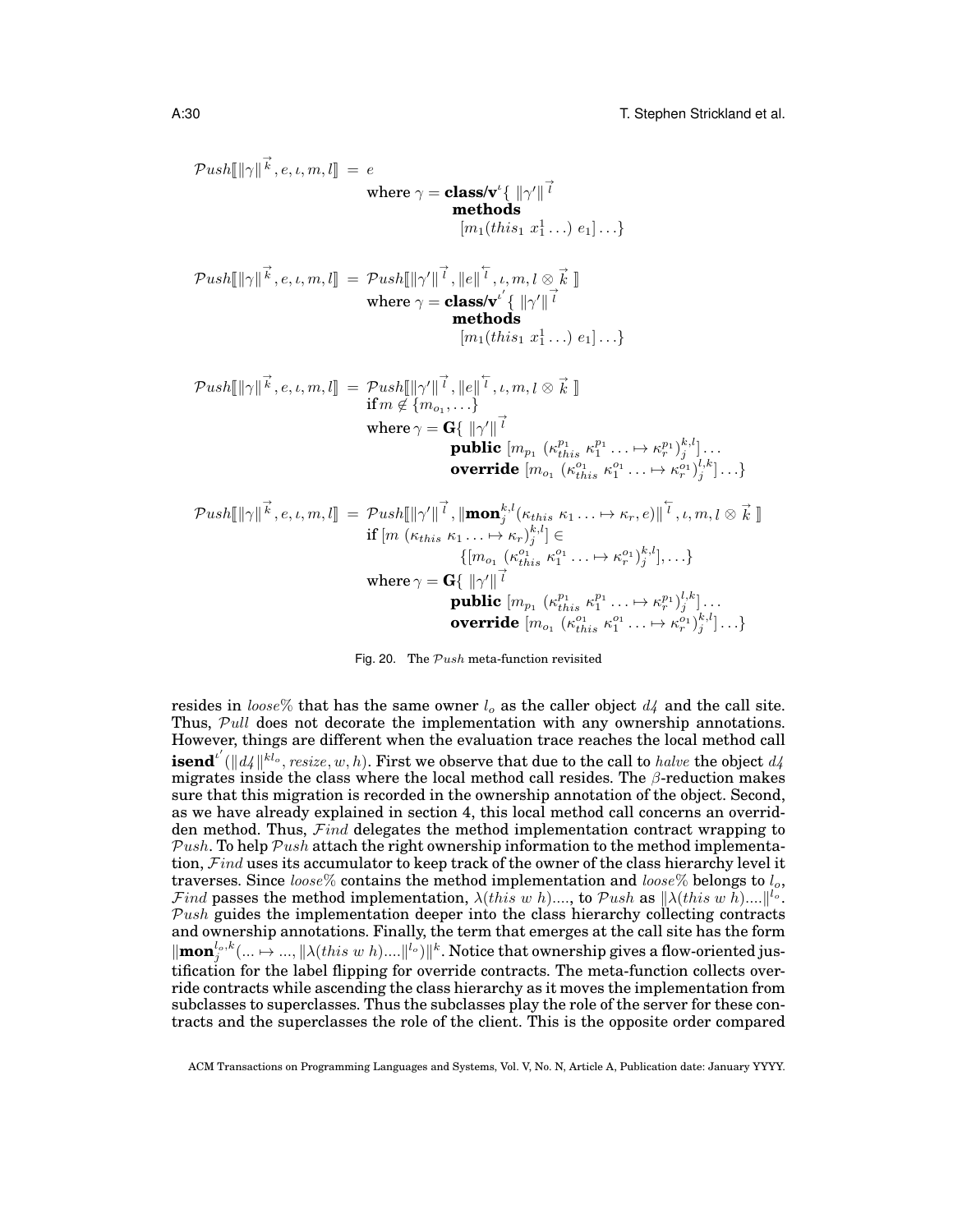#### Contracts for First-Class Classes A:31

to how the contracts are attached to classes, so switching the labels is necessary for correct blame assignment.

In summary, the creator of a value is its initial owner, but values accumulate owners as they cross component boundaries through function application or method invocation. This accumulation requires machinery to keep track of the flow of inherited or overridden methods. As the definition of our meta-functions demonstrate, however, this machinery can be set up in an intuitive way while unearthing insights about the migration of method implementations between classes and objects. The key is that ownership tracking and contract checking are *not* intertwined, which allows us to discuss the correctness of blame assignment in a way that circumvents the implementation of contract monitors for higher-order features. That is, when the system checks a base value against a flat contract, the owner of the value (ownership) should be the component responsible for the flat contract (obligation) and the component that is blamed if the contract fails (blame label bookkeeping by the contract system).

Note: CFCC from section 4 and CFCC with annotations from this section are equivalent. The annotations do not interfere or affect computation in any way. We prove this conjecture by relating plain terms and contracts to their annotated counterparts. We define this relation as the compatible closure,  $\approx_{ctx}$ , of the following two rules:

|                          | $e \sim e'$                                    |
|--------------------------|------------------------------------------------|
| $e \simeq_{ctx}   e  ^l$ | $\textbf{flat}(e) \simeq [\textbf{flat}(e)]^l$ |

We show, then, that  $\simeq_{ctx}$ , is a lock-step bisimulation between non-annotated and annotated terms.

**PROPOSITION** 5.2. *If*  $e \simeq e'$  *then*  $e \stackrel{*}{\hookrightarrow} v$  *iff*  $e' \stackrel{*}{\longmapsto} v'$  *and*  $v \simeq v'$ *.* 

In short, we establish that the two languages define the same behavior for related programs.

## **6. BLAME CORRECT: THE PROOF**

With ownership and obligation annotations we can formulate our blame correctness criterion.

*Definition* 6.1 (*Blame Correctness*). A contract system is *blame correct* if for all terms  $e_0$  such that  $l_o \vdash e_0$  and  $e_0 \stackrel{*}{\longmapsto} E^{\dagger}[\textbf{mon}_{\dagger}^{k, \dagger}([\textbf{flat}(e_1)]^{\bar{l}}, v_1)],$  we have  $v_1 = ||v||^k$ and  $k \in \overline{l}$ . Note: The identity of the  $\dagger$  labels is irrelevant.

That is, a contract system is defined to be correct if every time we check a value against a flat contract, the server label  $k$  on the monitor is the owner of the value and the flat contract is the server's obligation. This implies that if the contract check fails, the blamed party is the one that contributed the invalid value and the one that is also responsible for meeting the violated contract. This formal definition translates the informal definition 5.1 into a logical statement about reduction systems.

The proof of blame correctness for a contract system uses a variant of the standard subject reduction strategy. The first step is to develop the appropriate subject. We observe that the well-formedness judgments  $l \vdash e$  and  $k; l; j \triangleright \kappa$  imply the desired property for monitors of flat contracts. Unfortunately, the reduction process generates expressions that do not preserve these judgments. Fortunately, this mismatch is only temporary; after a few reduction steps, the expression becomes well-formed again. To cope with this detour, we devise a generalization of the well-formedness judgments for terms and contracts that is loose enough to describe a program at each point in the reduction trace and tight enough to imply blame correctness.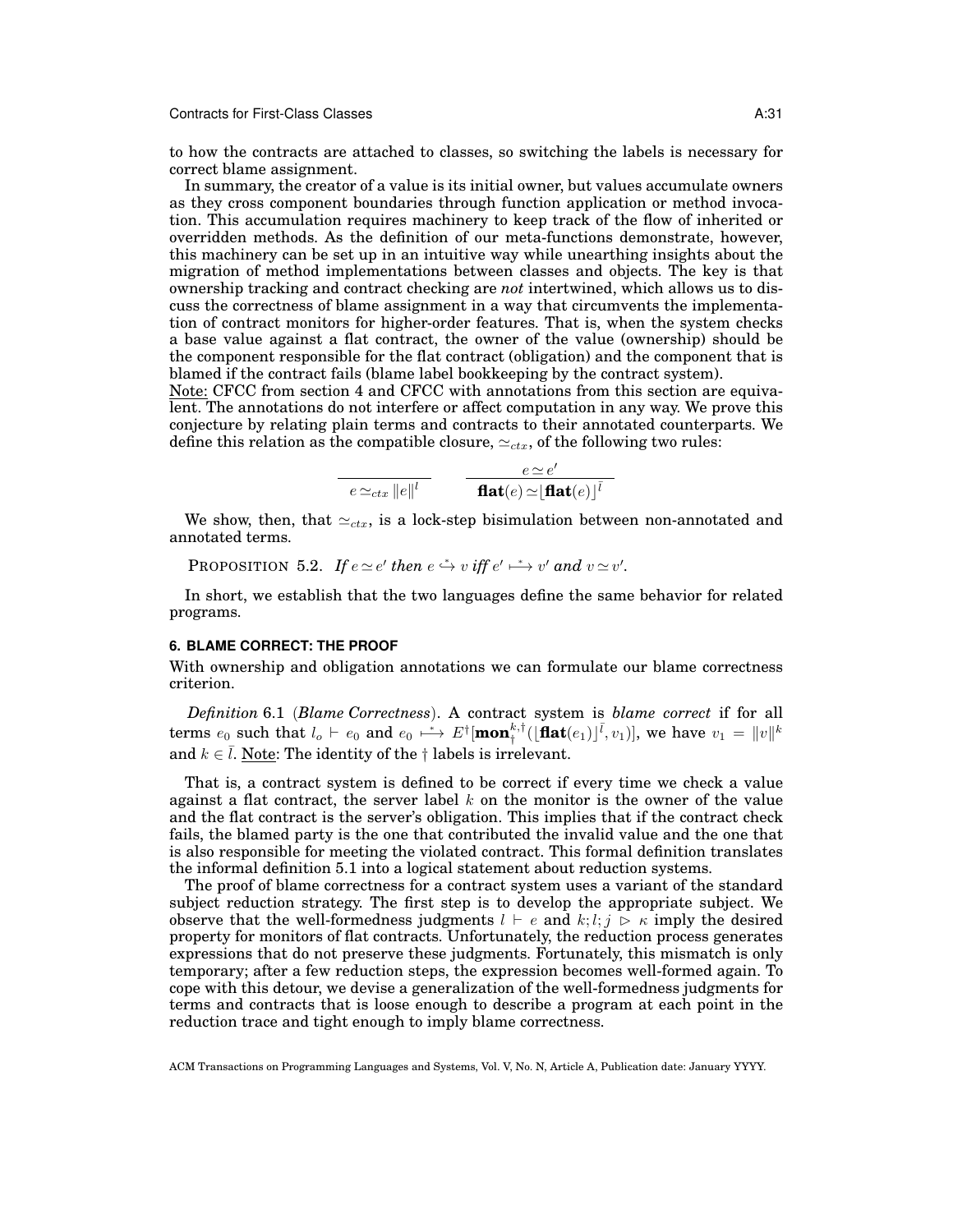The reduction that is responsible for deviating from well-formed terms is the evaluation of function contract monitors:

$$
E^l[\textbf{mon}_j^{k,l}(\kappa_1 \dots \kappa_n \mapsto \kappa_r, v)] \longmapsto E^l[\lambda(x_1 \dots x_n) . \textbf{mon}_j^{k,l}(\kappa_r, v \textbf{ mon}_j^{l,k}(\kappa_1, x_1) \dots \textbf{mon}_j^{l,k}(\kappa_n, x_n))]
$$

This rule injects variables and applications into monitors without wrapping them with appropriate ownership annotations as the judgment for well-formed monitors requires. We can observe, though, that the variables are going to be substituted with values that have the appropriate owner because they are bound to parameters of a function whose owner is the server of the monitors around the variables. In addition, the operator of the ill-formed application has the appropriate owner if the term is well-formed before the reduction. Thus, the monitor becomes well-formed again after application.

To express the desired loose invariants, we equip the two judgments with an environment that keeps track of the owner of bound variables:  $l, \Gamma \vdash e$  and  $k, l, j, \Gamma \rhd \kappa$ .<sup>5</sup> In most cases, the rules for terms and contracts remain the same as before except that the environment is passed around. However, the rules for terms that introduce bound variables and for monitors do change significantly. We also add new rules for intermediate expressions like guards and class values. In figures 21 and 22, we provide the rules of the generalized judgment for well-formed terms and contracts.

According to figure 21, the rule for  $\textbf{mon}_j^{k,l}(\kappa,e)$  delegates checking of the monitor expression to the auxiliary judgment  $l; \Gamma \Vdash e$ . These additional rules allow for expressions in monitors to be either a term or a variable with the appropriate owner or an application where the operator term has the appropriate owner (figure 23).

Finally, we add an extra rule for terms with ownership annotations,  $||e||^k$ . These terms mark an ownership change and thus they are well-formed iff  $e$  is well-formed under  $k$ . This rule is not necessary for source code as we restrict ownership annotations to monitors. However, as the evaluation proceeds ownership annotations may show up in other places too and so we need rules for these cases. Before we move to the proof that CFCC is blame correct, we first show that the new judgment for well-formed terms generalizes the initial one.

PROPOSITION 6.2. *If*  $l \vdash e$  *then*  $l; \emptyset \vdash e$ .

PROOF. We proceed by induction on the height of the derivation of  $l \vdash e$ .

Now, with  $l; \Gamma \vdash e$ , we can prove the central subject reduction lemma of the blame correctness proof.

MAIN LEMMA 6.3. *If*  $l_o$ ;  $\emptyset \vdash e$  and  $e \longmapsto e_0$ , then  $l_o$ ;  $\emptyset \vdash e_0$ .

PROOF. We proceed by case analysis on the reduction of e. The cases for functional CFCC are identical to the proof of theorem 5 of Dimoulas et al. [2011].

$$
\cdots E^l[\left\|n_1\right\|^{\overrightarrow{k}}+\left\|n_2\right\|^{\overrightarrow{l}}] \longmapsto E^l[n]
$$

By assumption  $l_o; \varnothing \vdash e$ , for which lemma 6.5 implies that  $l; \varnothing \vdash \|n_1\|^{\overrightarrow{k}}+\|n_2\|^{\overrightarrow{l}}$  . We can use the same label to check n, i.e.,  $l; \varnothing \vdash n$ . Hence,  $l_o; \varnothing \vdash E^l[n]$ .

<sup>—</sup> The cases for other primitive operations are similar to the first.

<sup>5</sup>Following the type systems tradition, we could have added the environment as early as in the rules for well-formed source programs. However variables are not a problem at that level as, even when they show up in monitors, they come with the appropriate ownership annotations due to well-formedness. We have therefore delayed the introduction of the environment until it is really necessary.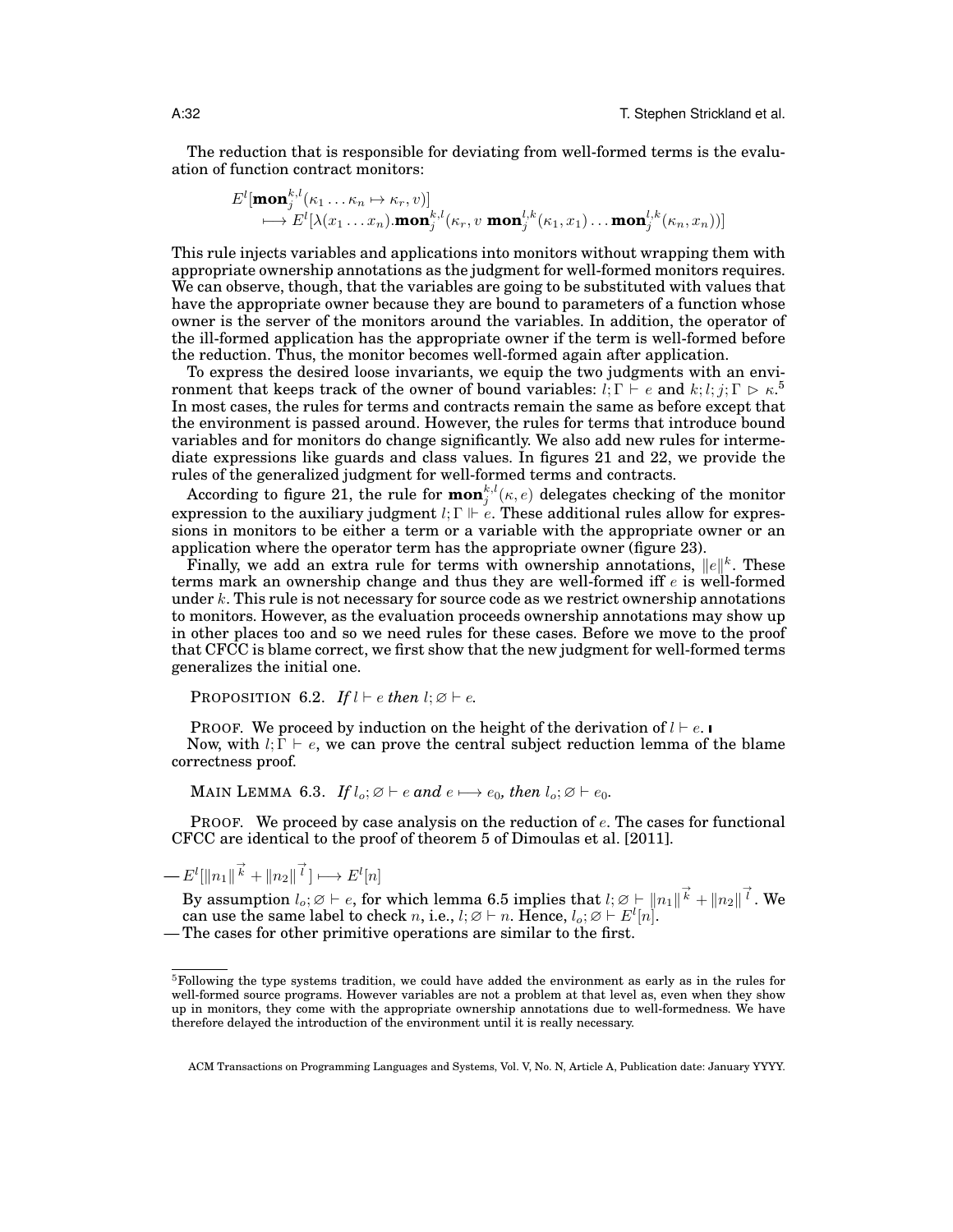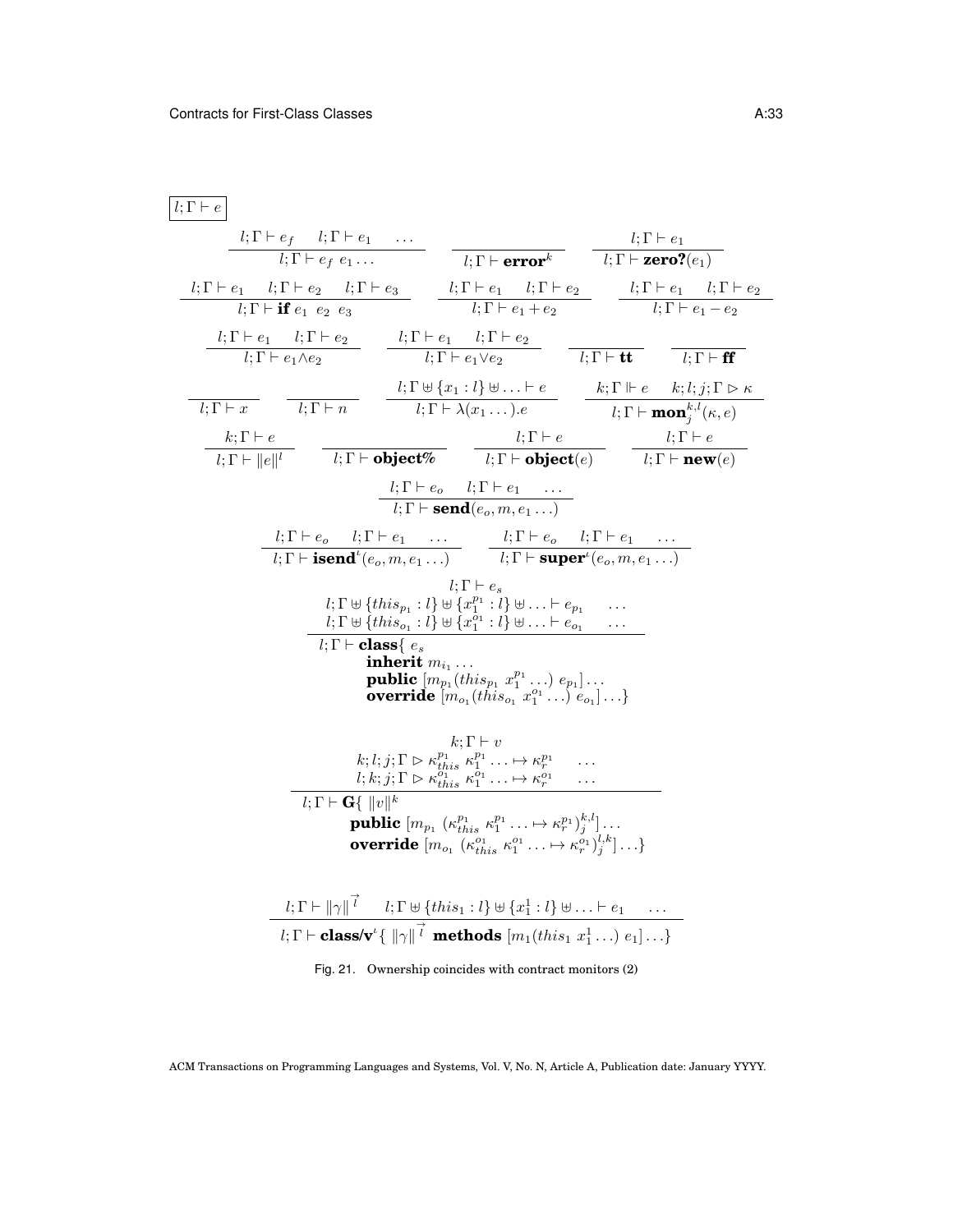k; l; j; 
$$
\Gamma \rhd \kappa
$$
  
\n
$$
\begin{array}{c}\n\hline\nk; l; j; \Gamma \rhd \kappa_1 \quad \dots \quad l; k; j; \Gamma \rhd \kappa_n \quad k; l; j; \Gamma \rhd \kappa_r \\
\hline\nk; l; j; \Gamma \rhd \kappa_1 \dots \kappa_n \mapsto \kappa_r \\
\hline\nj; \Gamma \vdash e \\
\hline\nk; l; j; \Gamma \rhd [\textbf{flat}(\|e\|^{j})]^k \\
\hline\nk; l; j; \Gamma \rhd \kappa_{this}^{p_1} \kappa_1^{p_1} \dots \mapsto \kappa_r^{p_1} \quad \dots \\
\hline\nl; k; j; \Gamma \rhd \kappa_{this}^{q_{h_{is}}} \kappa_1^{q_1} \dots \mapsto \kappa_r^{q_1} \quad \dots \\
\hline\nk; l; j; \Gamma \rhd \textbf{class/c}\n\{\n\textbf{public}\n[\mathbf{m}_{p_1} (\kappa_{this}^{p_1} \kappa_1^{p_1} \dots \mapsto \kappa_r^{p_1})] \dots \\
\textbf{override}\n\begin{bmatrix}\n[\mathbf{m}_{o_1} (\kappa_{this}^{p_1} \kappa_1^{o_1} \dots \mapsto \kappa_r^{p_1})] \dots \\
[\mathbf{m}_{o_1} (\kappa_{this}^{o_1} \kappa_1^{o_1} \dots \mapsto \kappa_r^{p_1})] \dots\n\end{bmatrix}\n\end{array}
$$

Fig. 22. Obligations coincide with labels on monitors (2)

 $l: \Gamma \Vdash e$  $k; \Gamma \vdash e$ l; Γ  $\mathbb{F}$   $\|\mathbf{e}\|^k$  $\Gamma(x) = l$  $\overline{l;\Gamma \Vdash x}$  $l; \Gamma \vdash e_f \quad l; \Gamma \vdash e_1 \quad \dots$  $l; \Gamma \Vdash ||e_f||^l e_1 \ldots$ 



 $-E^{l}[\|\lambda(x_1...x_n).e_0\|^{\vec{k}}v_1...v_n] \longmapsto E^{l}[\|\{\|v_1\|^{\ell^{\leftarrow}_{k}}... \|v_n\|^{\ell^{\leftarrow}_{k}}/x_1...x_n\}e_0\|^{\vec{k}}]$ Again by assumption and lemma 6.5, we conclude that  $l;\varnothing\vdash {\|\lambda(x).e_0\|}^{\frac{-}{k}} \ v_1\ldots v_n$  and,  $\text{therefore, we deduce that } l; \varnothing \vdash \|\lambda(x_1 \ldots x_n).e_0\|^{\overrightarrow{k}} \text{ and for all } i, l; \varnothing \vdash v_i.$ Next we distinguish two cases, depending on the length of  $\vec{k}$ . First assume the vector is empty. In that case, the rules imply  $l$ ;  $\{x_1 : l\} \cup ... \cup \{x_n : l\} \vdash e_0$ . Combining this judgment with  $l; \varnothing \vdash v$ , we may conclude that  $l; \varnothing \vdash \{\Vert v_1 \Vert^l \dots \Vert v_n \Vert^l / x_1 \dots x_n\}$ via lemma 6.6. Finally from here it is easy to get the desired conclusion,  $l_o$ ;  $\varnothing$   $\vdash$  $E^l[\{\|v_1 \dots v_n\|^l / x_1 \dots x_n\}e_0]$ . Second, let  $k_1$  be the first element of  $\vec{k}$ . In that case, the rules imply  $k_1; \{x_1 : k_1\} \cup ... \cup \{x_n : k_1\} \vdash e_0$ . Since  $l; \emptyset \vdash v$  still holds, we conclude again via lemma 6.6 that  $k_1; \varnothing \vdash \{\Vert v_1 \Vert^{l^{\frac{r}{k}}}\dots \Vert v_n \Vert^{l^{\frac{r}{k}}}/x_1 \dots x_n\}$ e<sub>0</sub>. Since  $k_1$  is the outermost element of  $\vec{k}$ , we finally get the desired result,  $l_o$ ;  $\varnothing$   $\vdash$  $E^{l}[\|\{|v_{1}\|^{l^{\frac{r}{k}}}\dots\|v_{n}\|^{l^{\frac{r}{k}}}/x_{1}\dots x_{n}\}e_{0}\|^{\frac{r}{k}}].$  $E^l[\mathbf{new}(v)] \longmapsto E^l[\mathbf{object}(v)]$ By assumption  $l_o$ ;  $\emptyset \vdash e$ , for which lemma 6.5 implies that  $l; \emptyset \vdash \mathbf{new}(v)$ . The rules imply  $l; \emptyset \vdash v$ . We can use the same label to establish that  $l; \emptyset \vdash \textbf{object}(v)$ . Hence,  $l_o$ ;  $\varnothing \vdash E^l[\textbf{object}(v)].$  $E^{l}[c] \longmapsto E^{l}[cv]$ where  $c = \textbf{class} \{ v_s$  $\bold{in}$ **herit**  $m_{i_1} \ldots$ 

ACM Transactions on Programming Languages and Systems, Vol. V, No. N, Article A, Publication date: January YYYY.

**public**  $[m_{p_1}^{r_1}(this_{p_1} x_1^{p_1} ...) e_{p_1}] \dots]$ **override**  $\left[m_{o_1}(this_{o_1}^{\text{T}} x_1^{o_1} \ldots) \, e_{o_1} \right] \ldots\}$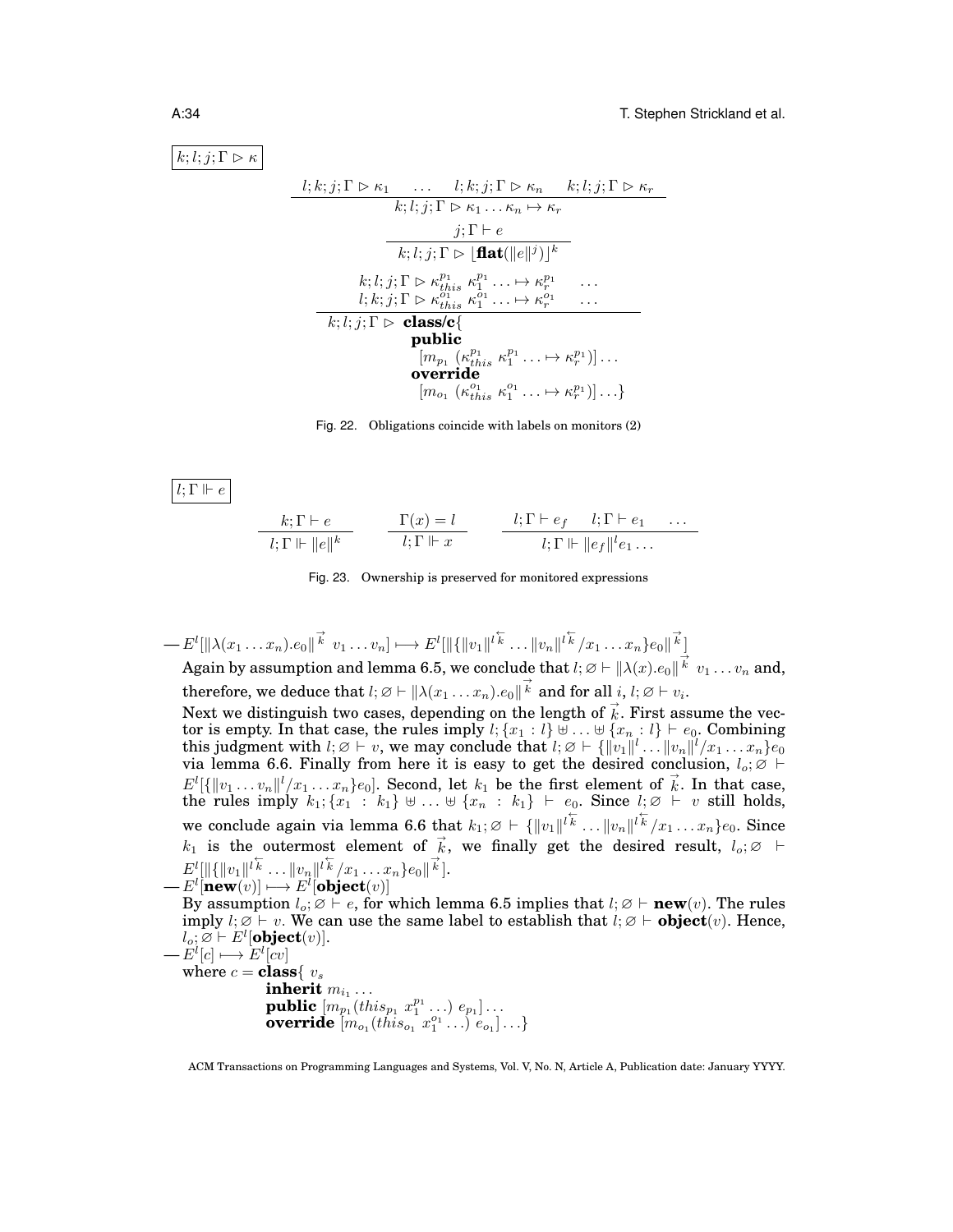and  $cv = \textbf{class}/\textbf{v}^t$  {  $v_s$ **methods**  $[m_{p_1}(this_{p_1} x_1^{p_1} \ldots) \{t/\mu_1^{id}]\} e_{p_1}]\ldots$  $\left[m_{o_1}(this_{o_1}^{\dagger} x_1^{\dagger} \ldots) \; \{ \iota / ^{id} \ddagger \} e_{o_1}^{\dagger} \right] \ldots \}$ 

Using the assumptions and lemma 6.5, we get  $l; \varnothing \vdash c$ . Thus, by the rules,  $l; \varnothing \vdash v_s$ ,  $l$ ; { $\{this_{p_1}: l, x_1^{p_1}:\overline{l}, \ldots\} \vdash e_{p_1}, \ldots$  and  $l$ ; { $this_{o_1}: l, x_1^{o_1}:\overline{l}, \ldots\} \vdash e_{o_1}, \ldots$  By lemma 6.8, we get  $l$ ; { $this_{p_1} : l, x_1^{p_1} : l, ...$ }  $\vdash \{\iota/\iota^d \ddagger\} e_{p_1}, ...$  and  $l$ ; { $this_{o_1} : l, x_1^{o_1} : l, ...$ }  $\vdash \{\iota/\iota^d \ddagger\} e_{o_1},$ .... With an application of the rules for well-formed expressions, we obtain  $l; \varnothing \vdash cv$ and  $l_o$ ;  $\varnothing \vdash E^l[\ncv]$ .

 $-E^{l}[\textbf{send}(v_o, m, v \ldots)] \mapsto E^{l}[\mathcal{P}ull[v_o, m] \ v_o \ v_1 \ldots v_n]$ <br>By the assumptions and lemma 6.5, we conclude

By the assumptions and lemma 6.5, we conclude  $l; \varnothing \vdash \mathbf{send}(v_o, m, v \dots)$ . Thus, by the rules,  $l; \varnothing \vdash v_1, \ldots, l; \varnothing \vdash v_n$ , and  $l; \varnothing \vdash v_o$  and by lemma 6.9,  $l; \varnothing \vdash \mathcal{P}ull[v_o, m]$ .<br>Finally by the rules, we get  $l; \varnothing \vdash \mathcal{P}ull[v_o, m]$ .  $v, v_1, \ldots, v_n$  and we obtain  $l; \varnothing \vdash$ Finally by the rules, we get  $l: \varnothing \vdash \mathcal{P}ull[v_0, m]$   $v_0, v_1 \ldots v_n$  and we obtain  $l_0: \varnothing \vdash$ <br> $F^l[\mathcal{P}ull[v_1, m]$   $v_1, v_2, \ldots, v_n]$  $E^l[Paul[v_0,m] \; v_0 \; v_1 \ldots v_n].$ 

- $-E^{l}[\text{super'}(v_o, m, v_1 \dots v_n)] \mapsto E^{l}[\mathcal{P}ull[\mathcal{G}ets[v_o, t, l], m] \underbrace{v_o v_1 \dots v_n}_{l \cdot \alpha + \beta + \gamma}$ By the usual argument, we obtain  $l, \emptyset \vdash v_1, \ldots, l, \emptyset \vdash v_n$ , and  $l, \emptyset \vdash v_o$ . Lemmas 6.9 and 6.10 give us  $l; \varnothing \vdash \mathcal{P}ull[\mathcal{G}ets[v_o, t, l], m]$ . Applying the rules for wellformed expressions, we conclude  $l; \varnothing \vdash \mathcal{P}ull[\mathcal{G}ets[\![v_o, t, l]\!], m\!]$   $v_o v_1 \ldots v_n$  and  $l_o; \varnothing \vdash$  $E^l[\mathcal{P}ull[\mathcal{G}ets[v_o, t, t], m] \cup_o v_1 \dots v_n].$ <br> $E^l[\mathbf{isond}'(v, m, v, u, v, v)] \longrightarrow E^l[\mathcal{F}iv]$
- $-E^{l}[\mathbf{isend}^{t}(v_{o}, m, v_{1} \dots v_{n})] \mapsto E^{l}[Find[v_{o}, t, m, l], v_{o}, v_{1} \dots v_{n}]$ <br>As in the previous cases, we get the following:  $l: \alpha \vdash v_{o} \dots l$ As in the previous cases, we get the following:  $l, \varnothing \vdash v_1, \ldots, l; \varnothing \vdash v_n$ , and  $l, \varnothing \vdash v_o$ . By lemma 6.12, we obtain  $l; \emptyset \vdash \mathcal{F}\text{ind}[[v_o, \iota, m, l]].$  We put all the pieces together with the rules for well-formed expressions to get  $l; \emptyset \vdash \mathcal{F}ind[v_o, \iota, m, l]$   $v_o v_1 \ldots v_n$  and finally,  $l_o; \varnothing \vdash E^l[\mathcal{F}ind[[v_o, \iota, m, l]] [v_o, v_1 \dots v_n]].$

$$
\begin{aligned}\n&= E^l[\mathbf{mon}^{k,l}_j([\mathbf{flat}(e_c)]^{\bar{l}^l}, v)] \longmapsto E^l[\mathbf{if}(e_c, v) \ v \ \mathbf{error}^k]\n\end{aligned}
$$

The assumptions imply  $l; \varnothing \vdash \textbf{mon}^{k,l}_j (\lfloor \textbf{flat}(e_c)\rfloor^{\bar{l'}}, v)$  via lemma 6.5 and hence,  $e_c =$  $||e'_c||^j$  with  $j; \varnothing \vdash e'_c$ . Furthermore, the same reasoning yields  $v = ||v_0||^k$  and  $k; \varnothing \vdash v_0$ . Since the rules for well-formed expressions imply  $l, \emptyset \vdash \mathbf{if} (e_c, v)$  v **error**<sup>k</sup> is wellformed, the desired conclusion follows immediately.

 $E^l[\textbf{mon}^{k,l}_j(\kappa_1 \dots \kappa_n \mapsto \kappa_r, v)] \longmapsto E^l[\lambda(x_1 \dots x_n) . \textbf{mon}^{k,l}_j(\kappa_r, v \; \textbf{mon}^{l,k}_j(\kappa_1, x_1) \dots)]$ With the usual reasoning, we conclude that  $v = ||v_0||^k$ ,  $k; \varnothing + v_0$ , and  $l; \varnothing +$  $\textbf{mon}^{k,l}_j(\kappa_1 \dots \kappa_n \mapsto \kappa_r, v).$  The contract check yields  $n+1$  pieces of knowledge:

$$
l; k; j; \varnothing \triangleright \kappa_1
$$

$$
\cdots
$$

 $l; k; j; \varnothing \vartriangleright \kappa_n$ 

and

$$
k; l; j; \varnothing \vartriangleright \kappa_r.
$$

From an additional application of well-formedness we get  $k$ ;  $\{x_1 : l\} \cup ... \cup \{x_n : l\} \Vdash$  $v \ \mathbf{mon}^{l,k}_j(\kappa_1,x_1)\dots$  and, with lemma 6.7, we conclude the that  $l; \{x_1 : l\} \uplus \dots \uplus \{x_n : l\}$  $\{d}\}\vdash \textbf{mon}_j^{k,l}(\kappa_2,v \textbf{ mon}_j^{l,k}(\kappa_1,x_1)\ldots).$  Finally from a last application of the rules for  $\text{well-formedness we get } l; \varnothing \vdash \lambda(x_1\ldots x_n).\textbf{mon}_j^{k,l}(\kappa_2,v\ \textbf{mon}_j^{l,k}(\kappa_1,x)\ldots).$  $\begin{equation} -\,E^l[\textbf{mon}^{k,l}_j(\kappa,v)] \longmapsto E^l[v'] \end{equation}$ where  $\kappa = \text{class/c}$  {  $\text{public } [m_{p_1} \ (\kappa_{this}^{p_1} \ \kappa_1^{p_1} \ ... \ \mapsto \kappa_r^{p_1})] \ ...$  $\textbf{override}$   $\left[ \stackrel{.}{m}_{o_1} \stackrel{.}{(\kappa_{this}^{o_1} \kappa_1^{o_1} \ldots \mapsto \kappa_r^{o_1})} \right] \ldots \}$ and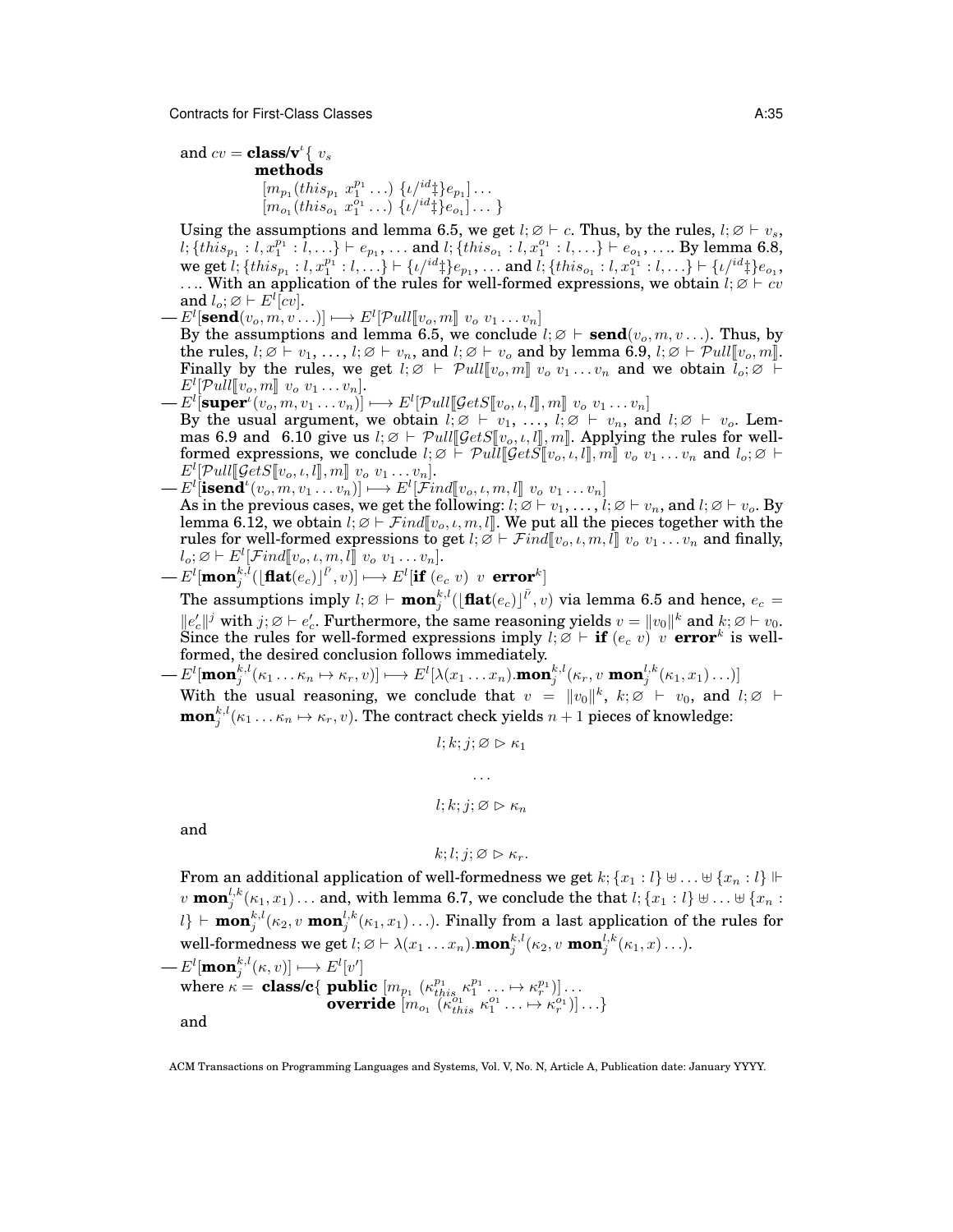. . .

 $v' = \mathbf{G} \{ v$ 

 $\textbf{public}~[m_{p_1}~(\kappa^{p_1}_{this}~\kappa^{p_1}_1~\ldots \mapsto \kappa^{p_1}_r)^{k,l}_{j}]\ldots$  $\textbf{override}~[m_{o_1}~(\kappa_{this}^{o_1}~\kappa_1^{o_1}~\ldots \mapsto \kappa_r^{o_1})_j^{l,k}]\ldots\}$ 

Similar to the previous case, we deduce that  $v = ||v_0||^k$ ,  $k; \varnothing + v_0$ , and  $l; \varnothing +$  $\textbf{mon}^{k,l}_j(\kappa,v).$  From the contract well-formedness rules we acquire the following:

> $l; k; j; \varnothing \triangleright \kappa_{this}^{p_1} \kappa_1^{p_1} \ldots \mapsto \kappa_r^{p_1}$ . . .

and

$$
k; l; j; \varnothing \vartriangleright \kappa_{this}^{o_1} \kappa_1^{o_1} \ldots \varmapsto \kappa_r^{o_1}
$$

We combine the above pieces of information with the well-formedness rules and get the desired conclusion,  $\Gamma$ ;  $l \vdash v'$ .

$$
\boldsymbol{\mathop{-}} E^l[\textbf{mon}^{k,l}_j(\textbf{any},v)] \longmapsto E^l[v]
$$

As usual, we deduce that  $v=\|v_0\|^k$ ,  $k; \varnothing \vdash v_0,$  and  $l; \varnothing \vdash \textbf{mon}^{k,l}_j(\textbf{any}, v).$  We combine the above pieces of information with the well-formedness rules and get the desired conclusion,  $\Gamma$ ;  $l \vdash v$ .

The proof of the main lemma 6.3 requires several lemmas regarding properties of the evaluation contexts, substitution and the meta-functions with respect to the judgment for well-formed terms. We list them and their central proof ideas.

LEMMA 6.4. For all terms e there are unique evaluation context  $E^l$  and redex r such *that*  $e = E^l[r]$  *or*  $e = v$ *.* 

PROOF. By induction on the structure of  $e$ .

LEMMA 6.5. *If*  $l; \varnothing \vdash E^k[e]$  *then*  $k; \varnothing \vdash e$ .

PROOF. By induction on the size of  $E^k$ .

LEMMA 6.6. *If*  $l; \Gamma \uplus \{x_1 : k_1\} \uplus \ldots \uplus \{x_n : k_n\} \vdash e$ , for all i,  $v_i = ||v'_i||^{k_i}$  and  $k_i; \Gamma \vdash v'_i$ *then*

$$
l; \Gamma \vdash \{v_1 \ldots v_n / x_1 \ldots x_n\}e.
$$

**PROOF.** By induction on the height of  $l: \Gamma \oplus \{x_1 : k_1\} \oplus ... \oplus \{x_n : k_n\} \vdash e$ .

**LEMMA 6.7.** *If*  $l$ ;  $\Gamma \vdash e$  *and for all i*,  $x_i \notin dom(\Gamma)$ *, then* 

 $l; \Gamma \uplus \{x_1 : k_1\} \uplus \ldots \uplus \{x_n : k_n\} \vdash e.$ 

PROOF. By induction on the height of  $l; \Gamma \vdash e$ .

**LEMMA 6.8.** *If*  $l: \Gamma \vdash e$ , *then*  $l: \Gamma \vdash \{\iota/\iota^d\}$ *e.* 

PROOF. By induction on the height of  $k; \Gamma \vdash e$ .

LEMMA 6.9. If  $k; \varnothing \vdash ||\gamma||^{\overrightarrow{l}}$ ,  $m \in Methods[||\gamma||^{\overrightarrow{l}}]$ , and  $CV[||\gamma||^{\overrightarrow{l}}]$  or  $Object[||\gamma||^{\overrightarrow{l}}]$ , *then*

$$
k;\varnothing\vdash\mathcal{P}ull[\hspace{-1.5pt}[ \|\gamma\|^\textstyle{\overrightarrow{l}}\,,m]\hspace{-1.5pt}]
$$

**PROOF.** By induction on the height of  $k; \varnothing \vdash ||\gamma||^{\overrightarrow{l}}$ .

LEMMA 6.10. If  $l; \varnothing \vdash ||\gamma||^{\overrightarrow{l}}$ ,  $\mathcal{I}s[\||\gamma||^{\overrightarrow{l}}]$ ,  $\iota\rrbracket$ , and  $CV[\Vert \gamma \Vert^{\overrightarrow{l}}]$  or  $Object[\Vert \gamma \Vert^{\overrightarrow{l}}]$ , then  $for \ all \ k, \ k; \varnothing \vdash \mathcal{G}ets \llbracket \|\gamma\|^\mathsf{T}, \iota, l\rrbracket \ and \ \mathcal{CV} \llbracket \mathcal{G}ets \llbracket \|\gamma\|^\mathsf{T}, \iota, l\rrbracket\rrbracket.$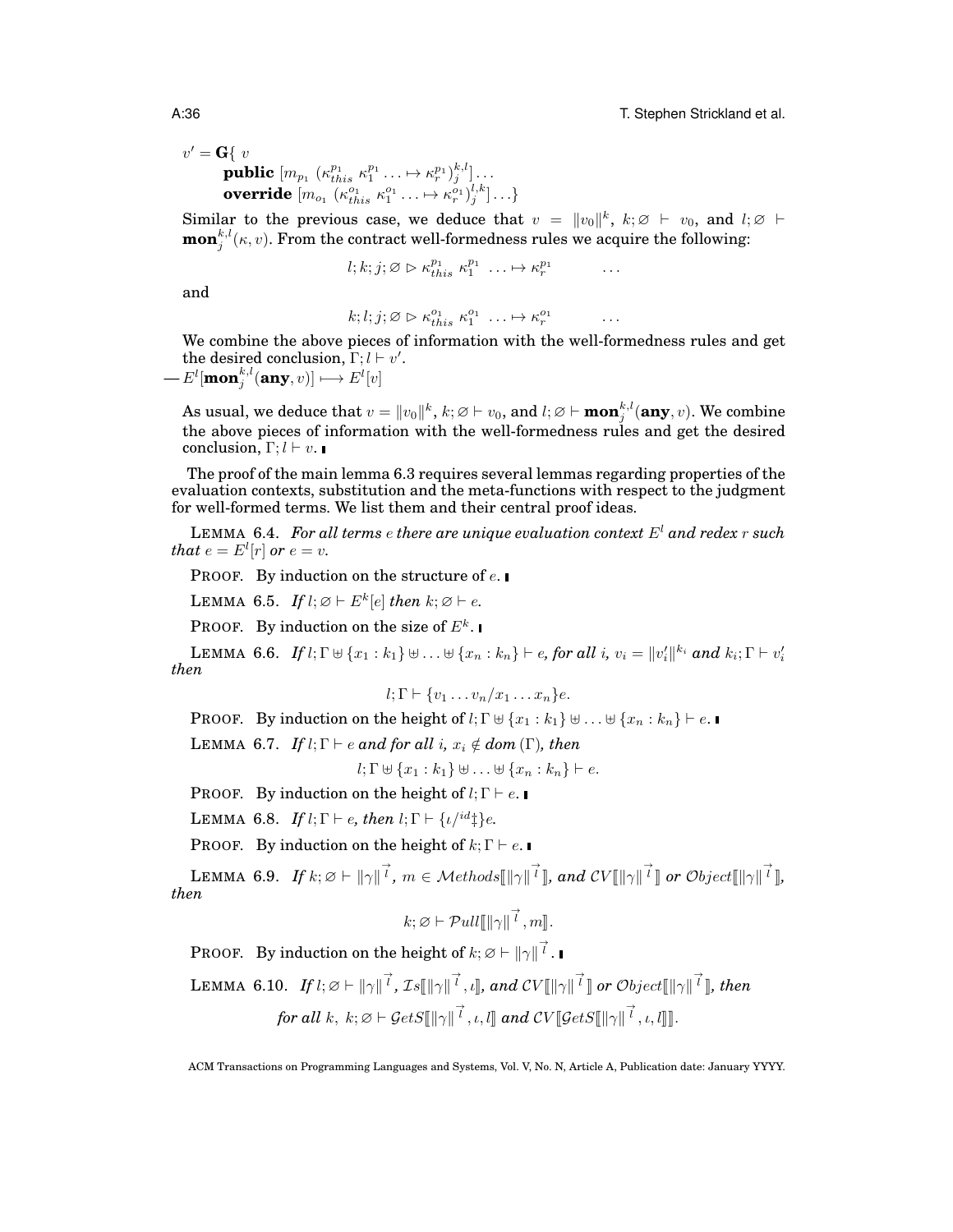**PROOF.** By induction on the height of  $l; \varnothing \vdash ||\gamma||^{\overrightarrow{l}}$ .

LEMMA 6.11. *If*  $l; \varnothing \vdash ||\gamma||^{\overrightarrow{l}}$ ,  $\mathcal{I}s[\|\gamma\|^{\overrightarrow{l}}]$ ,  $\iota\rrbracket$ ,  $CV[\|\gamma\|^{\overrightarrow{l}}]$ ,  $m \in \mathcal{M}e\mathcal{H} \mathcal{A}$ .  $v = \|v_o\|^{l\otimes\overrightarrow{l}}$  , and  $l\otimes\overrightarrow{l}$  ;  $\varnothing \vdash v_o$  , then

for all 
$$
k, k; \varnothing \vdash \mathcal{P}ush[\![\|\gamma\|]\!]^T, v, \iota, m, l]\!].
$$

**PROOF.** By induction on the height of  $l; \varnothing \vdash ||\gamma||^{\overrightarrow{l}}$ .

LEMMA 6.12. *If*  $l; \varnothing \vdash ||\gamma||^{\overrightarrow{l}}$ ,  $m \in \mathcal{M} \in \mathcal{M} \in \mathcal{M} \in \mathcal{M} \in \mathcal{M} \in \mathcal{M} \times \mathcal{M} \times \mathcal{M} \times \mathcal{M} \times \mathcal{M} \times \mathcal{M} \times \mathcal{M} \times \mathcal{M} \times \mathcal{M} \times \mathcal{M} \times \mathcal{M} \times \mathcal{M} \times \mathcal{M} \times \mathcal{M} \times \mathcal{M} \times \mathcal{M} \times \mathcal{M} \times \math$  $\mathcal{C}V\llbracket \|\gamma\|^{\overrightarrow{l}}\rrbracket$  or  $\mathcal{O}bject \llbracket \|\gamma\|^{\overrightarrow{l}}\rrbracket$ , then

for all 
$$
k, k; \varnothing \vdash \mathcal{F}ind[\||\gamma||^{\overrightarrow{l}}, \iota, m, l].
$$

PROOF. By induction on the height of  $l; \varnothing \vdash ||\gamma||^{\overrightarrow{l}}$  using lemmas 6.9 and 6.11 for the two base cases.

The main lemma 6.3 is all we need to show that CFCC is blame correct.

THEOREM  $6.13. \rightarrow is \text{blame correct.}$ 

PROOF. From the proof of the subject reduction theorem, we know that the subject implies

$$
l_o; \varnothing \vdash E^l[\textbf{mon}^{k,l}_j(\lfloor \textbf{flat}(e_c)\rfloor^k,\|v\|^k)]
$$

The owner of the hole of the context is the same as the client label, and the owner of the monitored value  $v$  is the same as the server label. In addition, the term in the hole is well-formed. Hence, by lemma 6.5 the contract is part of the obligations of the server and carries the server's label.

## **7. IMPLEMENTATION**

While our formal model communicates the basic design and helps us prove basic properties, it does not explain how to implement contracts for first-class classes. Following Findler and Blume [2006], we explain our implementation of contracts as pairs of mathematical projection functions, one for each contract party. For first-order values, these projections return the value or signal an error; for values with behavior, they return similar values restricted to good behavior from the client/server perspective.

Thus, **class/c** denotes a function that maps the two contract parties into a pair of projections from classes to classes. At contract boundaries, the run-time system applies these projections to exported classes to obtain classes equipped with run-time monitors. One way to understand this idea is to compare the two diagrams in figure 24. The first diagram presents a source configuration complete with classes, objects, contracts, and boundaries. In the second diagram, the dotted squares represent classes created from applying projections to classes. The inheritance arrows connect the derived classes to the originals.

This section consists of two parts. The first one explains how classes and objects are implemented and equipped with basic contracts. The second part revises this implementation for internal dynamic dispatches.

#### **7.1. Basics**

Both classes and objects are implemented [Flatt et al. 2006] as heterogeneous and opaque structures. Opaqueness guarantees safety. The structure contains all the necessary information for constructing objects and accessing methods and fields. Object

ACM Transactions on Programming Languages and Systems, Vol. V, No. N, Article A, Publication date: January YYYY.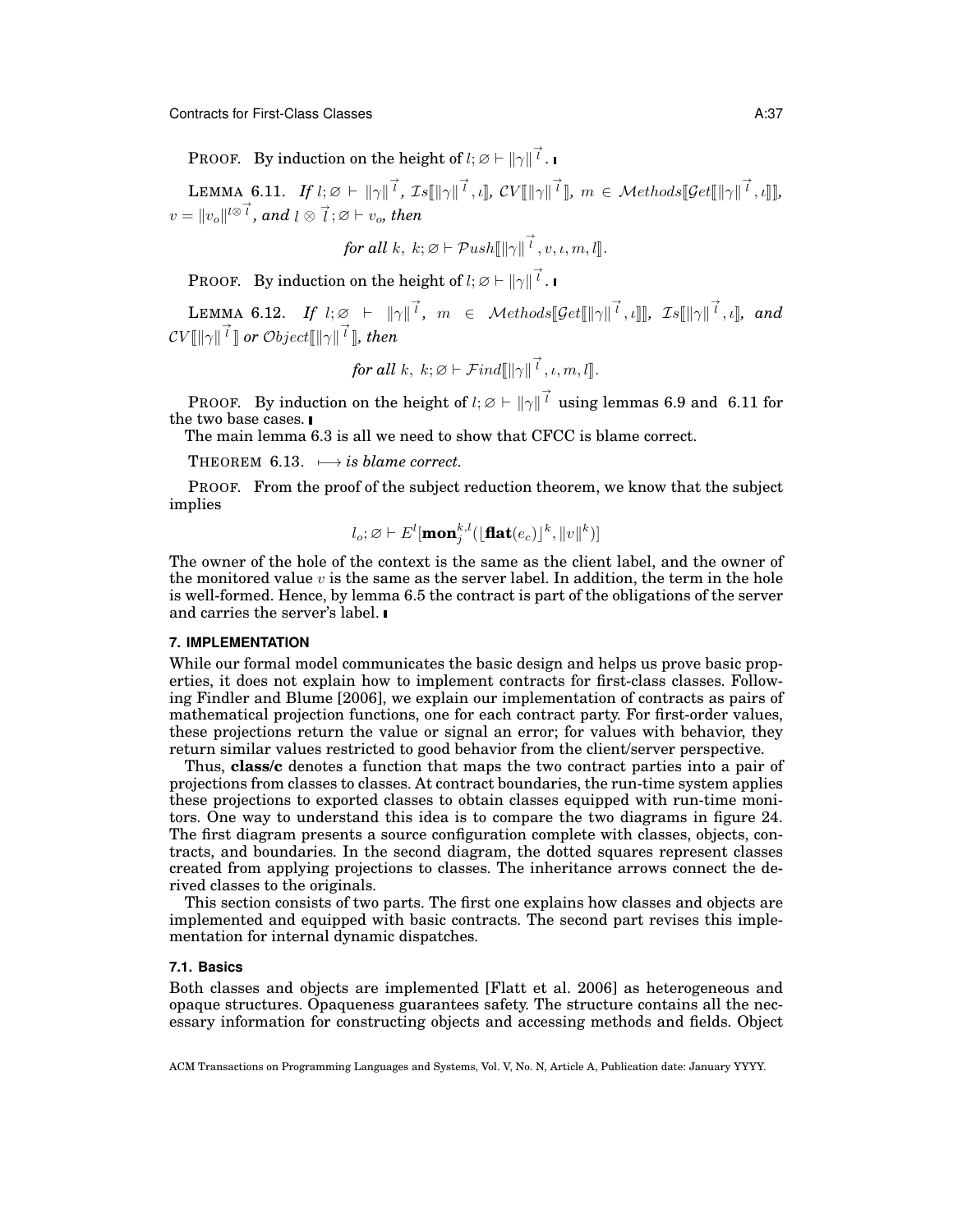## Source configuration











Fig. 24. Classes, objects, and contract boundaries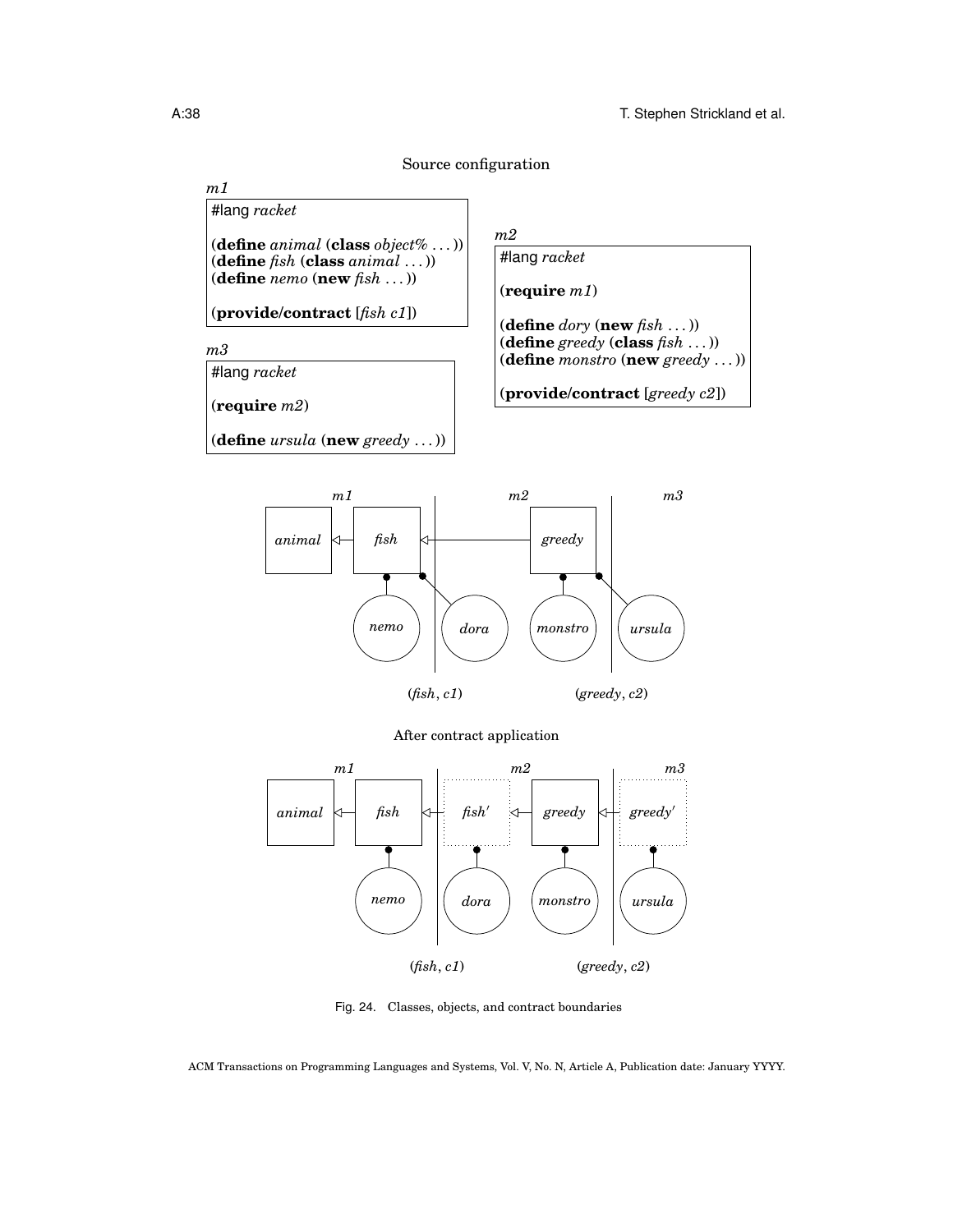construction is handled by functions that create structural representations of objects using the initialization arguments and the initialization expressions of the class.



Fig. 25. Method table organization for contracts

The class representation contains a vector of methods and a hash table that maps a method name into a vector index. Fields are represented in the same fashion. The class compiler transforms both a field access and a method call into computations that use the appropriate vector slots. It can compute the vector index for local uses of fields and methods statically, whereas the index must be computed at runtime for external references. Field assignments are converted into vector assignments. Calls to **super** methods index into the method table of the super class.

In short, all method calls access the same method vector, whether they are local method calls, method **send**s, or **super** calls. Each kind of contract clause affects a different kind of call, however. Applying contract projections can be a costly operation, so we do not store the different projections and apply the correct projection for a particular call. Instead, our implementation trades space for run-time speed; that is, it separates out the method vector into three vectors, illustrated by figure 25. Method sends via **send** use the meth vector, **super** calls access smeth, and local method calls go through imeth. The revised compiler converts each operation into an indexed access to the appropriate vector. This separation works for methods sends and super calls; local method calls require additional changes, which we describe in section 7.2.

For mutable fields, our compiler stores two pairs of setters and getters for each field in the class value. One pair protects external uses of the field through objects, and the other pair protects accesses within the class hierarchy. When a contract with a fieldrelated clause is applied to a class, the appropriate pair of functions is replaced with a new pair. The new getter applies the appropriate projection with covariant blame to the result of the old getter. The new setter applies the projection with contravariant blame to the incoming value and then passes the result to the old setter.

To protect initialization arguments, the compiler creates a contracted initialization function. The new initializer first applies the appropriate projection to each argument and passes the contracted arguments to the original initializer.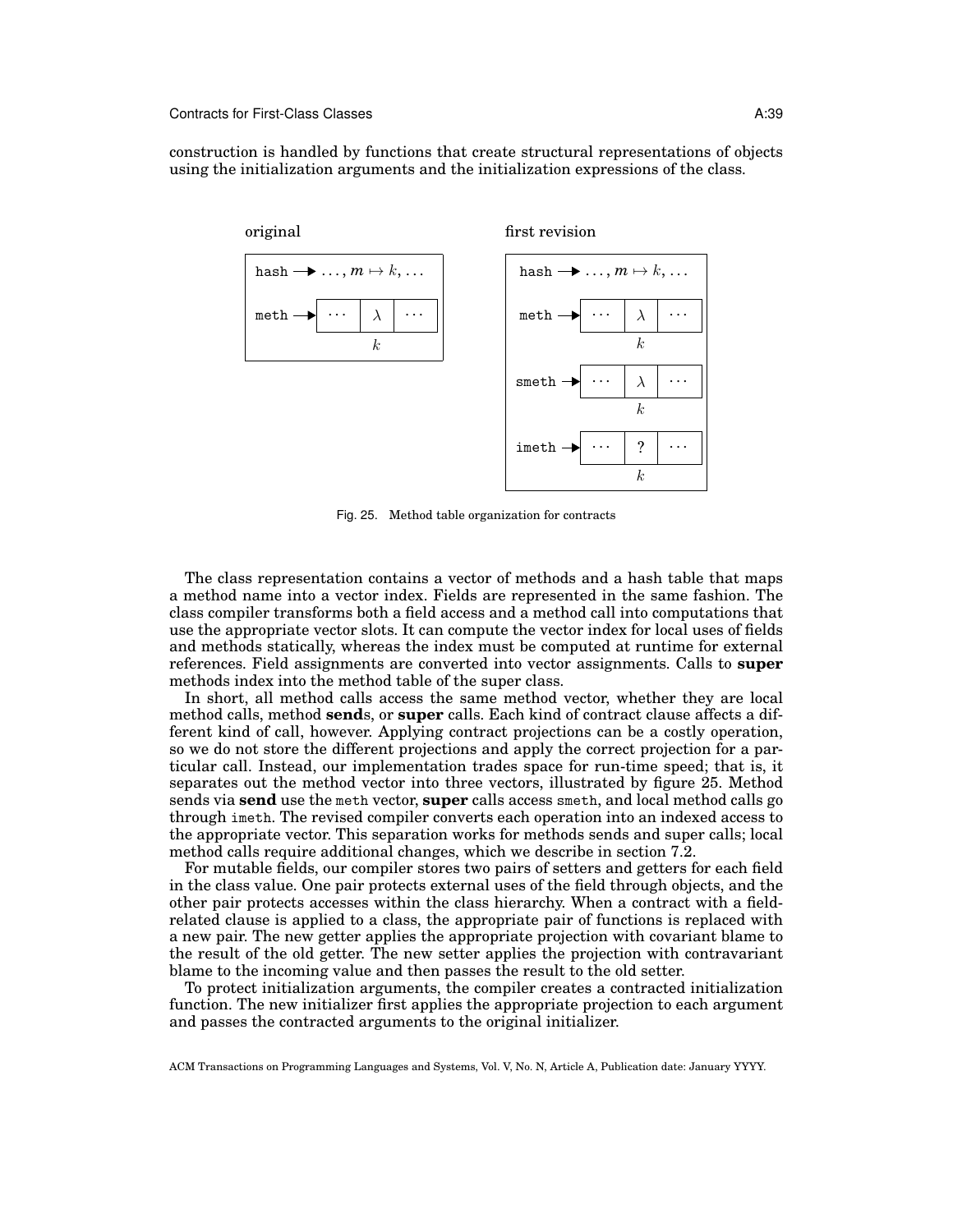

Fig. 26. Second revision of class method tables for contracts

#### **7.2. Internal Dynamic Dispatch**

Thus far, our object organization cannot support contracts on method calls within the class hierarchy. Only certain contracts should affect such calls, namely those at contract boundaries between the class with the call site and the class that contains the method definition. We therefore employ a vector for local method calls where each entry maps to a vector of method implementations; see figure 26. The separation of vector entries based on contract boundaries means that contract projections for local dynamic dispatch can be applied eagerly when creating the contracted class value, and that we can apply different contracts on different sides of the boundary.

In addition, figure 26 shows that the class representation contains a table with **override** contracts labelled iproj. These are needed so that a future extension of the class can enforce the **override** contract clauses of this class.

Figure 27 contains a class hierarchy where one of the classes, *fish*, is contracted with **inherit** and **override** clauses for the method *eat*. Its bottom half depicts the method and projection vectors used for local method calls to *eat* in each class. The source class *fish* turns into two target classes: *fish* denotes the class without contracts, and *fish*<sup>'</sup> depicts the class with contracts applied. The different method implementations are differentiated using subscripts, and primed method names denote contracted methods.

The vectors for a method contains an entry for each contract boundary between its class and the first class that defined the method in the class hierarchy. In our example, *animal* and *fish* both use a one-element vector for method *eat* since there are no contract boundaries between them and *animal*, the first class to define *eat*. In contrast, the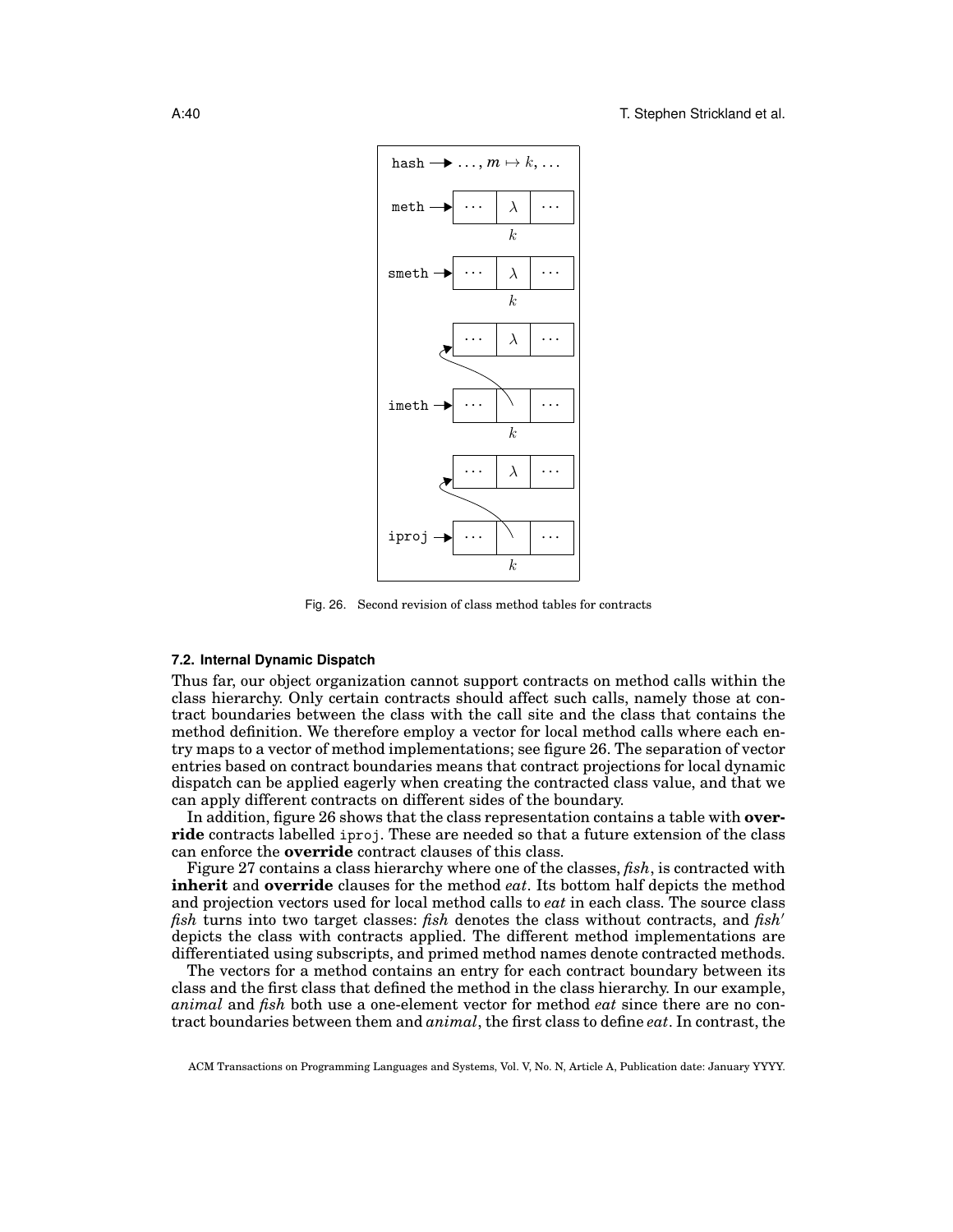#### Contracts for First-Class Classes A:41

Source configuration



Dispatch tables after contract application





Fig. 27. Classes with **override** and **inherit** contracts

contract region introduced by **provide/contract** separates *greedy* and *gobbler* from *fish*, meaning the two classes use a vector of two elements for the *eat* method.

The compiler turns a local method call into an access into the internal method table of **this** where the secondary index takes into account the number of contract boundaries between the current class and the first class to define the targeted method. Consider an instance of *gobbler*. If code using that instance calls *hunt*, the call from *animal* crosses the contract boundary to use the overridden method in *greedy*. Since the call in *animal* is compiled to retrieve the method from index 0, it uses the contracted method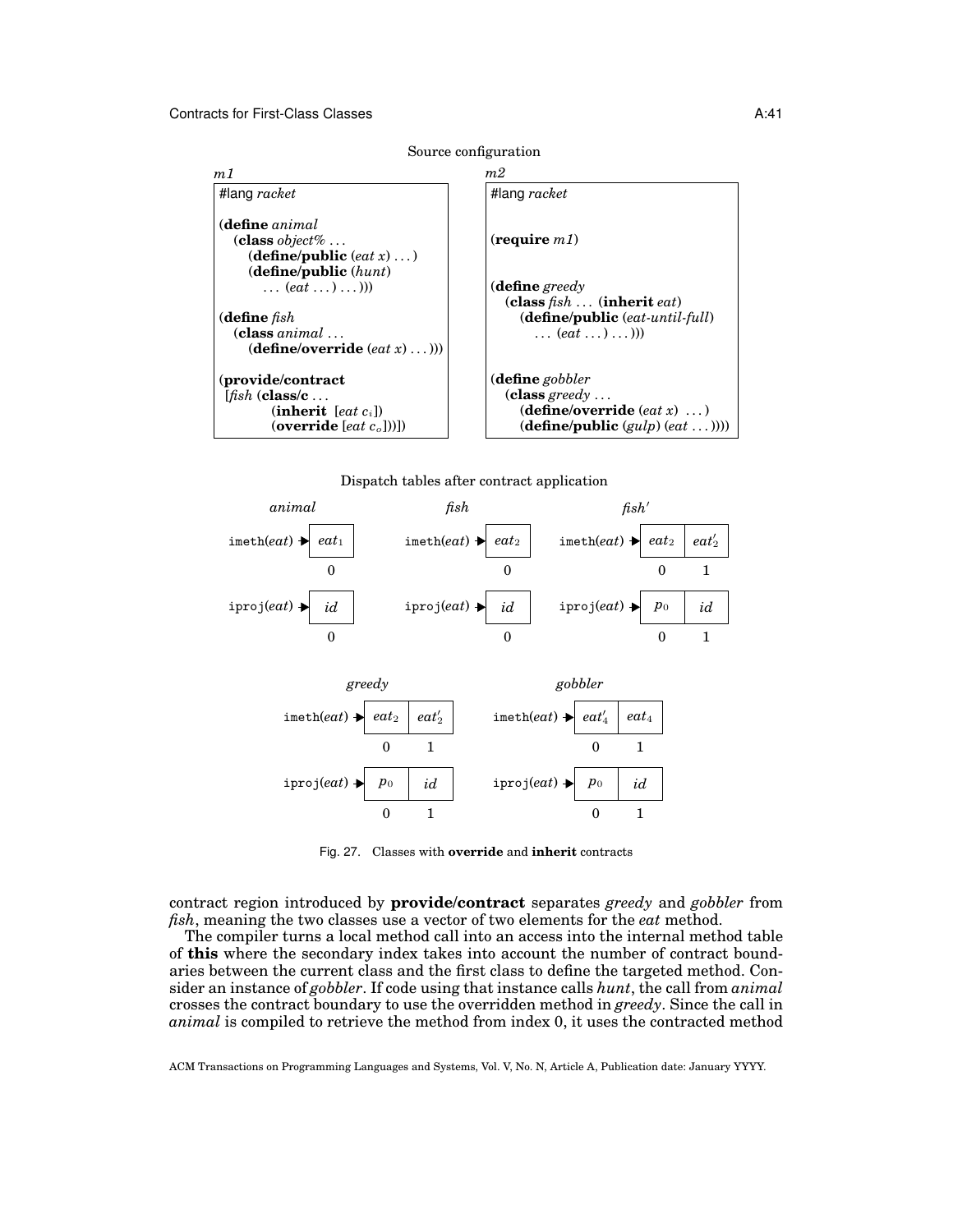eat<sup>'</sup><sub>4</sub>. If the code calls *gulp*, the local method call from *greedy* uses index 1. Thus, it retrieves  $eat_4$ , i.e., the uncontracted method.

As for the translation of method definitions, the compiler proceeds as follows. If a class includes a new public method, the compiler creates two one-slot vectors. The method vector contains the method code, and the projection vector contains the identity projection *id*. See the diagram for method *eat* in *animal* in figure 27.

If a subclass does not override a method, as in *greedy*, its method and projection vectors are those from its superclass. If it does, as in *fish* and *gobbler*, then the projection vector remains the same but the method vector is the result of applying the new method implementation to each projection from the corresponding entry in the projec- $\tan \theta$  tion vector. In *gobbler*, the method at index  $0$  is  $e a t'_4,$  the result of composing  $e a t_4$  with the projection  $p_o$ , the implementation of contract  $c_o$ . The method at index 1 is just  $eat_4$ , since index 1 of the projection vector still contains the identity projection.

Finally, the application of a class contract to a class yields a new class that contains extended method and projection vectors. In particular, an **inherit** clause for a method means that the compiler wraps high-indexed entries in the method vector with appropriate contract checks until that method is overridden. Similarly, an **override** clause means the compiler stores the appropriate projection in low-indexed entries of the *projection* vector, so that they are available for creating the *method* vector for an overriding subclass. The creation of the method and projection vectors for *fish'* from those in *fish* follows these rules. The method in index 0 has been copied, while the method  $e$ *eat*<sup> $\prime$ </sup><sub>2</sub> at index 1 is the result of applying the contract projection for  $c$ <sub>i</sub> (from the class contract for  $fish$ ) to  $eat_2$ . The projection  $p_0$  is the result of composing the new projection for *c*<sup>o</sup> to the identity projection, and the projection at index 1 is the identity.

#### **8. EVALUATING CLASS CONTRACTS**

Our next task is to show that our proposed language extension is both practical and requires an acceptable overhead. Since our implementation strategy requires significant changes to the class system, we must also ensure that existing code is not unduly affected. Hence we provide three evaluations of our system. The first describes the performance impact of the class system changes on existing uncontracted code. The second examines the utility of our design via an investigation of large libraries in our code base. The third shows that the running time of a large application that makes heavy use of the newly contracted libraries is barely affected by the new contracts.

## **8.1. Evaluating the Performance Impact on Existing Code**

Our addition of class contracts involves significant changes to both the representation of classes and operations on them. As such, our implementation affects not only the performance of code that uses our contract system but also pre-existing code. To understand these performance effects, we measure the time needed to execute operations on classes and objects and the memory used to represent classes.

We measure time efficiency with microbenchmarks that determine the time taken for particular operations: field access, method access, instantiation, and subclassing. The experiments separate field and method access into multiple microbenchmarks where the access is either within the same class, between a class and its subclass, or by an external client via an object. For subclassing, we measure the effect of adding fields and methods separately. Each benchmark is run one hundred times, and we report the average, minimum, and maximum running times.

Table I presents the results. Its third column lists the number of times a microbenchmark uses its particular class feature in a single run. Its last column provides a normalization of the average running time to the original class system, which gives a percentage for the performance penalty in running time.

ACM Transactions on Programming Languages and Systems, Vol. V, No. N, Article A, Publication date: January YYYY.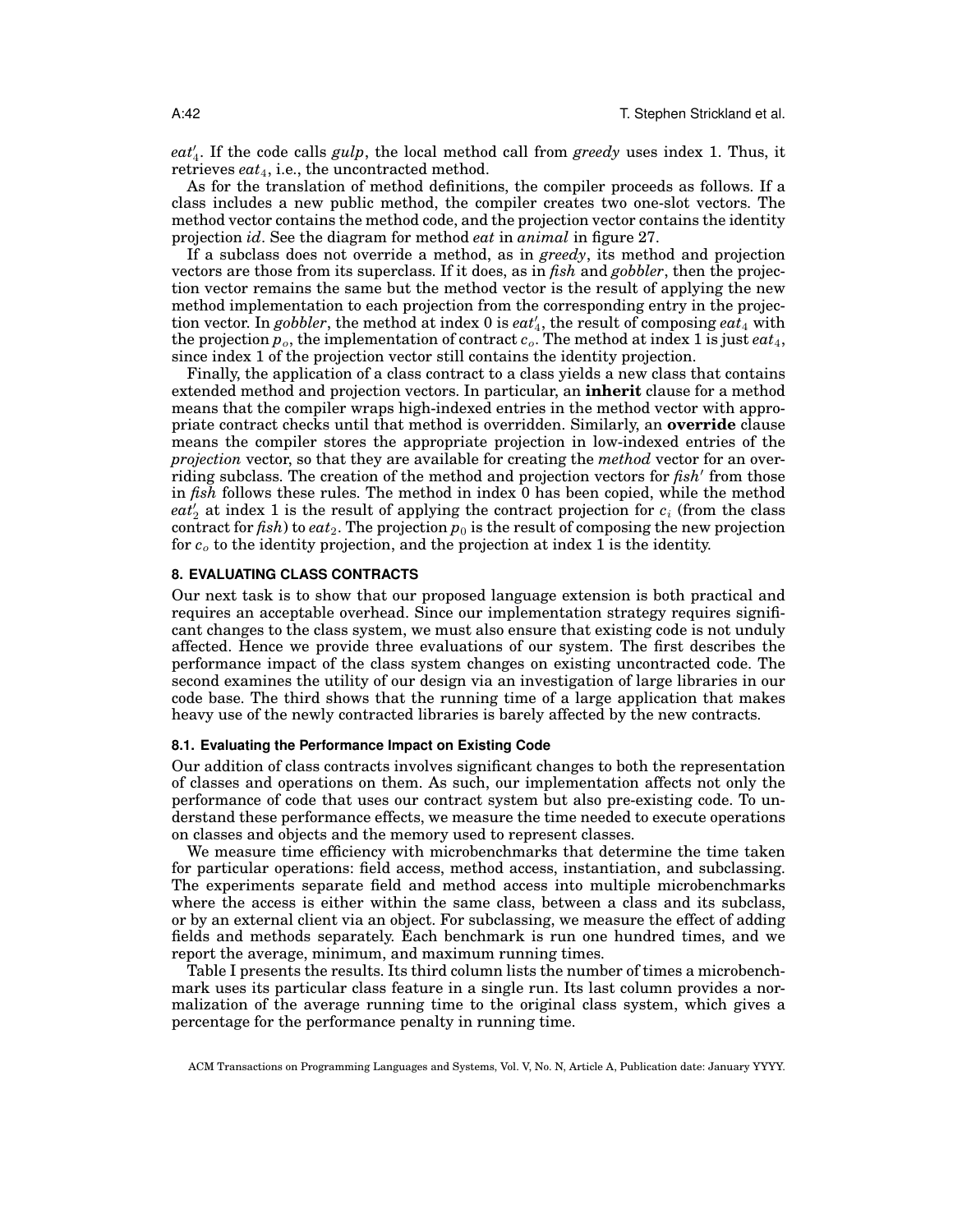|                                      | rev                         | reps         | min  | avg     | max  | norm |
|--------------------------------------|-----------------------------|--------------|------|---------|------|------|
| External field access                | port                        | $2.5 * 10^7$ | 1928 | 2016.88 | 2140 | 1    |
| External field access                | class/c                     | $2.5 * 10^7$ | 1696 | 1897.16 | 2248 | 0.94 |
| Internal (same class) field access   | port                        | $2.5 * 10^8$ | 3588 | 3665.84 | 4176 | 1    |
| Internal (same class) field access   | class/c                     | $2.5 * 10^8$ | 3584 | 3632.12 | 3692 | 0.99 |
| Internal (super class) field access  | port                        | $2.5 * 10^8$ | 3588 | 3665.60 | 4184 | 1    |
| Internal (super class) field access  | $\mathrm{class}/\mathrm{c}$ | $2.5 * 10^8$ | 3584 | 3636.44 | 4252 | 0.99 |
| External method access               | port                        | $2.5 * 10^7$ | 1948 | 2076.28 | 3060 | 1    |
| External method access               | class/c                     | $2.5 * 10^7$ | 1964 | 2074.20 | 2196 | 1.00 |
| Internal (same class) method access  | port                        | $2.5 * 10^7$ | 852  | 889.72  | 936  | 1    |
| Internal (same class) method access  | class/c                     | $2.5 * 10^7$ | 916  | 950.56  | 1000 | 1.07 |
| Internal (super class) method access | port                        | $2.5 * 10^7$ | 856  | 890.12  | 956  | 1    |
| Internal (super class) method access | class/c                     | $2.5 * 10^7$ | 924  | 952.40  | 988  | 1.07 |
| Object creation                      | port                        | $2.5 * 10^7$ | 5229 | 5457.52 | 6461 | 1    |
| Object creation                      | class/c                     | $2.5 * 10^7$ | 5317 | 5488.08 | 7377 | 1.01 |
| Subclassing (no methods/fields)      | port                        | $2.5 * 10^5$ | 3832 | 4020.08 | 4328 | 1    |
| Subclassing (no methods/fields)      | $\mathrm{class}/\mathrm{c}$ | $2.5 * 10^5$ | 3916 | 4077.16 | 4284 | 1.01 |
| Subclassing (no fields)              | port                        | $2.5 * 10^5$ | 4176 | 4377.04 | 4685 | 1    |
| Subclassing (no fields)              | class/c                     | $2.5 * 10^5$ | 4493 | 4650.04 | 4905 | 1.06 |
| Subclassing (no methods)             | port                        | $2.5 * 10^5$ | 4040 | 4230.04 | 4604 | 1    |
| Subclassing (no methods)             | class/c                     | $2.5 * 10^5$ | 4484 | 4660.04 | 4976 | 1.10 |
| Subclassing (methods/fields)         | port                        | $2.5 * 10^5$ | 4449 | 4644.40 | 5052 | 1    |
| Subclassing (methods/fields)         | class/c                     | $2.5 * 10^5$ | 4948 | 5141.12 | 5444 | 1.11 |

Table I. Micro-benchmark results (times in milliseconds)

All microbenchmarks were executed one hundred times on an Intel Core i7 860 (2.8GHz) with 8 GB of DDR3-1333 memory running Ubuntu 11.10. The "rev" column contains "port" for the old class system and "class/c" for the new class system.

In our first attempt at adding contracts for first-class classes to Racket [Strickland and Felleisen 2010a], we imposed overheads of greater than 300% to some operations due to a hand-rolled proxying solution. This inefficiency sparked the creation of Racket's new system of proxies, dubbed chaperones and impersonators [Strickland et al. 2012], which is inspired by work in the Javascript community [Van Cutsem and Miller 2010; Austin et al. 2010]. Now, many class and object operations have negligible overhead, and external field access is faster in the new class system due to optimizations uncovered by our refactoring of classes.

Local method calls have an additional overhead of 7% because local method lookup requires one level of indirection for vector indexing. The worst overhead is seen in subclassing operations, where the performance penalty can be as much as 11%. This increase in execution time is due to the need to maintain all of the vectors associated with the field and method tables. However, we expect that subclassing happens much less frequently than other class operations and certainly not in inner loops. In short, we do not consider the additional overhead detrimental to the workings of the system.

We measure space efficiency by examining the space needed to represent classes and how that changes when adding fields or methods. We measure the space needed by a direct subclass of *object%* with no fields or methods and direct subclasses of *object%* that add varying numbers of either fields or methods.

Because Racket does not provide exact memory accounting, our benchmark first queries the garbage collector for an estimate of memory use, creates a number of similar class values, and then asks for a new estimate. Dividing the difference in the estimates by the number of values created yields an estimate of the space needed for each class. We run each benchmark ten times, but in practice the variance for each run is much less than a single byte.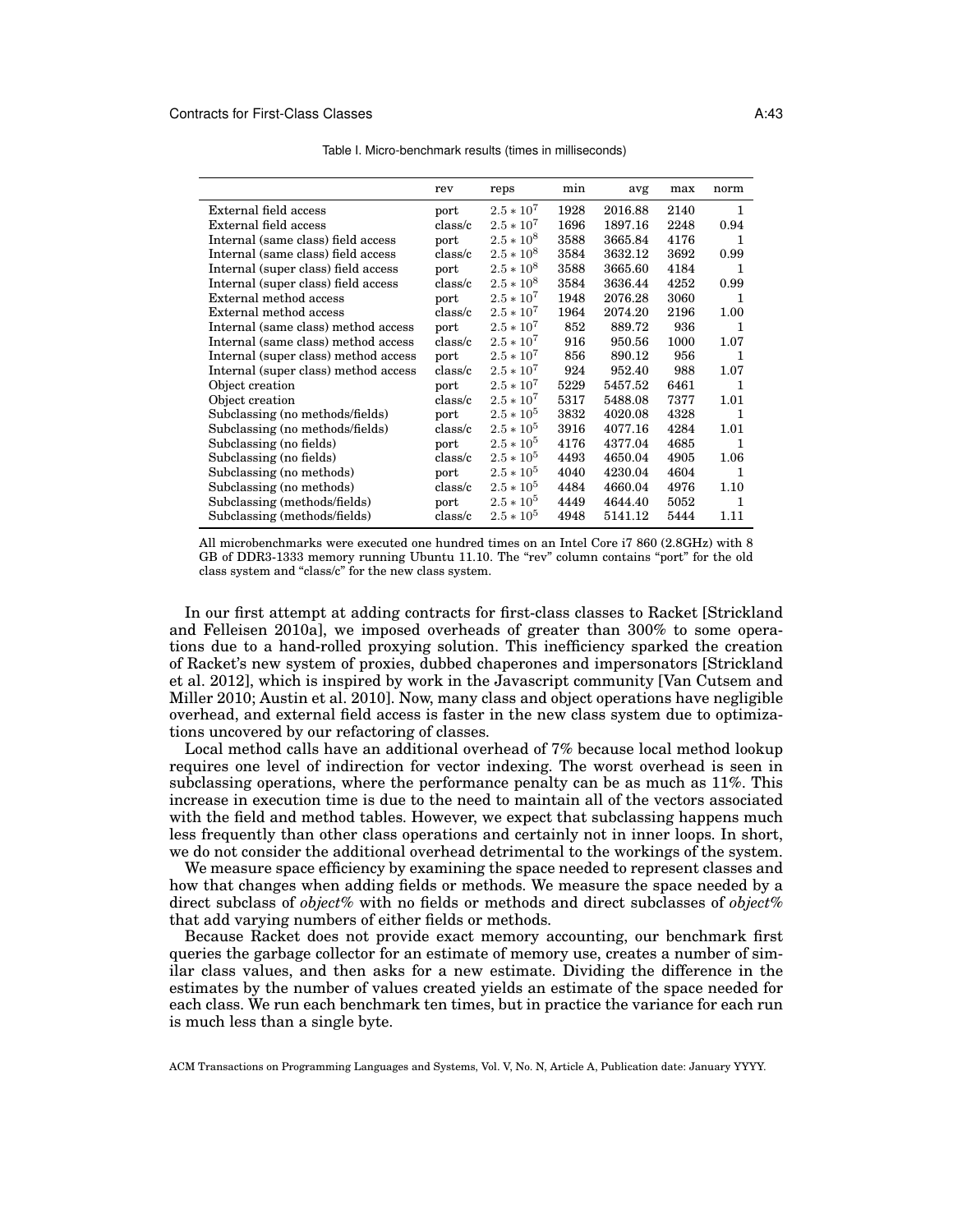

Difference in space benchmarks for pre- and post-contracts

Fig. 28. Space benchmarks for classes

Figure 28 contains a graph of the resulting measurements. Each point represents the proportion of additional space required by adding contracts to classes. Our data shows that this increase in space is generally constant per additional feature, whether method or field. The only place where this increase is not constant is the change from a class with no methods to one that contains methods. The large bump for the first added method represents parts of the class representation allocated when a given class contains methods.

On the other hand, the proportion of memory used by a class with contracts grows as more class features are added. This is expected, since the overhead of the contracts is outweighed by the other portions of the class representation when only a few methods or fields are present. Unfortunately, this also means that the addition of contracts for all methods can double the space used by a class with about 10 methods. For some applications, this may be unacceptable. We intend to investigate how to reduce the memory use of class contracts in future work.

#### **8.2. Evaluating Class Contract Features**

At first glance, our contract language for first-class classes is large. It comes with many more contract forms than the contract languages for conventional object-oriented programming languages. To evaluate the usefulness of our contract language, we add simple, type-like<sup>6</sup> contracts to both Racket's base GUI library and an extended GUI framework. These contracts are derived from the documentation for both libraries. In the GUI library, these contracts replace existing dynamic type checks. In contrast, the GUI framework did not use any dynamic checks to begin with.

Table II provides a breakdown of what kind of contracts we supply and the number of lines of code of both the original libraries and the changes we made. It ignores all contracts for non-OO features. The majority of these contracts protect classes and describe how a client should interact with instances and how a subclass should specialize behavior. Others apply to interfaces and mixins.

<sup>6</sup>A type-like contract uses type predicates such as *number?* to check arguments, results, and fields.

ACM Transactions on Programming Languages and Systems, Vol. V, No. N, Article A, Publication date: January YYYY.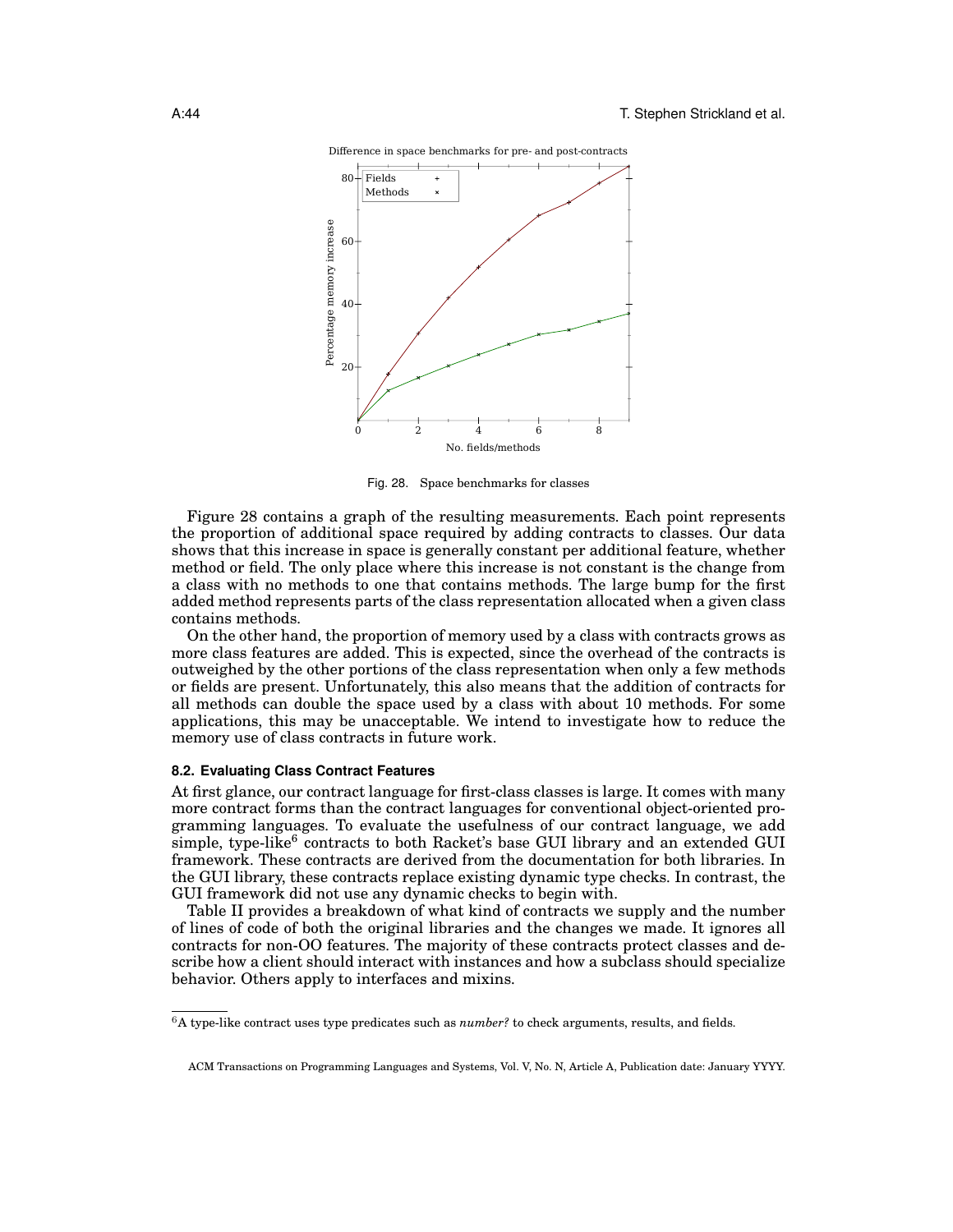| Category    | GUI        | Framework  | Total      |
|-------------|------------|------------|------------|
| Class       | 78         | 55         | 133        |
| Interface   | 18         | 52         | 70         |
| Mixin       | 0          | 47         | 47         |
| All         | 96         | 154        | 250        |
| <b>Size</b> | 30,000 loc | 20,000 loc | 50,000 loc |
| Addition    | 2,700 loc  | 2,000 loc  | 4,700 loc  |
| Subtraction | 460 loc    | n/a        | $460$ loc  |

Table II. Classes, Interfaces, and Mixin Counts

As seen in section 3, mixins in Racket are just functions that map a class to a different class. Here is a typical mixin contract from our revised code base:

(**define** *text:line-numbers-mixin/c*  $(\rightarrow$  (**and/c** (*subclass?* / *c text*%) (**class/c** (**augment** *after-insert* . . . )  $(\textbf{inherit} [last-line (\overset{m}{\rightarrow} natural?)] ...))))$  $\therefore$ ; a contract for the *text:line-numbers* $\langle\% \rangle$  interface: (**and/c** *text%/c* (**class/c** [*show-line-numbers!* ( <sup>m</sup>→ *boolean? void?*)]  $[show-line-numbers? (\nightharpoonup^n boolean?)]$  $[set-line-numbers-color(\overset{m}{\rightarrow} strings?void?)]))))$ 

The domain contract combines two class contracts via **and/c**. The first part ensures that the argument class is a subclass of the *text%* class. The second part uses **augment** and **inherit** to ensure that the given class defines two methods: *after-insert* and *lastline*; the former must be augmentable and the latter must return a natural number when called in the result class. The range contract ensures that the result satisfies the *text%/c* contract and implements three contracted methods. The *text%/c* contract adds method contracts to protect instances of the result class with the same method contracts as an ordinary text editor. The method contracts in the **class/c** form protect instances of the mixin's result; for example, if a client program creates an instance of the result class and calls the *set-line-numbers-color* method, then this method expects a string as an argument.

This example shows the typical obligations that a mixin contract imposes on its argument classes and on its result classes: methods that must exist in the argument class and allowed uses of the result class by client code. Examples of the former include **inherit** and **super** clauses while examples of the latter include ordinary method contracts, **override**, and **inner** clauses.

While our contract system does not directly support the specification of behavioral subtyping on interfaces, it can approximate such relationships. In our GUI hierarchy, the *area* $\langle\% \rangle$  interface is at the root, with *window* $\langle\% \rangle$  immediately below. The expectation is that windows behave like graphical areas and support additional functionality. The following contracts check this expectation:

(**define**  $area \langle % \rangle/c$  ${\bf (class/c}$  [get-parent  $\left(\stackrel{m}{\rightarrow}$   ${\bf (or/c}$  ( ${\bf is\text{-}a?}/c$  *area-container* $\langle\% \rangle$ ) *false* / *c*)] [*get-top-level-window* ( <sup>m</sup>→ (**or/c** (**is-a?/c** *frame%*) (**is-a?/c** *dialog%*)))] . . . ))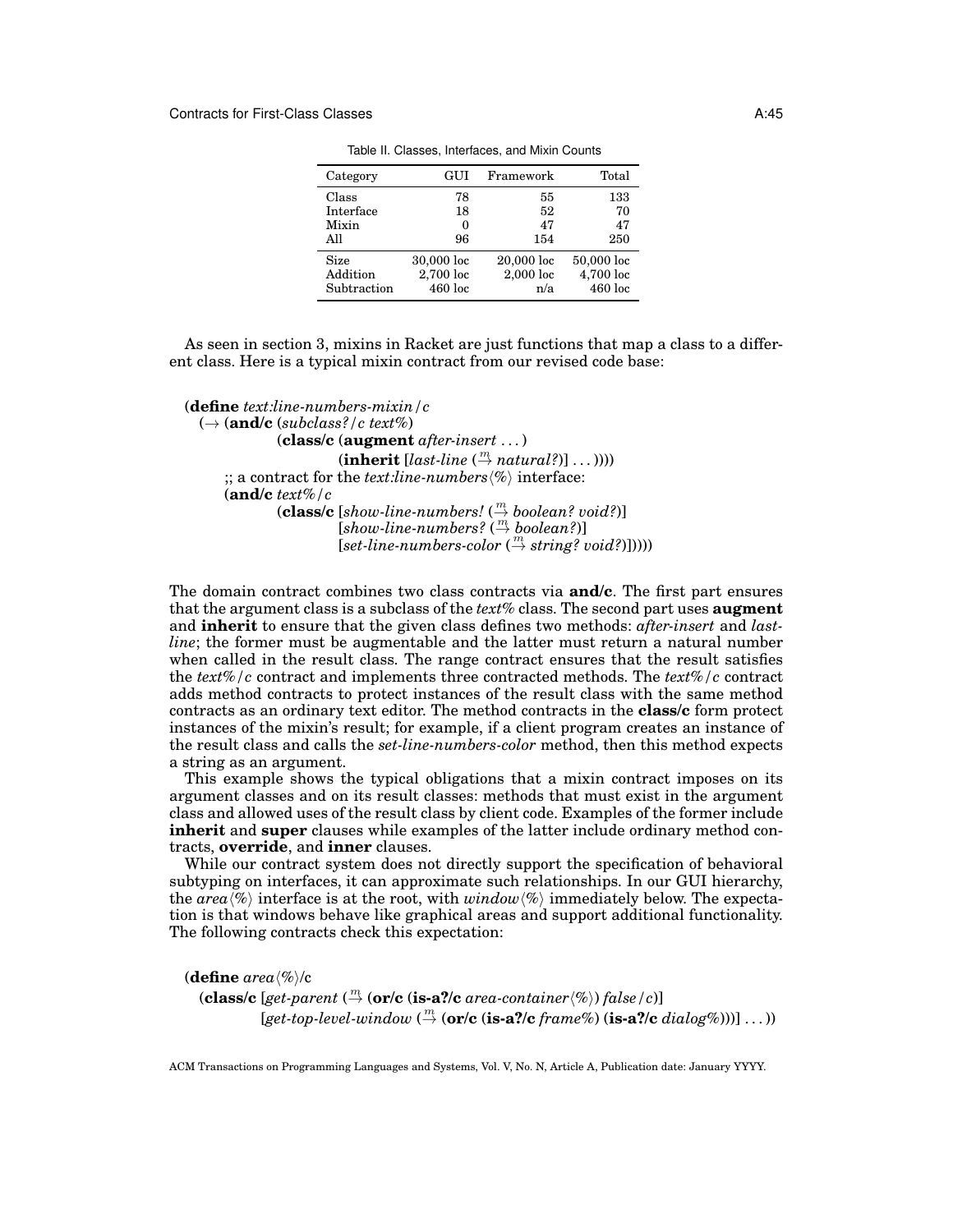```
(define window\langle\% \rangle/c(\text{and}/\text{c} \text{ area } \langle\% \rangle/\text{c}){\bf (class/c} [has-focus? (\stackrel{m}{\rightarrow} boolean?)]
                                    [on\text{-}focus \overset{m}{\leftrightarrow}any/c void?)(override [on-focus (\stackrel{m}{\rightarrow} any/c\ void?)])...)))
```
The contract for  $window\langle\% \rangle$  uses the **and/c** combinator to add new method clauses that check the methods not already included in  $area \langle \% \rangle$ . Also, the *on-focus* method is included a second time in an **override** clause with the same contract. This idiom where an event handling method is supposed to be overridden in subclasses and where constraints are specified in the base class—is commonly used in the design of the GUI library and is the main motivation for **override** contracts in our system. When an interface adds no additional methods of its own, we write contracts that are just the conjunction of two or more contracts, e.g.:

 $(\text{define } subwindow \langle % \rangle /c \text{ (and/c } subarea \langle % \rangle /c \text{ (window } % \rangle /c))$ 

Table III contains the number of times we use each feature of the contract system. The table confirms that the expressiveness of our system is needed, but unsurprisingly, ordinary method contracts constitute the vast majority of contract clauses.

Table III. Use of Contract Forms

|             | GUI        | Framework   | Total      |  |  |
|-------------|------------|-------------|------------|--|--|
| method      | 1197       | 462         | 1659       |  |  |
| init        | 390        |             | 390        |  |  |
| absent      | 0          | 205         | 205        |  |  |
| override    | 135        | 147         | 282        |  |  |
| augment     | 0          | 59          | 59         |  |  |
| inner       | 53         | 6           | 59         |  |  |
| inherit     | 0          | 292         | 292        |  |  |
| super       |            | 8           | 8          |  |  |
| Size        | 30,000 loc | 20,000 loc  | 50,000 loc |  |  |
| Addition    | 2,700 loc  | $2,000$ loc | 4,700 loc  |  |  |
| Subtraction | 460 loc    | n/a         | $460$ loc  |  |  |

Another insight concerns the use of specialization interfaces [Lamping 1993], especially in the GUI libraries. Recall from section 3 that Racket supports Beta-style inheritance. Methods can be specialized by either overriding or augmenting at a particular point in the class hierarchy. A single class cannot have a subclass that augments a given method and another subclass that overrides it. Thus, whether a method may be overridden or augmented is an important part of the specification interface. To check such specifications, we add contract clauses that, like the documentation, specify which extension mechanism is in effect for a given method. This explains why we see many uses of **inner** and **override** contracts in the two GUI libraries, which heavily rely on both kinds of client-defined refinements.

Adding class contracts to our code base exposed several inconsistencies between the documentation and the implementation of the GUI libraries.<sup>7</sup> For example, a method that should have returned menu widgets—and was used by existing client code with that expectation—was documented as returning void instead.

The contracts also uncovered bugs in mixins. In one particular case, the documentation described a mixin as adding a particular interface declaration to the result class.

<sup>7</sup> It also revealed the need for the **absent** clause, discussed in section 3.

ACM Transactions on Programming Languages and Systems, Vol. V, No. N, Article A, Publication date: January YYYY.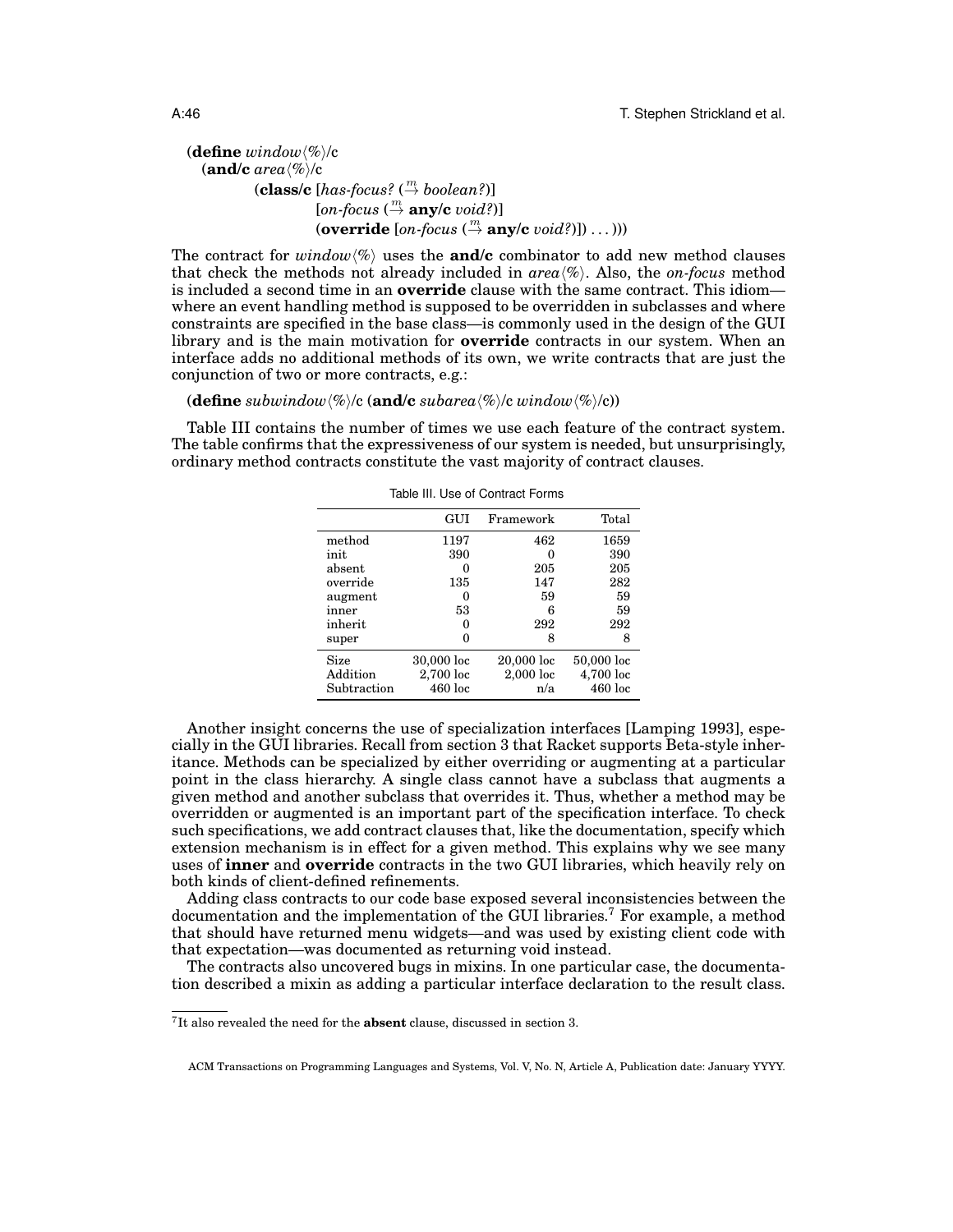Instead, the mixin added a different, incorrect interface. Since the added contracts checked that both the argument and result classes in a mixin implement the correct interfaces, running the IDE test suite caught this error.

Finally, our contracts found cases where behavioral subtyping is intended yet violated. In one case, a class in a test driver was subclassed from an editor class that defined **override** contracts for its methods. The superclass defined a method with optional arguments, but the test driver's class overrode this method with only mandatory arguments. This change, in turn, broke the expectation of client code, which expected a method specification with optional arguments.

#### **8.3. Performance Evaluation**

To evaluate the performance of the contract system, we use the DrRacket [Findler et al. 2002] test suite—a comprehensive set of tests that simulates interactions with the IDE. The test suite utilizes both the base GUI library and the extended GUI framework. It sends simulated keyboard and mouse events to the DrRacket UI.

Table IV. Contract performance (times in milliseconds)

| run                         | max    | mean   | mın    | norm |
|-----------------------------|--------|--------|--------|------|
| No Checks or Contracts      | 747847 | 728874 | 722926 | 0.97 |
| No Contracts                | 788179 | 749939 | 741486 | 1.00 |
| Only GUI Contracts          | 809095 | 796642 | 792165 | 1.06 |
| GUI and Framework Contracts | 900266 | 821175 | 807671 | 1.09 |

Because the original GUI library uses dynamic checks in lieu of contracts, we also measure the amount of overhead introduced by these original checks. Table IV contains the results from running the test suite with no dynamic checks or contracts, with just dynamic checks, with contracts added to the GUI library, and with contracts added to both the GUI and framework libraries. The tests were executed ten times on an AMD Phenom II X2 with 4GB of RAM running Debian GNU/Linux. The results show that the contracts on the GUI library add around 6% overhead compared to the original dynamic checks. Because the added contracts are stronger than the original dynamic checks, part of this additional overhead is due to the strengthened checking. The contracts on the framework library—which had no dynamic checking built-in to begin with—add an additional 3% overhead. Since the Racket IDE is a highly interactive program, we consider this runtime cost acceptable in exchange for more precise checks and better error reporting.

To provide a more fine-grained account for the overhead, figure 29 reports the number of times that particular portions of the method contracts were executed. The flat checks guarantee properties that can be checked immediately when applying the contract to the class. As with normal function contracts, the domain and range checks are performed at each method call site. Note that the execution counts in the figure are scaled differently for each component. As expected, method domain and range checks occur much more frequently than flat checks because these checks occur at every invocation. An unusual aspect of the distribution is that range checks appear much more frequently than domain checks. A code inspection suggests that this imbalance is due to the frequent use of nullary methods in object-oriented style code.

#### **9. RELATED WORK**

Parnas [1972] introduced the idea of describing expected behavior between different software components via specifications. Meyer [1992a] named these specifications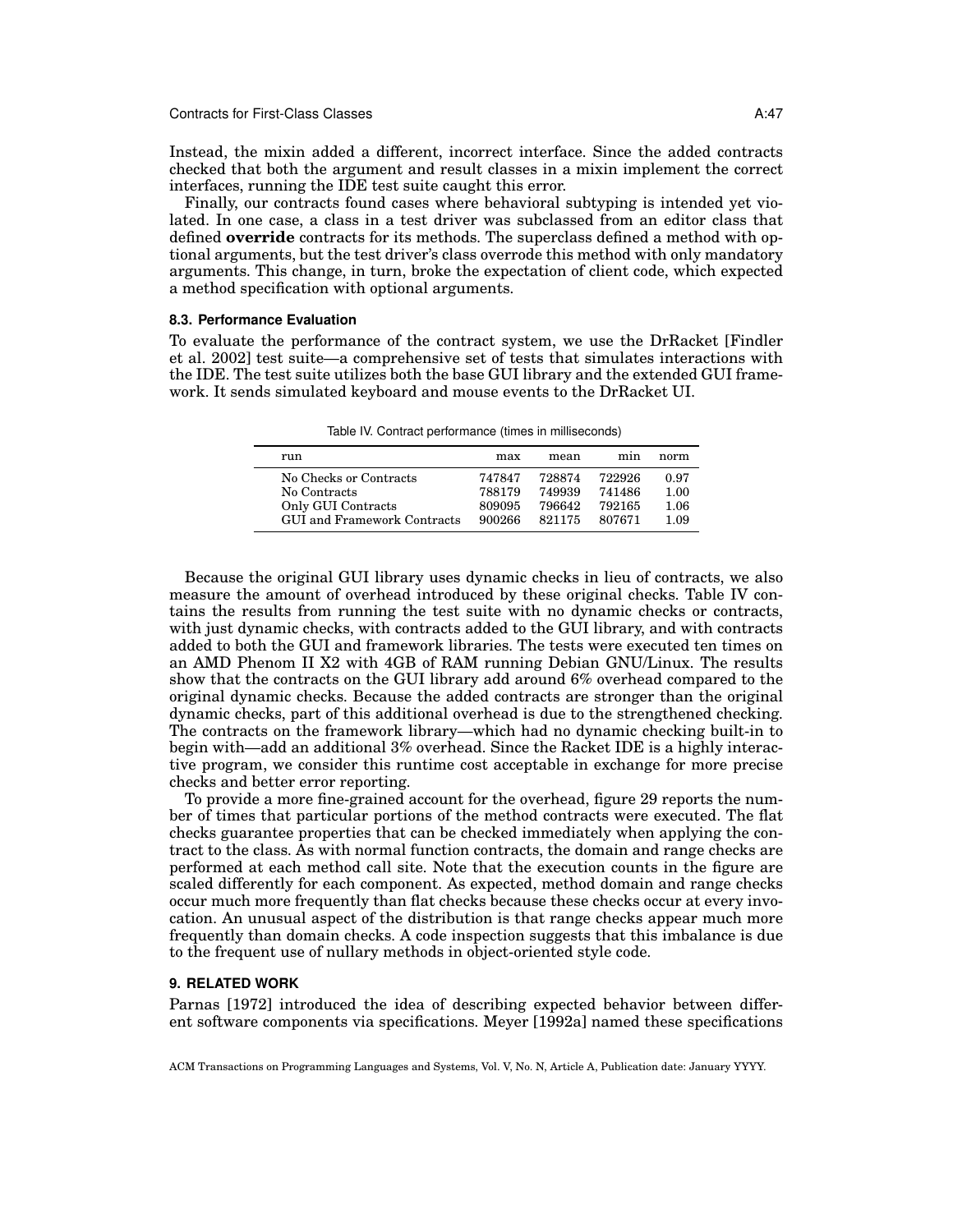

Fig. 29. Frequency of contract execution in test components

"contracts" and added them to his language Eiffel [Meyer 1992b]. He also coined the slogan "design by contract" to refer to the practice of writing contracts first.

Leavens et al. [2005] present JML, which goes beyond normal contract systems to include specification-only declarations and frame conditions. Leavens [2006] then shows how JML forces subtypes to inherit an appropriate combination of their supertypes' specifications in a way that enforces behavioral subtyping. Since behavioral subtyping is enforced, the information known about a value's static type can be used to provide modular reasoning about its behavior. As in Eiffel, however, specifications of higherorder behavior must be encoded by adding new interfaces to the type hierarchy.

Findler and Felleisen [2002] described a contract system for higher-order values, needed to protect higher-order functions and introduced the notions of contract boundaries and blame. Findler and Felleisen [2001] also discuss contract soundness for an object-oriented system, but their contract system, like Eiffel, provides only first-order checks on method entry and exit that are tightly coupled with the protected class.

Gray et al. [2005] use mirrors [Bracha and Ungar 2004] and contracts to enable interoperability between Java and Scheme by interposing dynamic checks on the boundaries between the two languages. Gray [2008] refines the idea of mirrors into guards and mimics to fix errors in blame allocation during cross-language inheritance in the previous work. Classes are not values that can flow between the languages in either system and the class hierarchy for a given program is static, but both systems provide behavior-based checking. Gray [2010] then uses guards and mimics to provide interoperability between Java and JavaScript. In this system, JavaScript objects defined at the top-level can be used as superclasses for Java classes and Java objects as prototypes for JavaScript objects. This means that the resulting class hierarchy is flexible but at the cost of expensive inter-language boundary crossings. In addition, all three pieces of work contain no efficiency or utility evaluation for the proposed systems.

Adding specifications for fields or methods that should not be present in a contracted class is inspired by Bracha's work on Jigsaw [Bracha 1992]. The idea to track negative information about labels is also inspired by research on type systems with extensible polymorphic records [Wand 1994; Cardelli and Mitchell 1991; Harper and Pierce 1991; Gaster and Jones 1996].

ACM Transactions on Programming Languages and Systems, Vol. V, No. N, Article A, Publication date: January YYYY.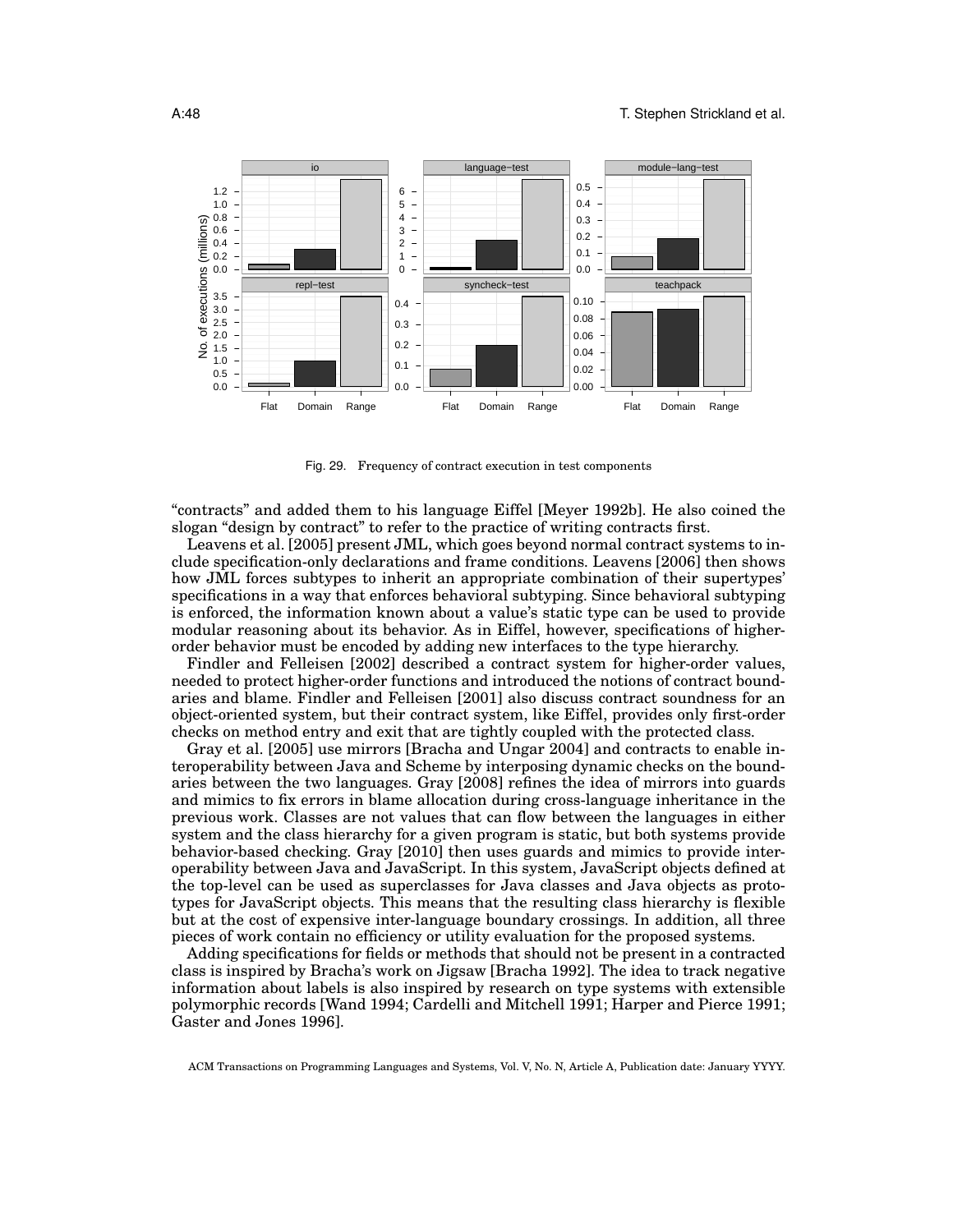#### **10. CONCLUSION**

This paper presents a contract system for languages with first-class classes and provides both theoretic and practical validation. Our contract system can describe constraints on the behavior and state of objects and class values that cannot be checked immediately. To describe functions on classes, our contract system decouples contracts from classes. This separation allows the same contract to be shared between multiple classes or the same class to be protected with multiple different contracts. Most importantly, it empowers programmers to write contracts on class abstractions such as mixins. Finally, our contracts can express different restrictions on object interfaces and specialization interfaces.

Our contract system does not attempt to enforce behavioral subtyping in the class and interface hierarchies. While we consider this focus appropriate for a dynamically typed language, we plan to add facilities for the specification of behavioral subtyping, especially in the context of a typed language. In addition, the overhead incurred by our changes to the class system may be unacceptable for some uses. Developing alternative implementation strategies that reduce this overhead and make this contract design space-efficient is an open problem.

We validate our design by proving that our contracts assign correct blame for contract violations. Our proof of blame correctness is the first for a contract system for an object-oriented language. We validate our implementation by both measuring the runtime impact of our contracts and identifying the errors they reveal in our codebase by equipping a large code base with contracts. Last but not least, our use of class contracts pinpoints numerous inconsistencies between our code base and its documentation.

**Acknowledgments** The authors would like to thank Matthew Flatt (Utah) and Robby Findler (Northwestern) for discussions on first-class classes and class contracts. The anonymous TOPLAS reviewers provided valuable feedback concerning the presentation of this material.

#### **REFERENCES**

- Eric Allen, Jonathan Bannet, and Robert Cartwright. 2003. A first-class approach to genericity. In *Object-Oriented Programming, Systems, Languages, and Applications*. 96–114.
- Eric Allen, David Chase, Joe Hallett, Victor Luchangco, Jan-Willem Maessen, Sukyoung Ryu, Guy L. Steele Jr., and Sam Tobin-Hochstadt. 2008. *The Fortress Language Specification Version 1.0*. Sun Microsystems.
- Davide Ancona, Giovanni Lagorio, and Elena Zucca. 2003. Jam—designing a Java extension with mixins. *Transactions on Programming Languages and Systems* 25, 5 (2003), 641–712.
- Thomas H. Austin, Tim Disney, and Cormac Flanagan. 2010. *Virtual Values for Language Extension*. Technical Report UCSC-SOE-10-25. University of California Santa Cruz.
- Mike Barnett, K. Rustan M. Leino, and Wolfram Schulte. 2004. The Spec# Programming System: An Overview. In *Construction and Analysis of Safe, Secure and Interoperable Smart devices (LNCS)*, Vol. 3362. 49–69.
- Detlef Bartetzko, Clemens Fischer, Michael Moller, and Heike Wehrheim. 2001. Jass—Java with Assertions. *Electronic Notes in Theoretical Computer Science* 55, 2 (2001), 103–117.
- Gilad Bracha. 1992. *The Programming Language Jigsaw: Mixins, Modularity, and Multiple Inheritance*. Ph.D. Dissertation. University of Utah.
- Gilad Bracha and William Cook. 1990. Mixin-Based Inheritance. In *Object-Oriented Programming, Systems, Languages, and Applications/European Conference on Object-Oriented Programming*. Ottawa, Canada, 303–311.
- Gilad Bracha and David Ungar. 2004. Mirrors: design principles for meta-level facilities of object-oriented programming languages. In *Object-Oriented Programming, Systems, Languages, and Applications*. 331– 344.
- Luca Cardelli and John C. Mitchell. 1991. Operations on records. *Mathematical Structures in Computer Science* 1 (1991), 3–48.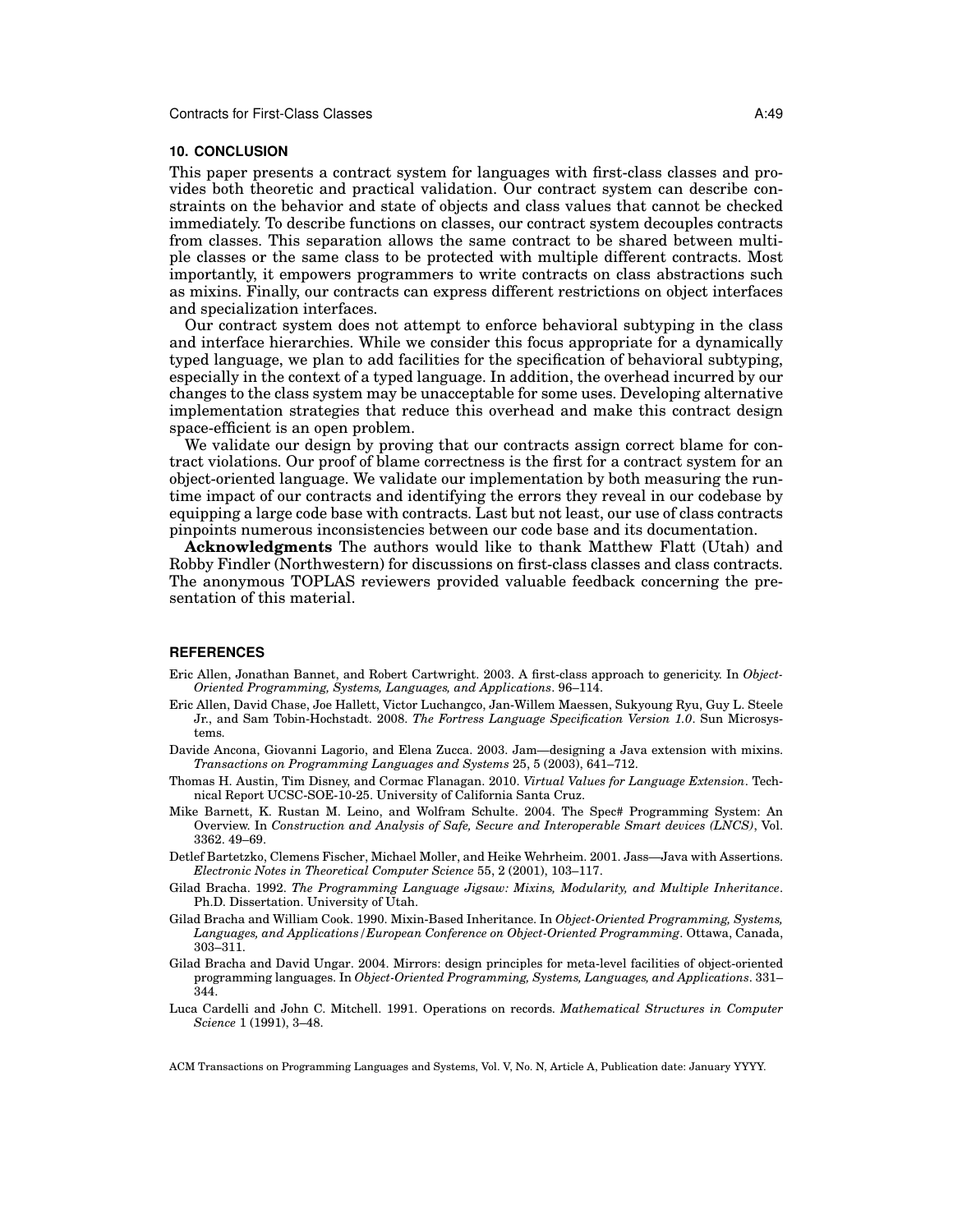- Manuela Carrillo-Castellón, Jesús García-Molina, Ernesto Pimentel, and Israel Repiso. 1996. Design by contract in Smalltalk. *Journal of Object-Oriented Programming* 7, 9 (1996), 23–28.
- Christos Dimoulas and Matthias Felleisen. 2011. On Contract Satisfaction in a Higher-Order World. *Transactions on Programming Languages and Systems* 33, 5 (2011), 16:1–16:29.
- Christos Dimoulas, Robert B. Findler, Cormac Flanagan, and Matthias Felleisen. 2011. Correct Blame for Contracts: No More Scapegoating. In *Symposium on Principles of Programming Languages*. 215–226.
- Dominic Duggan and Ching-Ching Techaubol. 2001. Modular mixin-based inheritance for application frameworks. In *Object-Oriented Programming, Systems, Languages, and Applications*. 223–240.
- Erik Ernst. 1999. *gbeta—a Language with Virtual Attributes, Block Structure, and Propagating, Dynamic Inheritance*. Ph.D. Dissertation. University of Aarhus, Arhus, Denmark.
- Matthias Felleisen. 1991. On the Expressive Power of Programming Languages. *Science of Computer Programming* 17, 1-3 (1991), 35–75.
- Matthias Felleisen, Robert Bruce Findler, and Matthew Flatt. 2009. *Semantics Engineering with PLT Redex*. MIT Press.
- Robert Bruce Findler and Matthias Blume. 2006. Contracts as Pairs of Projections. In *Functional and Logic Programming (LNCS)*, Vol. 3945. 226–241.
- Robert Bruce Findler, John Clements, Cormac Flanagan, Matthew Flatt, Shriram Krishnamurthi, Paul Steckler, and Matthias Felleisen. 2002. DrScheme: A Programming Environment for Scheme. *Journal of Functional Programming* 12, 2 (2002), 159–182.
- Robert Bruce Findler and Matthias Felleisen. 2001. Contract soundness for object-oriented languages. In *Object-Oriented Programming, Systems, Languages, and Applications*. 1–15.
- Robert Bruce Findler and Matthias Felleisen. 2002. Contracts for Higher-Order Functions. In *International Conference on Functional Programming*. 48–59.
- Kathleen Fisher and John Reppy. 2004. A typed calculus of traits. In *Workshop on Foundations of Object-Oriented Languages*.
- David Flanagan and Yukihiro Matsumoto. 2008. *The Ruby Programming Language*. O'Reilly.
- Matthew Flatt, Robert Bruce Findler, and Matthias Felleisen. 2006. Scheme with Classes, Mixins, and Traits. In *Asian Symposium on Programming Languages and Systems (LNCS)*, Vol. 4279. 270–289.
- Matthew Flatt, Shriram Krishnamurthi, and Matthias Felleisen. 1998. Classes and Mixins. In *Symposium on Principles of Programming Languages*. 171–183.
- Matthew Flatt and PLT. 2010. *Reference: Racket*. Technical Report PLT-TR-2010-1. PLT Inc. http:// racket-lang.org/tr1/.
- Benedict R. Gaster and Mark P. Jones. 1996. *A Polymorphic Type System for Extensible Records and Variants*. Technical Report NOTTCS-TR-96-3. University of Nottingham.
- Adele Goldberg and David Robinson. 1983. *Smalltalk-80: The Language and its Implementation*. Addison-Wesley.
- David S. Goldberg, Robert Bruce Findler, and Matthew Flatt. 2004. Super and Inner—Together at Last!. In *Object-Oriented Programming, Systems, Languages, and Applications*. 116–129.
- Benedict Gomes, David Stoutamire, Boris Vaysman, and Holger Klawitter. 1996. *A Language Manual for Sather 1.1*.
- Kathryn E. Gray. 2008. Safe Cross-Language Inheritance. In *European Conference on Object-Oriented Programming (LNCS)*, Vol. 5142. 52–75.
- Kathryn E. Gray. 2010. Interoperability in a Scripted World: Putting Inheritance and Prototypes Together. In *Foundations of Object-Oriented Languages*.
- Kathryn E. Gray, Robert Bruce Findler, and Matthew Flatt. 2005. Fine-Grained Interoperability through Contracts and Mirrors. In *Object-Oriented Programming, Systems, Languages, and Applications*. 231– 245.
- Robert Harper and Benjamin Pierce. 1991. A Records Calculus Based on Symmetric Concatenation. In *Symposium on Principles of Programming Languages*. 131–142.
- Murat Karaorman, Urs Holzle, and John Bruno. 1999. jContractor: A Reflective Java Library to Support ¨ Design By Contract. In *Proceedings of Meta-Level Architectures and Reflection (LNCS)*, Vol. 1616. 175– 196.
- Michael Kölling and John Rosenberg. 1997. Blue: *Language Specification, version 0.94*. http://www.sd. monash.edu.au/blue/
- Reto Kramer. 1998. iContract: The Java Design by Contract Tool. In *Technology of Object-Oriented Languages and Systems*. 295.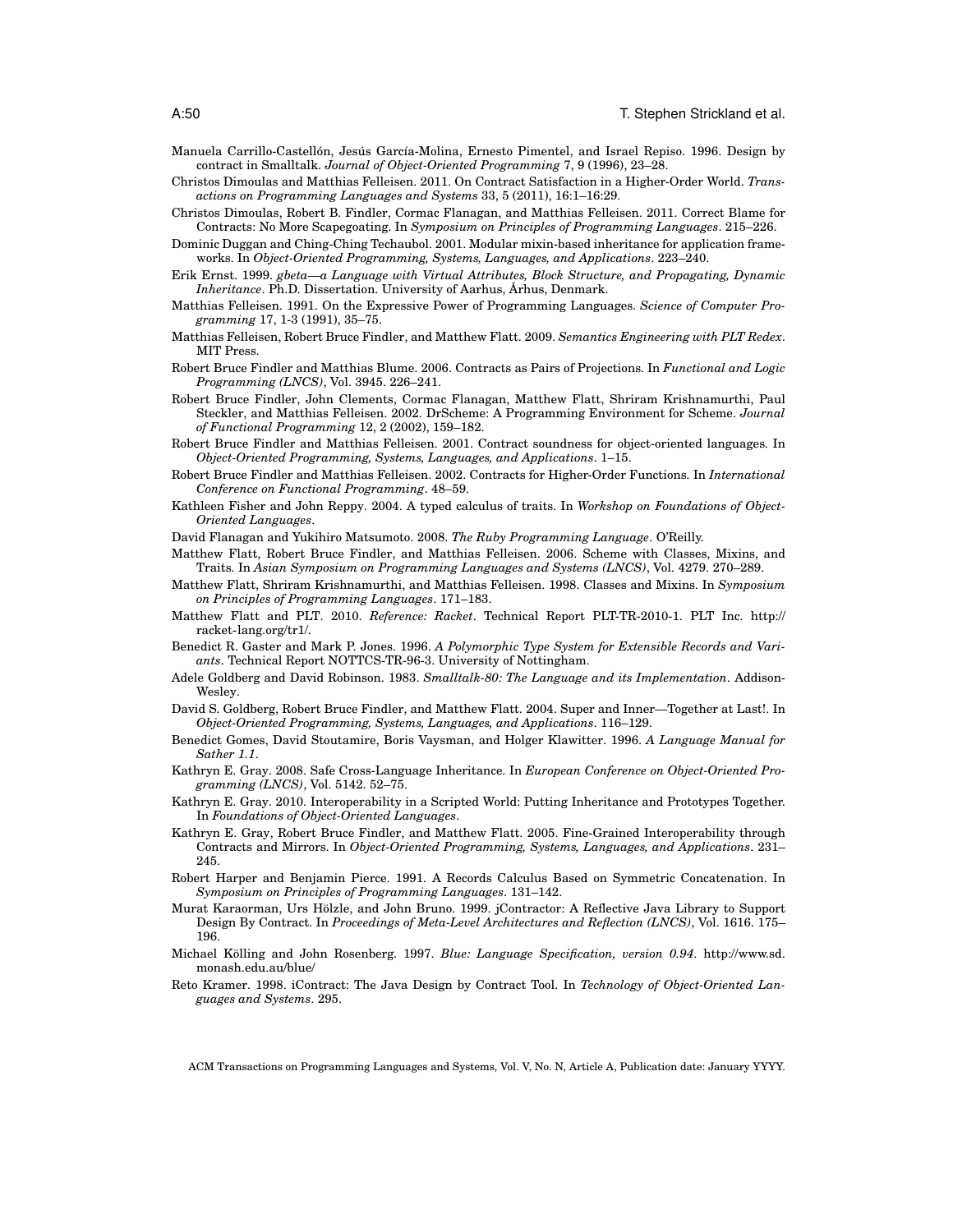- John Lamping. 1993. Typing the specialization interface. In *Object-Oriented Programming, Systems, Languages, and Applications*. 201–214.
- Butler W. Lampson, James J. Horning, Ralph L. London, James G. Mitchell, and Gerald J. Popek. 1977. Report on the programming language Euclid. *SIGPLAN Not.* 12, 2 (Feb. 1977), 1–79.
- Gary T. Leavens. 2006. JML's Rich, Inherited Specifications for Behavioral Subtypes. In *International Conference on Formal Engineering Methods (LNCS)*, Vol. 4260. 2–34.
- Gary T. Leavens, Yoonsik Cheon, Curtis Clifton, Clyde Ruby, and David R. Cok. 2005. How the design of JML accommodates both runtime assertion checking and formal verification. *Science of Computer Programming* 55, 1-3 (2005), 185–208.
- Ole Lehrmann Madsen, Birger Møller-Pedersen, and Kristen Nygaard. 1993. *Object-oriented programming in the BETA programming language*. Addison-Wesley Publishing Co., New York, NY, USA.
- Barbara H. Liskov and Jeannette M. Wing. 1994. A behavioral notion of subtyping. *Transactions on Programming Languages and Systems* 16, 6 (Nov. 1994), 1811–1841.
- David C. Luckham and Friedrich W. von Henke. 1985. An overview of Anna, a specification language for Ada. *IEEE Software* 2 (March 1985), 9–23.
- Sean McDirmid, Matthew Flatt, and Wilson Hsieh. 2001. Jiazzi: new-age components for old-fashioned Java. In *Object-Oriented Programming, Systems, Languages, and Applications*. 211–222.
- Bertrand Meyer. 1992a. Applying Design by Contract. *IEEE Computer* 25, 10 (1992), 40–51.
- Bertrand Meyer. 1992b. *Eiffel: The Language*. Prentice Hall.
- David A. Moon. 1986. Object-oriented programming with flavors. In *Object-Oriented Programming, Systems, Languages, and Applications*. 1–8.
- David L. Parnas. 1972. On the criteria to be used in decomposing systems into modules. *Commun. ACM* 15 (1972), 1053–1058. Issue 12.
- Reinhold Plösch. 1997. Design by Contract for Python. In *IEEE Proceedings of the Joint Asia Pacific Software Engineering Conference*. 213–219.
- Gordon D. Plotkin. 1977. LCF Considered as a Programming Language. *Theoretical Computer Science* (1977), 223–255.
- Nathanael Schärli, Stéphane Ducasse, Oscar Nierstrasz, and Andrew Black. 2003. Traits: Composable Units of Behavior. In *European Conference on Object-Oriented Programming (LNCS)*, Vol. 2743. 248–274.
- Marco Servetto and Elena Zucca. 2010. MetaFJig: a meta-circular composition language for Java-like classes. In *Object-Oriented Programming, Systems, Languages, and Applications*. 464–483.
- T. Stephen Strickland and Matthias Felleisen. 2010a. Contracts for First-Class Classes. In *Dynamic Languages Symposium*. 97–111.
- T. Stephen Strickland and Matthias Felleisen. 2010b. Nested and Dynamic Contract Boundaries. In *IFL 2009 (LNCS)*, Vol. 6041. 141–158.
- T. Stephen Strickland, Sam Tobin-Hochstadt, Robert Bruce Findler, and Matthew Flatt. 2012. Chaperones and Impersonators: Run-time Support for Reasonable Interposition. In *Object-Oriented Programming, Systems, Languages, and Applications*. 943–962.
- Clemens Szyperski. 1997. *Component Software*. Addison-Wesley.
- Tom Van Cutsem and Mark Miller. 2010. Proxies: Design Principles for Robust Object-oriented Intercession APIs. In *Dynamic Languages Symposium*. 59–72.
- Mitchell Wand. 1994. Type Inference for Objects with Instance Variables and Inheritance. In *Theoretical Aspects of Object-Oriented Programming*. 97–120.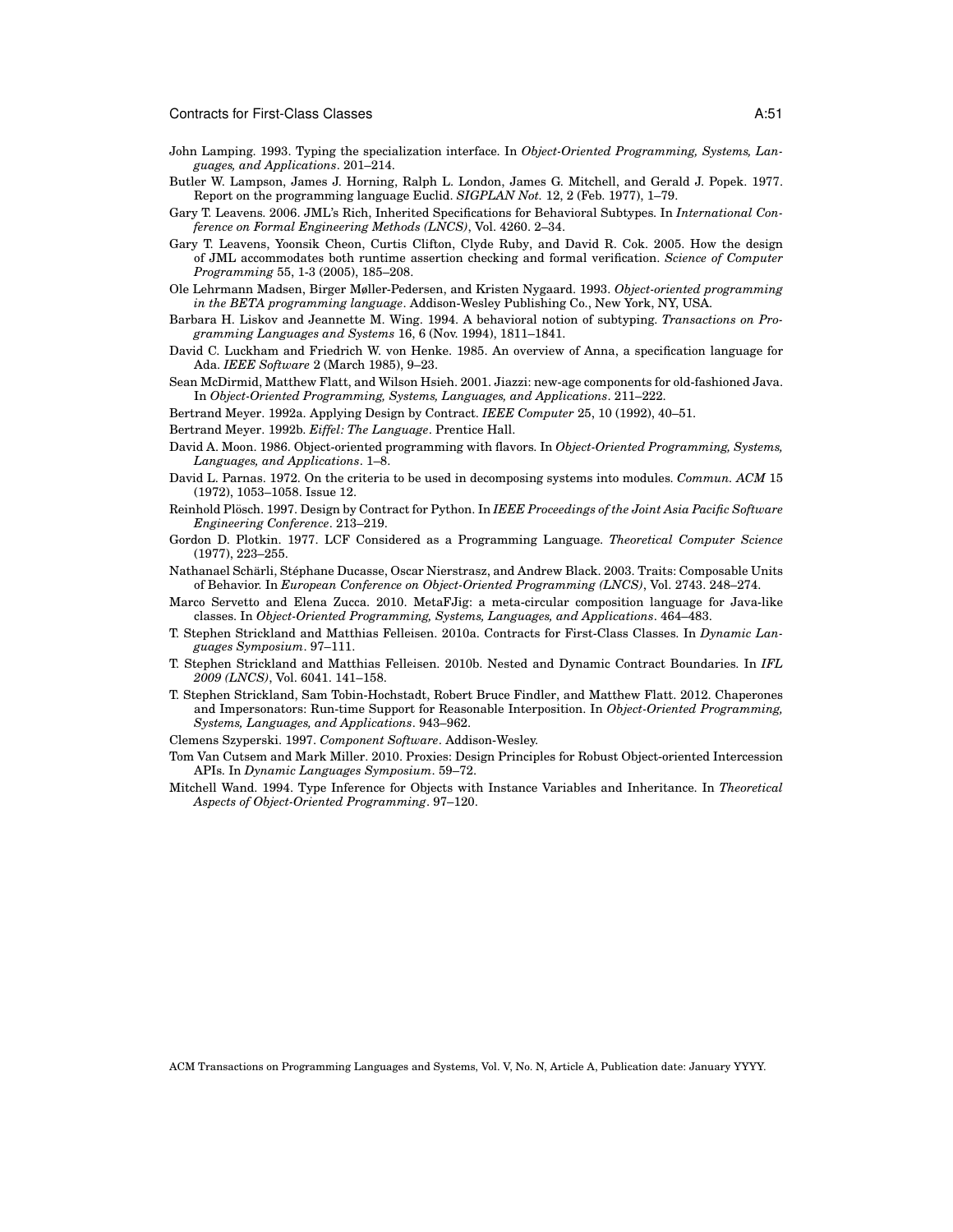# **A. META-FUNCTIONS FOR CFCC**

# **A.1. The** CV **Meta-Function**

$$
CV[\![\text{object}\!%]\!] = True
$$
\n
$$
CV[\![\gamma]\!] = CV[\![\gamma']\!]
$$
\nwhere  $\gamma = \text{class}/\textbf{v}^t \{ \gamma'$   
\n**methods**  
\n
$$
CV[\![\gamma]\!] = CV[\![\gamma']\!]
$$
\nwhere  $\gamma = \textbf{G}\{ \gamma'$   
\n**public**  
\n
$$
[m_1(this_1 x_1^1 \dots) e_1] \dots \}
$$
\n**public**  
\n
$$
[m_{p_1} (k_{this}^{p_1} k_1^{p_1} \dots \mapsto k_r^{p_1})_j^{k,l}] \dots
$$
\n**override**  
\n
$$
[m_{o_1} (k_{this}^{o_1} k_1^{o_1} \dots \mapsto k_r^{o_1})_j^{l,k}] \dots]
$$
\n
$$
CV[\![v]\!] = False \text{ in any other case}
$$

## **A.2. The** Methods **Meta-Function**

$$
\begin{array}{lll}\n\text{Methods}[\![\gamma]\!] & = \{m_1 \dots\} \cup \text{Methods}[\![\gamma']\!] \\
& \text{where } \gamma = \text{class/v}^t \{ \gamma' \\
& \text{methods} \\
& [m_1(this_1 \ x_1^1 \dots) \ e_1] \dots\} \\
& \text{Methods}[\![\gamma]\!] & = \text{Methods}[\![\gamma]\!] \\
& \text{Methods}[\![\gamma]\!] & = \text{Methods}[\![\gamma']\!] \\
& \text{where } \gamma = \mathbf{G}\{ \gamma' \\
& \text{public} \\
& [m_p \ (\kappa_{this}^{p_1} \ \kappa_1^{p_1} \dots \mapsto \kappa_r^{p_1})_{j}^{k,l}] \dots \\
& \text{override} \\
& [m_{o_1} \ (\kappa_{this}^{o_1} \ \kappa_1^{o_1} \dots \mapsto \kappa_r^{o_1})_{j}^{l,k}] \dots]\n\end{array}
$$
\n
$$
\begin{array}{lll}\n\text{Methods}[\![v]\!] & = \varnothing & \text{in any other case}\n\end{array}
$$

## **A.3. The Class Identifier Substitution Meta-Function**

$$
\{t'/^{id}t\}e = e
$$
\nwhere  $e = \text{class}\{e'$   
\n**inherit**  $m_{i_1} \dots$   
\n**public**  
\n
$$
\{m_{p_1}(this_{p_1} x_1^{p_1} \dots) e_{p_1} \} \dots
$$
\n
$$
\{t'/^{id}t\}e = e
$$
\nwhere  $e = \text{class}/\mathbf{v}'\{\gamma$   
\nwhere  $e = \text{class}/\mathbf{v}'\{\gamma$   
\n**methods**  
\n
$$
\{t'/^{id}t\}\textbf{isend}'(e_o, m, e_1 \dots) = \textbf{isend}'(\{t'/^{id}t\}e_o, m, \{t'/^{id}t\}e_1 \dots)
$$
\n
$$
\{t'/^{id}t\}\textbf{super}'(e_o, m, e_1 \dots) = \textbf{super}'(\{t'/^{id}t\}e_o, m, \{t'/^{id}t\}e_1 \dots)
$$
\nfor the remaining elements of  $e$  and  $\kappa$  the meta-function is a homomorphism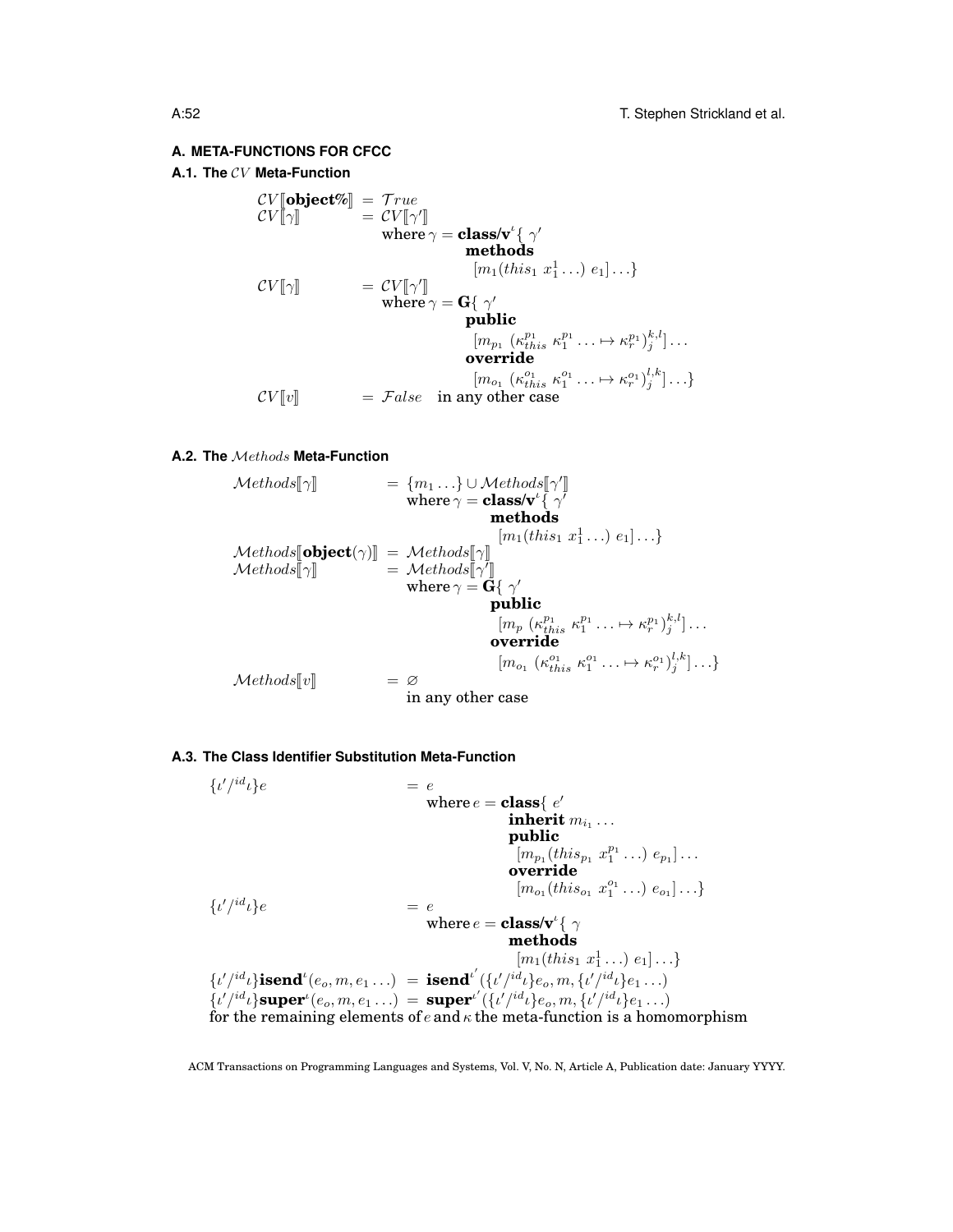## **A.4. The** Object **Meta-Function**

$$
\begin{aligned}\n\mathcal{O}bject[\![\mathbf{object}(\gamma)]\!] &= \mathcal{T}rue \\
\mathcal{O}bject[\![\gamma]\!] &= \mathcal{O}bject[\![\gamma']\!] \\
&= \mathcal{O}bject[\![\gamma']\!] \\
&\qquad \qquad \text{where } \gamma = \mathbf{G}\{\gamma' \\
&\qquad \qquad \text{public } \\
&\qquad \qquad \left[m_{p_1} \left(\kappa_{this}^{p_1} \kappa_1^{p_1} \ldots \mapsto \kappa_r^{p_1}\right)_j^{k,l}\right] \ldots \\
&\qquad \qquad \text{override} \\
&\qquad \qquad \left[m_{o_1} \left(\kappa_{this}^{o_1} \kappa_1^{o_1} \ldots \mapsto \kappa_r^{o_1}\right)_j^{l,k}\right] \ldots\n\end{aligned}
$$
\n
$$
\mathcal{O}bject[\![v]\!] \quad\n= \mathcal{F}alse \quad \text{in any other case}
$$

# **A.5. The**  $Is$  **Meta-Function**

$$
\mathcal{I}s[\![\gamma,\iota]\!] = \mathcal{T}rue
$$
\n
$$
\mathcal{I}s[\![\gamma,\iota]\!] = \mathcal{I}s[\![\gamma',\iota]\!]
$$
\n
$$
= \mathcal{I}s[\![\gamma',\iota]\!]
$$
\nwhere  $\gamma = \text{class}/\mathbf{v}^{\iota}\{\gamma'$   
\n
$$
\text{where } \gamma = \text{class}/\mathbf{v}^{\iota'}\{\gamma'
$$
  
\n
$$
\text{where } \gamma = \text{class}/\mathbf{v}^{\iota'}\{\gamma'
$$
  
\n
$$
\text{methods} \qquad [m_1(this_1\ x_1^1 \dots) \ e_1] \dots \}
$$
  
\n
$$
\mathcal{I}s[\![\text{object}(\gamma),\iota]\!] = \mathcal{I}s[\![\gamma,\iota]\!]
$$
  
\n
$$
\mathcal{I}s[\![\gamma,\iota]\!]
$$
\n
$$
= \mathcal{I}s[\![\gamma',\iota]\!]
$$
  
\n
$$
\text{where } \gamma = \mathbf{G}\{\gamma'
$$
  
\n
$$
\text{public} \qquad [m_{p_1} (\kappa_{this}^{p_1} \ \kappa_1^{p_1} \dots \rightarrow \kappa_r^{p_1})_j^{k,l}]\dots
$$
  
\n
$$
\text{override}
$$

 $[m_{o_1} \; (\kappa_{this}^{o_1} \; \kappa_1^{o_1} \ldots \mapsto \kappa_r^{o_1})_j^{l,k}] \ldots]$ 

$$
\mathcal{I}s[\textbf{object}\%,\iota]] = \mathcal{F}alse
$$

## **A.6. The** GetS **Meta-Function**

$$
\mathcal{G}etS[\![\gamma,\iota]\!] = \gamma' \quad \text{where } \gamma = \text{class}/\mathbf{v}^{\iota}\{\gamma' \quad \text{methods} \quad [m_1(this_1 \; x_1^1 \dots) \; e_1] \dots\}
$$
\n
$$
\mathcal{G}etS[\![\gamma,\iota]\!] = \mathcal{G}etS[\![\gamma',\iota]\!] \quad \text{where } \gamma = \text{class}/\mathbf{v}^{\iota'}\{\gamma' \quad \text{methods} \quad [m_1(this_1 \; x_1^1 \dots) \; e_1] \dots\}
$$
\n
$$
\mathcal{G}etS[\![\text{object}(\gamma),\iota]\!] = \mathcal{G}etS[\![\gamma,\iota]\!] \quad \text{where } \gamma = \text{G}\{\gamma' \quad \text{public} \quad [m_p_1 \; (\kappa_{this}^{p_1} \; \kappa_1^{p_1} \dots \mapsto \kappa_r^{p_1})_j^{k,l}] \dots\}
$$
\n
$$
\text{override} \quad [m_{p_1} \; (\kappa_{this}^{p_1} \; \kappa_1^{p_1} \dots \mapsto \kappa_r^{p_1})_j^{l,k}]\dots\}
$$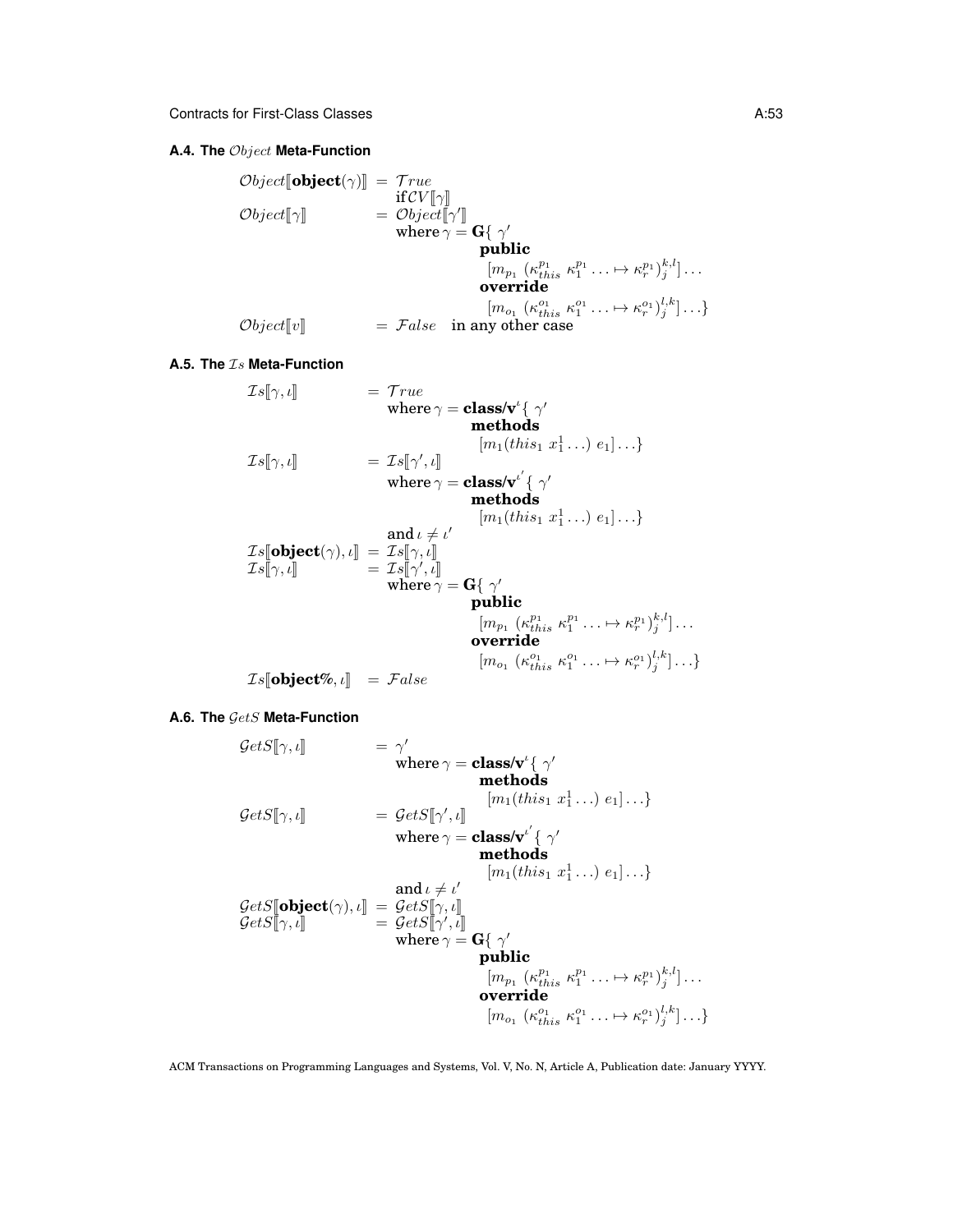## **A.7. The** Get **Meta-Function**

$$
\begin{array}{lll}\mathcal{G}et[\![\gamma,\iota]\!] & = & \gamma &\\ & \text{where } \gamma = \text{class}/\mathbf{v}^{\iota}\{\ \gamma' & \\ & \text{methods} & [m_1(this_1\ x_1^1 \dots) \ e_1] \dots \} \\ & & \mathcal{G}et[\![\gamma,\iota]\!] & = & \mathcal{G}et[\![\gamma',\iota]\!] & \\ & & \text{where } \gamma = \text{class}/\mathbf{v}^{\iota'}\{\ \gamma' & \\ & \text{methods} & [m_1(this_1\ x_1^1 \dots) \ e_1] \dots \} \\ & & & \mathcal{G}et[\![\textbf{object}(\gamma),\iota]\!] & = & \mathcal{G}et[\![\gamma,\iota]\!] & \\ & & & \mathcal{G}et[\![\gamma,\iota]\!] & \\ & & & & \mathcal{G}et[\![\gamma',\iota]\!] & \\ & & & & & \mathcal{G}et[\![\gamma',\iota]\!] & \\ & & & & & & \mathcal{G}et[\![\gamma',\iota]\!] & \\ & & & & & & \mathcal{G}et[\![\gamma',\iota]\!] & \\ & & & & & & \mathcal{G}et[\![\gamma',\iota]\!] & \\ & & & & & & \mathcal{G}et[\![\gamma',\iota]\!] & \\ & & & & & & \mathcal{G}et[\![\gamma',\iota]\!] & \\ & & & & & & \mathcal{G}et[\![\gamma',\iota]\!] & \\ & & & & & & \mathcal{G}et[\![\gamma',\iota]\!] & \\ & & & & & & \mathcal{G}et[\![\gamma',\iota]\!] & \\ & & & & & & \mathcal{G}et[\![\gamma',\iota]\!] & \\ & & & & & & & \mathcal{G}et[\![\gamma,\iota]\!] & \\ & & & & & & & \mathcal{G}et[\![\gamma',\iota]\!] & \\ & & & & & & & \mathcal{G}et[\![\gamma,\iota]\!] & \\ & & & & & & & \mathcal{G}et[\![\gamma,\iota]\!] & \\ & & & & & & & \mathcal{G}et[\![\gamma,\iota]\!] & \\ & & & & & & & \mathcal{G}et[\![\gamma,\iota]\!] & \\ & & & & & & & \mathcal{G}et[\![\gamma,\iota]\!] & \\ & & & & & & & \mathcal{G}et[\![\gamma,\iota]\!] & \\ & & & & & & & \mathcal{G}et[\![\
$$

# **B. MINOR META-FUNCTIONS FOR CFCC WITH ANNOTATIONS**

# **B.1. The** CV **Meta-Function**

$$
CV[\|\text{object}\%\|^{\vec{l}}\] = True
$$
\n
$$
CV[\|\gamma\|^{\vec{k}}\] = CV[\|\gamma'\|^{\vec{l}}\]
$$
\nwhere  $\gamma = \text{class}/v'\{ \|\gamma'\|^{\vec{l}}$   
\n
$$
CV[\|\gamma\|^{\vec{k}}\] = CV[\|\gamma'\|^{\vec{l}}\]
$$
\nwhere  $\gamma = \text{class}/v'\{ \|\gamma'\|^{\vec{l}}$   
\n
$$
[m_1(this_1 x_1^1 \dots) e_1] \dots \}
$$
\nwhere  $\gamma = G\{ \|\gamma'\|^{\vec{l}}\}$   
\n
$$
[m_{p_1} (k_{this}^{p_1} k_1^{p_1} \dots \mapsto k_r^{p_1})_j^{k,l}] \dots
$$
\n
$$
CV[\![v]\!] = False
$$
\n
$$
[m_{o_1} (k_{this}^{o_1} k_1^{o_1} \dots \mapsto k_r^{o_1})_j^{l,k}] \dots \}
$$
\n
$$
CV[\![v]\!] = False
$$
\nin any other case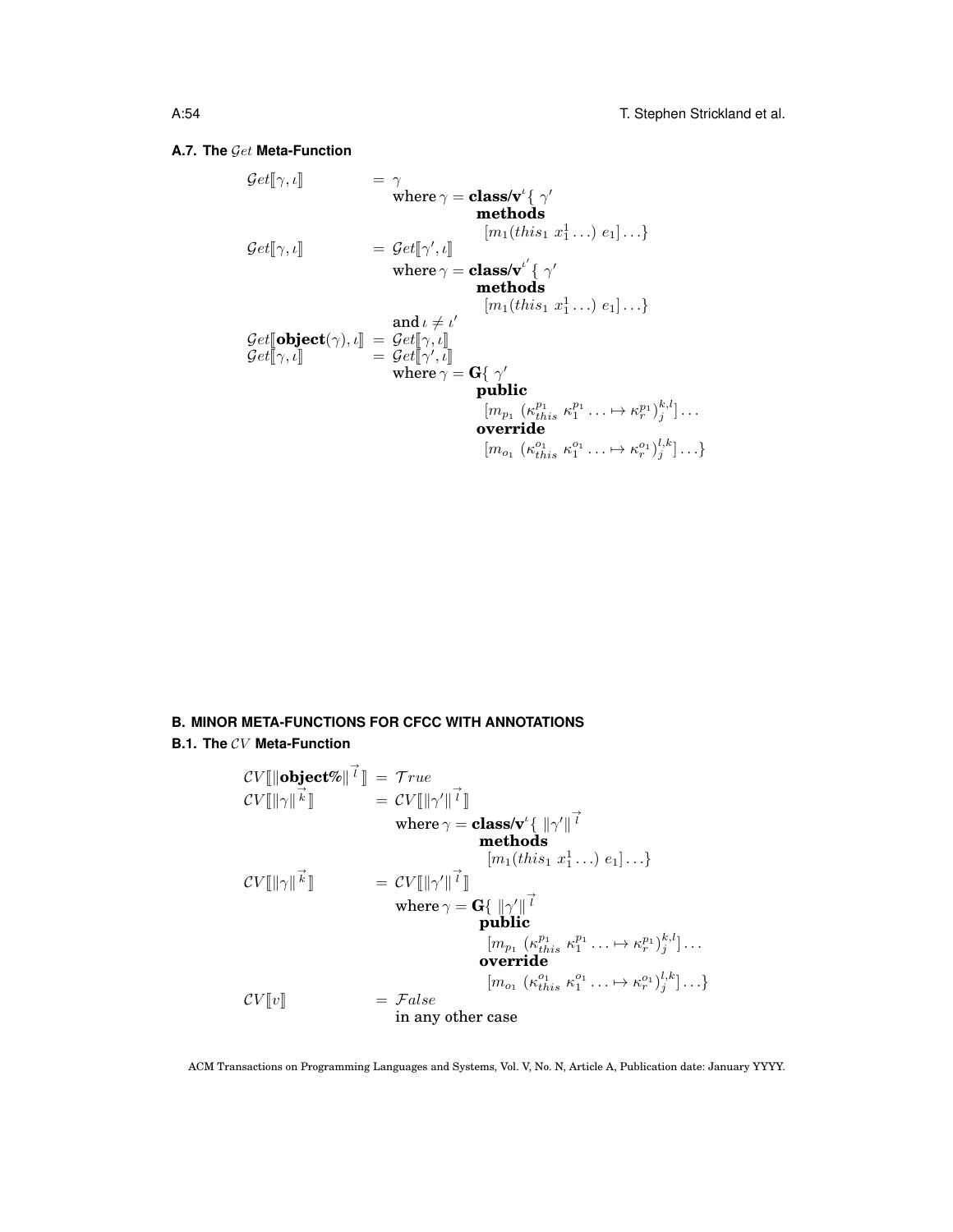#### **B.2. The** Methods **Meta-Function**

$$
\begin{aligned}\n\text{Methods}[\|\gamma\|^{\overrightarrow{k}}] &= \{m_1 \dots\} \cup \text{Methods}[\|\gamma'\|^{\overrightarrow{l}}] \\
&\text{where } \gamma = \text{class}/\mathbf{v}^{\iota}\{ \|\gamma'\|^{\overrightarrow{l}} \\
&\text{methods} \\\ [m_1(this_1 \ x_1^1 \dots) \ e_1] \dots \} \\
\text{Methods}[\|\text{object}(\|\gamma\|^{\overrightarrow{l}})\|^{\overrightarrow{k}}] &= \text{Methods}[\|\gamma\|^{\overrightarrow{l}}] \\
&\text{Methods}[\|\gamma\|^{\overrightarrow{k}}] &= \text{Methods}[\|\gamma'\|^{\overrightarrow{l}}] \\
&\text{where } \gamma = \mathbf{G}\{\|\gamma'\|^{\overrightarrow{l}}\} \\
&\text{public} \\\ [m_p \ (\kappa_{this}^{p_1} \ \kappa_1^{p_1} \dots \mapsto \kappa_r^{p_1})_j^{k,l}] \dots \\
&\text{override} \\\ [m_{o_1} \ (\kappa_{this}^{o_1} \ \kappa_1^{o_1} \dots \mapsto \kappa_r^{o_1})_j^{l,k}] \dots \} \\
\text{Methods}[\![v]\!] &= \varnothing &\text{in any other case}\n\end{aligned}
$$

# **B.3. The Class Identifier Substitution Meta-Function**

$$
\{ \iota' / i^d \iota \} e = e
$$
\nwhere  $e = \text{class} \{ e' \text{ inherit } m_{i_1} \dots \text{ public}$   
\n
$$
\{ \iota' / i^d \iota \} e = e
$$
\n
$$
\{ \iota' / i^d \iota \} e = e
$$
\nwhere  $e = \text{class}/\mathbf{v}^{\{i\}} \{ \iota h i s_{p_1} x_1^{p_1} \dots \} e_{p_1} \} \dots$   
\n
$$
\{ \iota' / i^d \iota \} e = e
$$
\nwhere  $e = \text{class}/\mathbf{v}^{\{i\}} \{ \|\gamma'\|^{\overline{i}} \text{ methods} \qquad [m_1(this_1 x_1^1 \dots) e_1] \dots \}$   
\n
$$
\{ \iota' / i^d \iota \} \text{isend}^{\{i} \{ e_o, m, e_1 \dots \} = \text{isend}^{\iota'} \{ \{ \iota' / i^d \iota \} e_o, m, \{ \iota' / i^d \iota \} e_1 \dots \}
$$
  
\nfor the remaining elements of  $e$  and  $\kappa$  the meta-function is a homomorphism

**B.4. The** Object **Meta-Function**

$$
\begin{aligned}\n\mathcal{O}bject[\|\mathbf{object}(\|\gamma\|^{\vec{l}})\|^{\vec{k}}] &= \mathcal{T}rue \\
\mathcal{O}bject[\|\gamma\|^{\vec{k}}] &= \mathcal{O}bject[\|\gamma\|^{\vec{l}}] \\
&= \mathcal{O}bject[\|\gamma\|^{\vec{l}}] \\
\mathbf{where} \gamma &= \mathbf{G}\{\|\gamma'\|^{\vec{l}} \\
&\mathbf{public} \\
&\begin{bmatrix} [m_{p_1} \ ( \kappa_{this}^{p_1} \ \kappa_1^{p_1} \ \ldots \ \mapsto \kappa_r^{p_1} )_j^{k,l} \end{bmatrix} \dots \\
\mathcal{O}bject[\![v]\!] &= \mathcal{F}alse \quad \text{in any other case}\n\end{aligned}
$$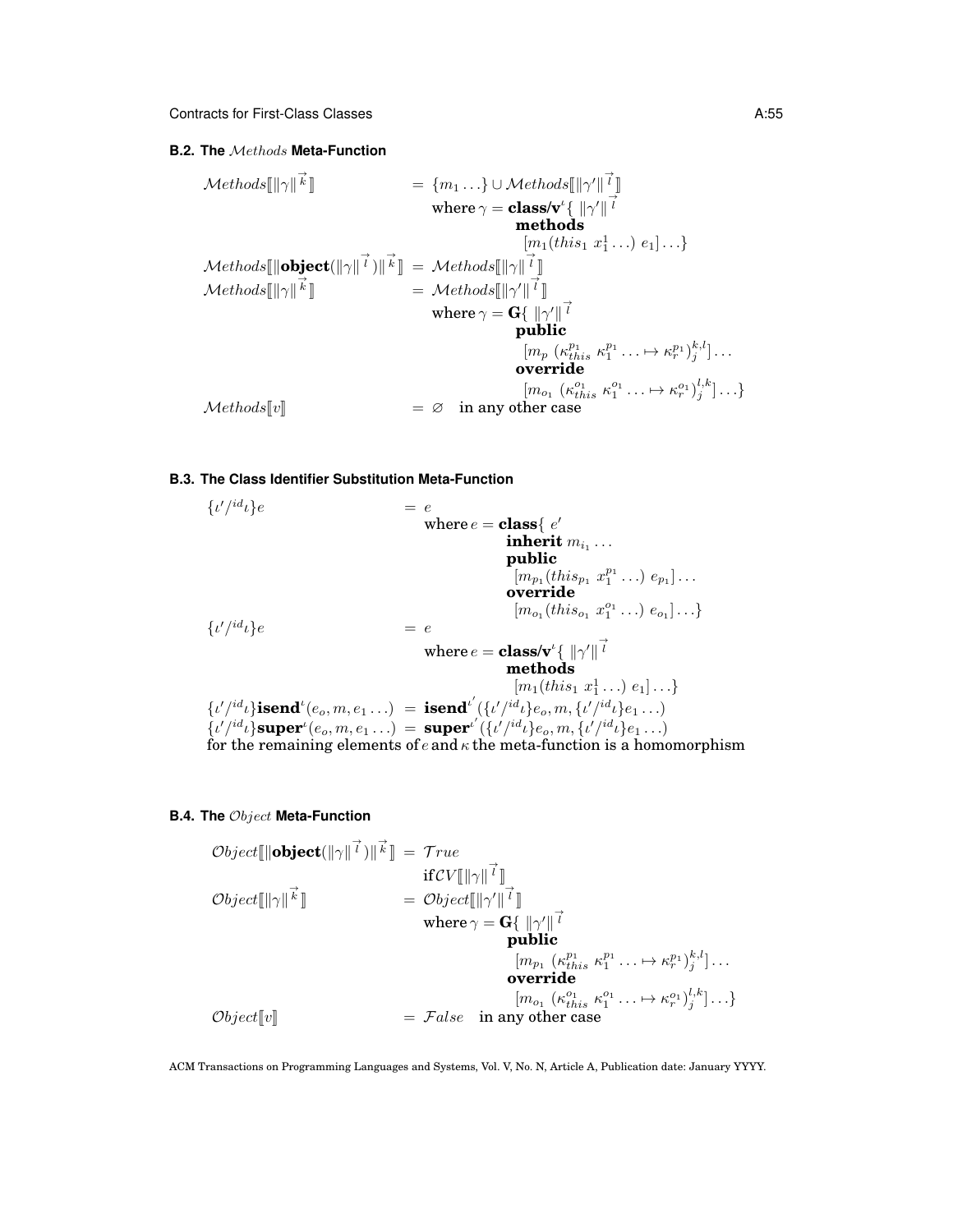# **B.5. The**  $\mathcal{I}_s$  **Meta-Function**

$$
\mathcal{I}s[\|\gamma\|^{\vec{k}},\iota]
$$
\n
$$
= \mathcal{T}rue
$$
\nwhere  $\gamma = \text{class/v}^{\iota} \{ \|\gamma'\|^{\vec{l}}$   
\n
$$
\mathcal{I}s[\|\gamma\|^{\vec{k}},\iota]
$$
\n
$$
= \mathcal{I}s[\|\gamma'\|^{\vec{l}},\iota]
$$
\nwhere  $\gamma = \text{class/v}^{\iota} \{ \|\gamma'\|^{\vec{l}}$   
\nwhere  $\gamma = \text{class/v}^{\iota} \{ \|\gamma'\|^{\vec{l}}$   
\n
$$
= \text{methods}
$$
\n
$$
[m_1(this_1 x_1^1 \dots) e_1] \dots \}
$$
\n
$$
\mathcal{I}s[\|\text{object}(\|\gamma\|^{\vec{l}})\|^{\vec{k}},\iota]
$$
\n
$$
= \mathcal{I}s[\|\gamma\|^{\vec{l}},\iota]
$$
\n
$$
= \mathcal{I}s[\|\gamma'\|^{\vec{l}},\iota]
$$
\nwhere  $\gamma = \text{G}\{ \|\gamma'\|^{\vec{l}}$   
\n
$$
\text{value}
$$
\n
$$
[m_{p_1} (k_{this}^{p_1} k_1^{p_1} \dots \mapsto k_r^{p_1})_j^{k,l}] \dots
$$
\n
$$
\text{override}
$$
\n
$$
[m_{p_1} (k_{this}^{p_1} k_1^{p_1} \dots \mapsto k_r^{p_1})_j^{k,l}] \dots
$$
\n
$$
\mathcal{I}s[\|\text{object}\%\|^{\vec{l}},\iota]
$$
\n
$$
= \mathcal{I}alse
$$

**B.6. The**  $\mathcal{G}etS$  **Meta-Function** 

$$
\mathcal{G}etS[\|\gamma\|^{\vec{k}},\iota,l] = \|\gamma'\|^{\vec{l}\oplus\vec{l}} \qquad \text{where } \gamma = \text{class}/\mathbf{v}^{\iota}\{\|\gamma'\|^{\vec{l}} \qquad \text{methods} \qquad [m_1(this_1 \; x_1^1 \dots) \; e_1] \dots \}
$$
\n
$$
\mathcal{G}etS[\|\gamma\|^{\vec{k}},\iota,l] = \mathcal{G}etS[\|\gamma'\|^{\vec{l}},\iota,l \otimes \vec{k}] \qquad \text{where } \gamma = \text{class}/\mathbf{v}^{\iota'}\{\|\gamma'\|^{\vec{l}} \qquad \text{methods} \qquad [m_1(this_1 \; x_1^1 \dots) \; e_1] \dots \}
$$
\n
$$
\mathcal{G}etS[\|\text{object}(\|\gamma\|^{\vec{l}})\|^{\vec{k}},\iota,l] = \mathcal{G}etS[\|\gamma\|^{\vec{l}},\iota,l \otimes \vec{k}] \qquad \text{where } \gamma = \text{G}t \text{ or } \text{G}t \text{ or } \text{G}t \text{ or } \text{G}t \text{ or } \text{G}t \text{ or } \text{G}t \text{ or } \text{G}t \text{ or } \text{G}t \text{ or } \text{G}t \text{ or } \text{G}t \text{ or } \text{G}t \text{ or } \text{G}t \text{ or } \text{G}t \text{ or } \text{G}t \text{ or } \text{G}t \text{ or } \text{G}t \text{ or } \text{G}t \text{ or } \text{G}t \text{ or } \text{G}t \text{ or } \text{G}t \text{ or } \text{G}t \text{ or } \text{G}t \text{ or } \text{G}t \text{ or } \text{G}t \text{ or } \text{G}t \text{ or } \text{G}t \text{ or } \text{G}t \text{ or } \text{G}t \text{ or } \text{G}t \text{ or } \text{G}t \text{ or } \text{G}t \text{ or } \text{G}t \text{ or } \text{G}t \text{ or } \text{G}t \text{ or } \text{G}t \text{ or } \text{G}t \text{ or } \text{G}t \text{ or } \text{G}t \text{ or } \text{G}t \text{ or } \text{
$$